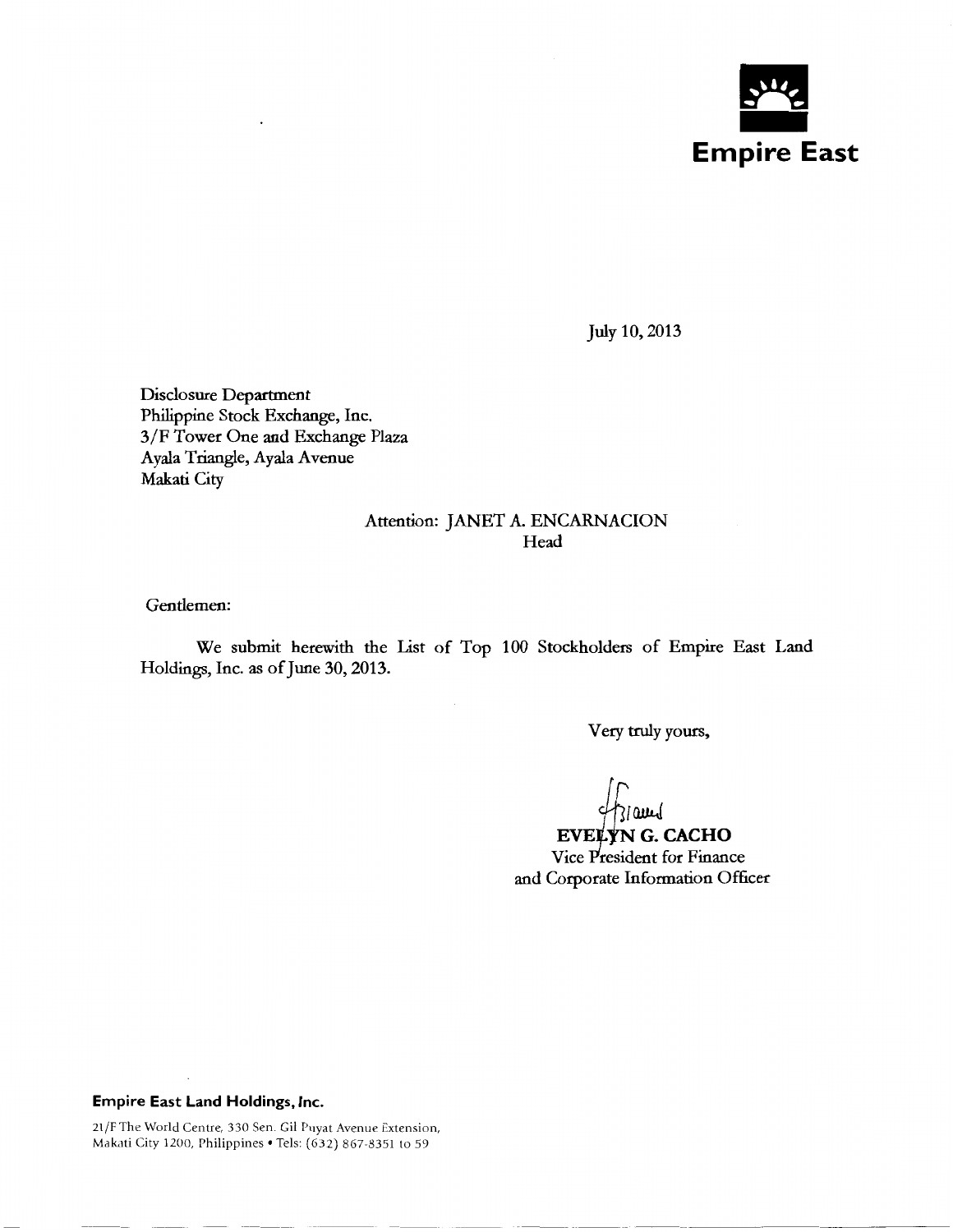COMPANY NAME: EMPIRE EAST LAND HOLDINGS, INC.

#### LIST OF TOP 100 STOCKHOLDERS As Of June 30, 2013

|                                             | OUTSTANDING &        | OUTSTANDING &<br>TOTAL      |                   | PERCENTAGE        |                                                                           |
|---------------------------------------------|----------------------|-----------------------------|-------------------|-------------------|---------------------------------------------------------------------------|
|                                             | <b>ISSUED SHARES</b> | ISSUED SHARES HOLDINGS      |                   | TO                |                                                                           |
| STOCKHOLDER'S NAME                          | (FULLY PAID)         | (PARTIALLY PAID(SUBSCRIBED) |                   | TOTAL NATIONALITY | ADDRESS                                                                   |
| MEGAWORLD CORPORATION                       | 11,816,672,438.00    | 0.00                        | 11,816,672,438.00 | 80 FILIPINO       | 28/F THE WORLD CENTRE 330 SEN. GIL PUYAT AVE., MAKATI CITY                |
| PCD NOMINEE CORPORATION (FILIPINO)          | 1,781,483,899.00     | 0.00                        | 1,781,483,899.00  | 12 FILIPINO       | 37/F TOWER I, THE ENTERPRISE CENTER, 6766 AYALA AVE. COR. PASEO DE ROXAS, |
| PCD NOMINEE CORPORATION (NON-FILIPINO)      | 646, 214, 491.00     | 0.00                        | 646, 214, 491.00  | 4 NON-FILIPINO    | 37/F TOWER I, THE ENTERPRISE CENTER, 6766 AYALA AVE. COR. PASEO DE ROXAS, |
| THE ANDRESONS GROUP INC.                    | 138,133,820.00       | 0.00                        | 138,133,820.00    | 1 FILIPINO        | 28/F THE WORLD CENTER 330 SEN GIL PUYAT AVE MAKATI CITY                   |
| EMPIRE EAST LAND HOLDINGS, INC.             | 127,256,071.00       | 0.00                        | 127,256,071.00    | 1 FILIPINO        | 21/F, THE WORLD CENTRE BUILDING 330 SEN. GIL PUYAT AVE., MAKATI CITY      |
| ANDREW LIM TAN                              | 24, 277, 776.00      | 0.00                        | 24,277,776.00     | 0 FILIPINO        | 28/F THE WORLD CENTER 330 SEN GIL PUYAT AVE MAKATI CITY                   |
| SIMON LEE SUI HEE                           | 16,685,206.00        | 0.00                        | 16,685,206.00     | 0 AUSTRALIAN      | 78 THE AVENUE; NEDLANDS 6009 WESTERN, AUSTRALIA                           |
| RAMON UY ONG                                | 14,950,000.00        | 0.00                        | 14,950,000.00     | 0 FILIPINO        | #9 NAVARRO STREET CORINTHIAN GARDENS QUEZON CITY                          |
| LUCIO W. YAN                                | 10,350,000.00        | 0.00                        | 10,350,000.00     | 0 FILIPINO        | 537 LAFAYETTE STREET GREENHILLS EAST, MANDALUYONG                         |
| UNION PROPERTIES INC.                       | 6,157,808.00         | 0.00                        | 6,157,808.00      | 0 FILIPINO        | 6/F SSS MAKATI BUILDING AYALA AVE. COR. HERRERA STS. MAKATI CITY          |
| ALBERTO MENDOZA AND/OR JEANIE C. MENDOZA    | 4,444,106.00         | 0.00                        | 4, 444, 106.00    | 0 FILIPINO        | #1145 AGUILAR ST., TONDO, MANILA                                          |
| EVANGELINE R. ABDULLAH                      | 4,324,000.00         | 0.00                        | 4,324,000.00      | 0 FILIPINO        | 3 HARVARD ROAD, FORBES PARK MAKATI CITY                                   |
| GEORGE T. YANG                              | 3,675,400.00         | 0.00                        | 3,675,400.00      | 0 FILIPINO        | 17/F CITIBANK BLDG. PASEO DE ROXAS MAKATI METRO MANILA                    |
| ZHENG CHANG HUA                             | 3,220,000.00         | 0.00                        | 3,220,000.00      | 0 CHINESE         | RM. 608 BINONDO PLAZA #850 ALVARADO ST., BINONDO MANILA                   |
| TIONG C. ROSARIO                            | 3,138,791.00         | 0.00                        | 3,138,791.00      | 0 FILIPINO        | TR MERCANTILE, UNIT 1704 EAST TOWER, PSE CENTER ORTIGAS, PASIG CITY       |
| MAXIMINO S. UY &/OR LIM HUE HUA             | 3,105,000.00         | 0.00                        | 3,105,000.00      | 0 FILIPINO        | 6TH FLR. CEDAR EXECUTIVE BLDG. TIMOG AVE. O.C. 1100                       |
| TRANS-ASIA SECURITIES, INC.                 | 3,000,000.00         | 0.00                        | 3,000,000.00      | 0 FILIPINO        | RM. 601-S STATE CENTER 333 JUAN LUNA ST. BINONDO, MANILA                  |
| LUISA CO LI                                 | 2,902,908.00         | 0.00                        | 2,902,908.00      | 0 FILIPINO        | 627 MADRID ST., BINONDO MANILA                                            |
| EDWARD N. CHEOK                             | 2,875,000.00         | 0.00                        | 2,875,000.00      | 0 FILIPINO        | RM. 1005 FAR EAST BANK BLDG., 560 QUINTIN PAREDES ST., BINONDO MANILA     |
| ABOITIZ EQUITY VENTURES INC.                | 2,813,843.00         | 0.00                        | 2,813,843.00      | 0 FILIPINO        | 110 LEGASPI ST., LEGASPI VILL. MAKATI CITY                                |
| CAROLINA ONG YU                             | 2,415,000.00         | 0.00                        | 2,415,000.00      | 0 FILIPINO        | 931 SCHUYLER ST., MANDALUYONG CITY                                        |
| MAXIMINO S. UY                              | 2,357,500.00         | 0.00                        | 2,357,500.00      | 0 FILIPINO        | 6TH FLR. CEDAR EXECUTIVE BLDG. TIMOG AVE. Q.C. 1100                       |
| ABOITIZ & COMPANY                           | 2,314,421.00         | 0.00                        | 2,314,421.00      | 0 FILIPINO        | 2/F ABOITIZ BUILDING 110 LEGASPI ST., MAKATI CITY                         |
| WILLIAM HOW                                 | 2,300,000.00         | 0.00                        | 2,300,000.00      | 0 FILIPINO        | HARVESTER CORPORATE CENTER, 158 P. TUAZON BLVD. COR. 7TH AVE.,            |
| SAN-TEH A.K.A. DANIE LAI                    | 2,129,800.00         | 0.00                        | 2,129,800.00      | 0 TAIWANESE       | 3A GOLDLAND TWR, 10 EISENHOWEER ST., GREENHILLS SAN JUAN                  |
| CHAK CHING CHAN                             | 1,759,500.00         | 0.00                        | 1,759,500.00      | 0 FILIPINO        | 1539 DOROTEO JOSE STREET STA. CRUZ, MANILA                                |
| ANTONIO ABRERA                              | 1,725,000.00         | 0.00                        | 1,725,000.00      | 0 FILIPINO        | INFOMAN, GROUND FLR. MJL BLDG. 1175 PASONG TAMO MAKATI CITY               |
| CHIN HSIANG WANG                            | 1,725,000.00         | 0.00                        | 1,725,000.00      | 0 TAIWANESE       | 422 QUIRINO HIGHWAY QUEZON CITY                                           |
| PABLO N. PUA                                | 1,725,000.00         | 0.00                        | 1,725,000.00      | 0 FILIPINO        | RM. 803 CHINATOWN STEEL TOWER ASUNCION ST., BINONDO MANILA                |
| FIRST ABACUS FINANCIAL HOLDINGS CORPORATION | 1,650,000.00         | 0.00                        | 1,650,000.00      | 0 FILIPINO        | UNIT E-3001, PSE CENTRE EXCHANGE ROAD, ORTIGAS COMPLEX                    |
| FRANCISCO L. BENEDICTO                      | 1,610,000.00         | 0.00                        | 1,610,000.00      | 0 FILIPINO        | B. BENEDICTO & SONS COMPANY 99-101 PLARIDEL STREET CEBU CITY 6000         |
| LAWRENCE MENDOZA AND/OR ALBERTO MENDOZA     | 1,583,320.00         | 0.00                        | 1,583,320.00      | 0 FILIPINO        | 1145 AGUILAR ST. MANILA                                                   |
| LEONCIO TAN TIU                             | 1,495,000.00         | 0.00                        | 1,495,000.00      | 0 FILIPINO        | 522 NUEVA STREET BINONDO, MANILA                                          |
| UNITED LIFE ASSURANCE CORP.                 | 1,405,300.00         | 0.00                        | 1,405,300.00      | 0 FILIPINO        | 6/F FEDERAL TOWER BLDG. DASMARINAS ST. COR.                               |
| MANUEL LOPEZ AND/OR MA. TERESA LOPEZ        | 1,380,638.00         | 0.00                        | 1,380,638.00      | 0 FILIPINO        | 841 HARVARD ST., WACK-WACK VILLAGE, MANDALUYONG CITY                      |
| LUIS ANG AND/OR LISA ANG                    | 1,312,150.00         | 0.00                        | 1,312,150.00      | 0 FILIPINO        | 1333 CABALLERO ST. DASMARINAS VILLAGE, MAKATI CITY                        |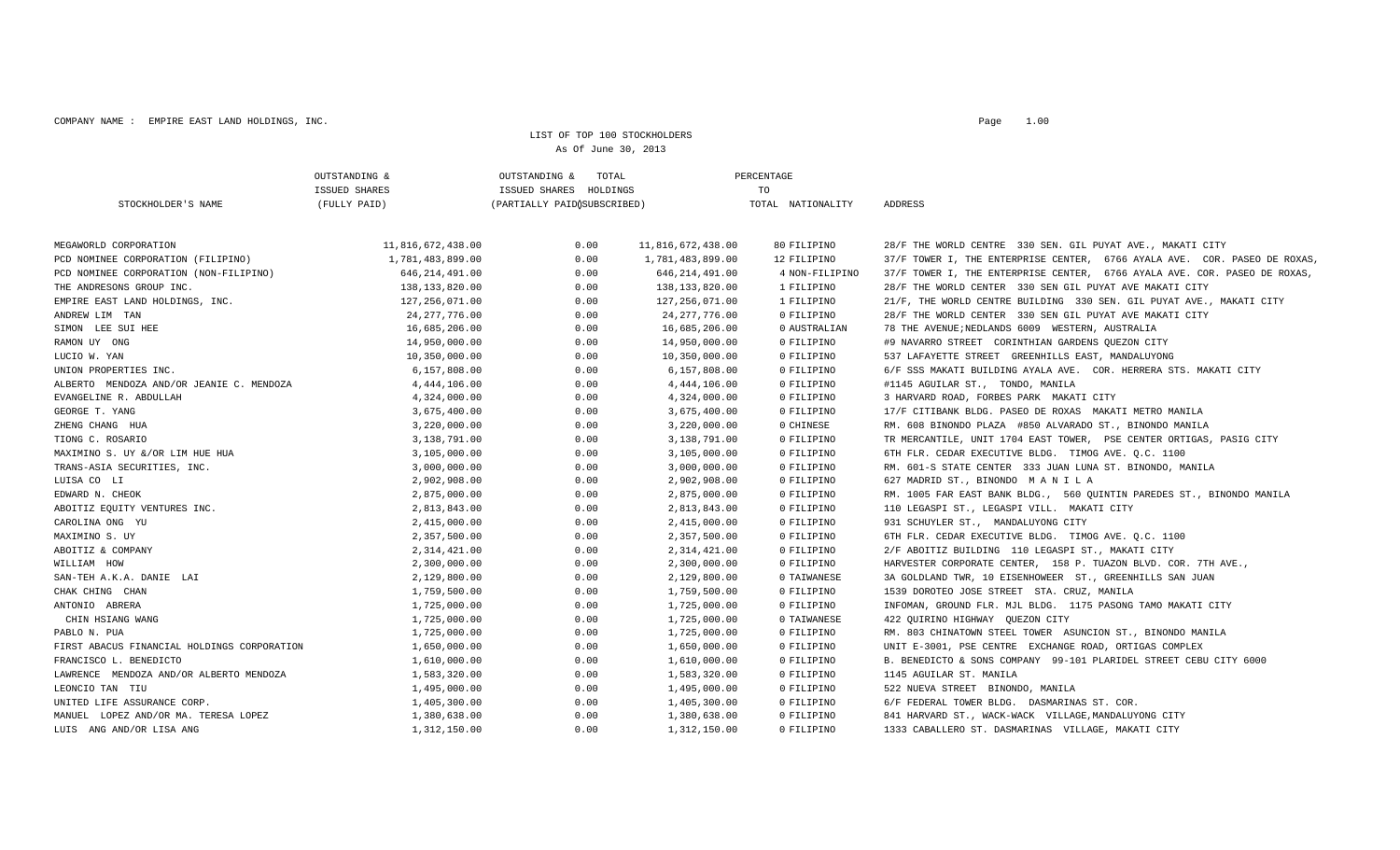| 1,277,972.00 | 0.00 | 1,277,972.00 | 0 FILIPINO  | 562 HOLY CROSS STREET BO. GREENHILLS, MANDALUYONG                          |
|--------------|------|--------------|-------------|----------------------------------------------------------------------------|
| 1,189,100.00 | 0.00 | 1,189,100.00 | 0 FILIPINO  | P.O. BOX 65 CEBU CITY 6000                                                 |
| 1,189,100.00 | 0.00 | 1,189,100.00 | 0 FILIPINO  | P.O. BOX 65 CEBU CITY 6000                                                 |
| 1,150,000.00 | 0.00 | 1,150,000.00 | 0 FILIPINO  | RM. 307 WELLINGTON BLDG., ORIENTE ST., BINONDO, MANILA                     |
| 1,150,000.00 | 0.00 | 1,150,000.00 | 0 FILIPINO  | #6 MOLAVE ST., FORBES PARK MAKATI CITY                                     |
| 1,094,662.00 | 0.00 | 1,094,662.00 | 0 FILIPINO  | MARIA LUISA PARK, BANILAD CEBU CITY 6000                                   |
| 1,035,000.00 | 0.00 | 1,035,000.00 | 0 FILIPINO  | RM. 307 WELLINGTON BLDG. ORIENTE ST. BINONDO MANILA                        |
| 1,035,000.00 | 0.00 | 1,035,000.00 | 0 FILIPINO  | #1010 BASILAN, INSULAR VILL.II DAVAO CITY 8000                             |
| 1,035,000.00 | 0.00 | 1,035,000.00 | 0 FILIPINO  | MANLAR RICE MILL MABINI, SANTIAGO CITY 3311                                |
| 1,028,972.00 | 0.00 | 1,028,972.00 | 0 FILIPINO  | #35 DON V. MADRIGAL AVENUE CORINTHIAN GARDENS, QUEZON CITY                 |
| 1,000,000.00 | 0.00 | 1,000,000.00 | 0 FILIPINO  | 101 PLARIDEL STREET CEBU CITY 6000                                         |
| 998,707.00   | 0.00 | 998,707.00   | 0 CHINESE   | 23 LOPEZ JUANA STREET AYALA HEIGHTS, QUEZON CITY                           |
| 920,000.00   | 0.00 | 920,000.00   | 0 FILIPINO  | 395 COLUMBIA ST., GREENHILLS EAST, MANDALUYONG CITY                        |
| 864,800.00   | 0.00 | 864,800.00   | 0 FILIPINO  | 23 CAMBRIDGE CIRCLE, NORTH FORBES PARK MAKATI CITY                         |
| 849,122.00   | 0.00 | 849,122.00   | 0 FILIPINO  | C/O GLOBESCO, INC. 192 STO. DOMINGO AVENUE QUEZON CITY                     |
| 842,747.00   | 0.00 | 842,747.00   | 0 FILIPINO  | 1105 GALLERIA CORPORATE CENTER PASIG CITY                                  |
| 830,000.00   | 0.00 | 830,000.00   | 0 FILIPINO  | 21 TIRAD PASS ST., AYALA HEIGHTS QUEZON CITY 1100                          |
| 805,000.00   | 0.00 | 805,000.00   | 0 FILIPINO  | 541-B SILENCIO ST., QUEZON CITY                                            |
| 805,000.00   | 0.00 | 805,000.00   | 0 FILIPINO  | 541-C SILENCIO ST., QUEZON CITY                                            |
| 779,424.00   | 0.00 | 779,424.00   | 0 FILIPINO  | 55 MANGUSTAN ROAD MALABON, METRO MANILA                                    |
| 759,964.00   | 0.00 | 759,964.00   | 0 FILIPINO  | 28/F WORLD CENTER 330 SEN GIL PUYAT AVE MAKATI CITY                        |
| 747,500.00   | 0.00 | 747,500.00   | 0 FILIPINO  | 001-D DUNHILL DRIVE KM. 18 SEVERINA PARANAQUE, METRO MLA.                  |
| 690,000.00   | 0.00 | 690,000.00   | 0 FILIPINO  | SUITE 901 9TH FLOOR, TYTANA TOWER, PLAZA LORENZO RUIZ, BINONDO MLA.        |
| 690,000.00   | 0.00 | 690,000.00   | 0 FILIPINO  | #29 RD 1, BRGY BAGONG PAG-ASA, QUEZON CITY 1105                            |
| 690,000.00   | 0.00 | 690,000.00   | 0 FILIPINO  | 17 ADAMS ST., FILINVEST SOUTH BINAN, LAGUNA 4024                           |
| 690,000.00   | 0.00 | 690,000.00   |             | 0 HONGKONG NAT L. UNIT 21 SAMAR VILLE TOWNHOMES SOUTH TRIANGLE QUEZON CITY |
| 690,000.00   | 0.00 | 690,000.00   | 0 FILIPINO  | 202 J. BASA STREET SAN JUAN, METRO MANILA                                  |
| 667,000.00   | 0.00 | 667,000.00   | 0 FILIPINO  | C/O CITI APPLIANCE NATIONAL HIGHWAY PARIAN CALAMBA LAGUNA 4027             |
| 648,600.00   | 0.00 | 648,600.00   | 0 FILIPINO  | 11/F SOLIDBANK BLDG. PASEO DE ROXAS, MAKATI CITY                           |
| 648,600.00   | 0.00 | 648,600.00   | 0 FILIPINO  | 401 COLUMBIA ST., GREENHILLS EAST, MANDALUYONG CITY                        |
| 618,240.00   | 0.00 | 618,240.00   | 0 FILIPINO  | S1120 STATE CENTER BUILDING 333 JUAN LUNA STREET BINONDO, MANILA           |
| 586,960.00   | 0.00 | 586,960.00   | 0 FILIPINO  | 26/F PACIFIC STAR BLDG., MAKATI AVE. COR. SEN. GI LPUYAT AVE., MAKATI CITY |
| 575,000.00   | 0.00 | 575,000.00   | 0 FILIPINO  | #1 BEGONIA ST. CAPITOLVILLE II BACOLOD CITY 6100                           |
| 575,000.00   | 0.00 | 575,000.00   | 0 FILIPINO  | C/O FILMON HARDWARE INC. P.O. BOX 390, CEBU CITY 6000                      |
| 575,000.00   | 0.00 | 575,000.00   | 0 FILIPINO  | 485 LAVEZARES ST. BINONDO, MANILA                                          |
| 575,000.00   | 0.00 | 575,000.00   | 0 CHINESE   | PENTHOUSE BINONDO PLAZA #850 ALVARADO ST., BINONDO MANILA                  |
| 575,000.00   | 0.00 | 575,000.00   | 0 FILIPINO  | UNIT 806 TOWER I, PSE PLAZA, AYALA AVE., MAKATI CITY                       |
| 565,504.00   | 0.00 | 565,504.00   | 0 FILIPINO  | 401 COLUMBIA ST., GREENHILLS EAST, MANDALUYONG CITY                        |
| 558,000.00   | 0.00 | 558,000.00   | 0 TAIWANESE | 23/F NO. 447, SEC. 3 WEN-SHING ROAD TAICHING TAIWAN R.O.C.                 |
| 548,642.00   | 0.00 | 548,642.00   | 0 FILIPINO  | UNIT 27 CITY GARDEN TOWNHOUSE 208 PASADENA DRIVE, SAN JUAN MM              |
| 525,366.00   | 0.00 | 525,366.00   | 0 FILIPINO  | DON PEPE CORNER SIROUN STREET STA. MESA HEIGHTS, QUEZON CITY               |
| 517,500.00   | 0.00 | 517,500.00   | 0 FILIPINO  | 907 EIFFEL RD. LE MARICHE SUBD 222 E. RODRIGUEZ SR., AVENUE QUEZON CITY    |
| 492,430.00   | 0.00 | 492,430.00   | 0 FILIPINO  | 627 MADRID ST., BINONDO MANILA                                             |
| 476,100.00   | 0.00 | 476,100.00   | 0 FILIPINO  | ASIAN MANSION II LPH 01, 107 DELA ROSA COR. NIEVA STS. LEGASPI VILLAGE     |
| 467,820.00   | 0.00 | 467,820.00   | 0 FILIPINO  | GEN. TRIAS, CAVITE 4107                                                    |
| 460,000.00   | 0.00 | 460,000.00   | 0 FILIPINO  | 20 D. TUASON ST. BF HOMES PARANAQUE, METRO MANILA                          |
|              |      |              |             |                                                                            |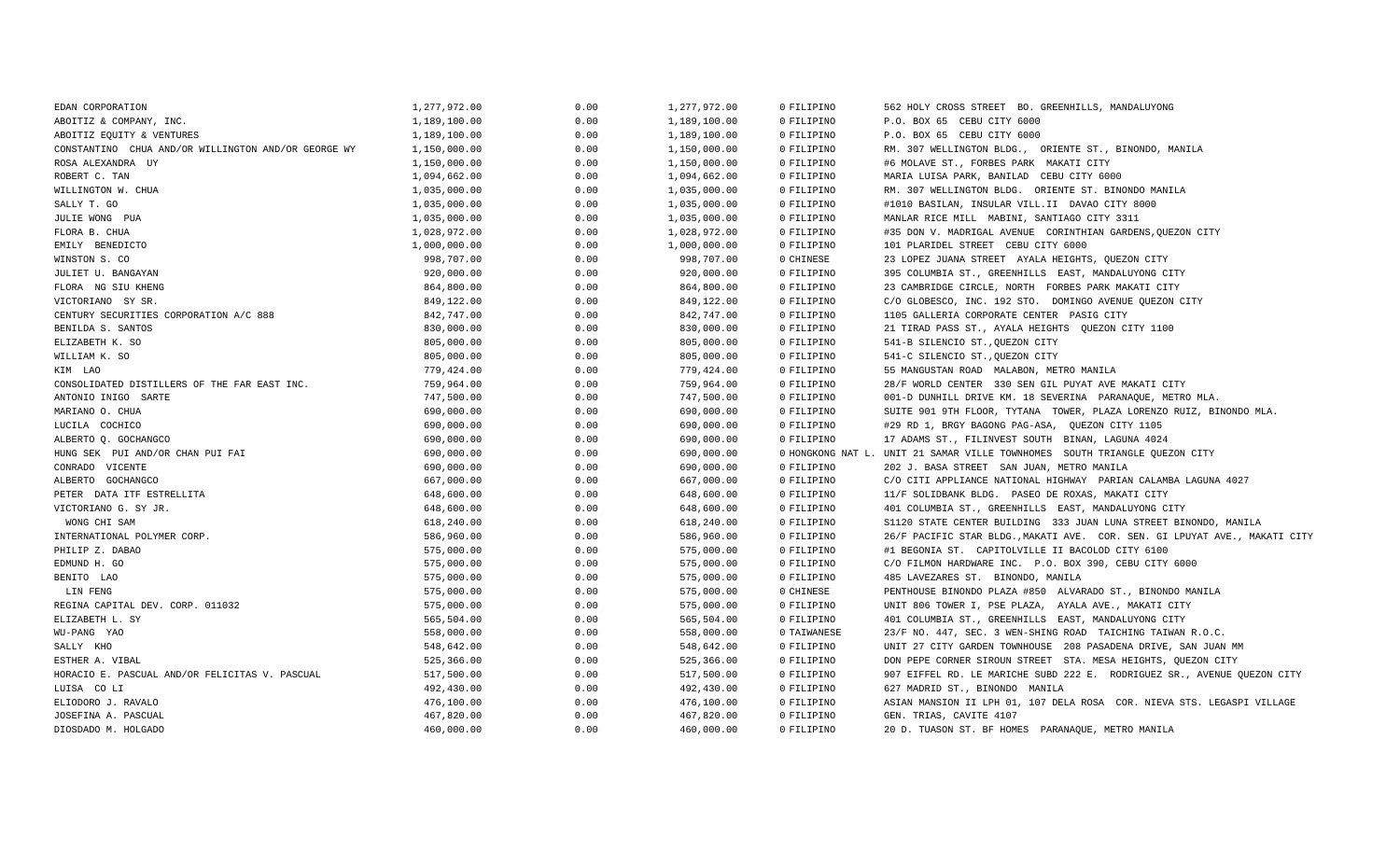| OCBC SECURITIES PHILS., INC. A/C #ICESAR01    | 445,625.00 | 0.00 | 445,625.00 | 0 FILIPINO   | UNIT 2502-A, PSE CENTRE, WEST TOWER, EXCHANGE ROAD, ORTIGAS CRT, PASIG CITY     |
|-----------------------------------------------|------------|------|------------|--------------|---------------------------------------------------------------------------------|
| OCBC SECURITIES PHILS., INC. A/C #IJOPAS01    | 445,625.00 | 0.00 | 445,625.00 | 0 FILIPINO   | UNIT 2502-A PSE CENTRE WEST TOWER EXCHANGE RD. ORTIGAS CENTER PASIG CITY        |
| LUZ ANG                                       | 434,562.00 | 0.00 | 434,562.00 | 0 FILIPINO   | 506 GENERAL MASCARADO ST., LITTLE BAGUIO, SAN JUAN M.M.                         |
| MARITES MENDOZA AND/OR ALBERTO MENDOZA        | 432,400.00 | 0.00 | 432,400.00 | 0 FILIPINO   | 1145 AGUILAR STREET TONDO, MNILA                                                |
| KRISTINE C. YAO                               | 412,500.00 | 0.00 | 412,500.00 | 0 FILIPINO   | 30-D PACIFIC PLAZA CONDOMINIUM AYALA AVE. MAKATI CITY                           |
| BERNARDO A. HAO                               | 402,500.00 | 0.00 | 402,500.00 | 0 FILIPINO   | C/O CASA CIUDAD AUTO SERVICE CENTER #51 #53 KABIGNAYAN ST., TATALON, QUEZON     |
| MAURICE THEORET                               | 399,682.00 | 0.00 | 399,682.00 | 0 FILIPINO   | MIMOSA DRIVE MIMOSA LEISURE ESTATE CLARK FIELD PAMPANGA 2009                    |
| BENJAMIN S. GELI AND/OR NELIA O. GELI         | 396,750.00 | 0.00 | 396,750.00 | 0 FILIPINO   | 80 V. MAPA STREET DAVAO CITY 8000                                               |
| MANUEL M. LOPEZ                               | 394,680.00 | 0.00 | 394,680.00 | 0 FILIPINO   | 841 HARVARD T., WACK WACK VILL MANDALUYONG                                      |
| CESAR S. ARNALDO                              | 392,150.00 | 0.00 | 392,150.00 | 0 FILIPINO   | RM. 303 NBV BLDG., 1191 MA. OROSA ST., ERMITA, MANILA                           |
| ZENAIDA P. ALCANTARA AND/OR LUIS M. ALCANTARA | 391,000.00 | 0.00 | 391,000.00 | 0 FILIPINO   | NO. 6 4TH ST, BBB, MARULAS VALENZUELA CITY                                      |
| BEN-TZAO CHERNG                               | 386,032.00 | 0.00 | 386,032.00 | 0 TAIWANESE  | 12/F BA-LEPANTO BUILDING PASEO DE ROXAS, MAKATI CITY                            |
| MIGUEL O. PINEDA                              | 378,350.00 | 0.00 | 378,350.00 | 0 FILIPINO   | DON JOSE VILLAGE B. RODRIGUEZ STREET CEBU CITY 6000                             |
| VICTORIANO SY JR.                             | 369,095.00 | 0.00 | 369,095.00 | 0 FILIPINO   | 192 STO. DOMINGO QUEZON CITY                                                    |
| GEORGE T. YANG                                | 367,540.00 | 0.00 | 367,540.00 | 0 FILIPINO   | 24 STO. TOMAS ST., URDANETA VILL. MAKATI                                        |
| JUSTINO H. CACANINDIN                         | 365,539.00 | 0.00 | 365,539.00 | 0 FILIPINO   | 4/F SYCIPLAW CTR. 105 PASEO DE ROXAS, MAKATI CITY                               |
| ELIZABETH L. SY                               | 357,902.00 | 0.00 | 357,902.00 | 0 FILIPINO   | C/O GLOBESCO, INC. 192 STO. DOMINGO AVENUE QUEZON CITY                          |
| ANTONIO L. CARDINO                            | 356,500.00 | 0.00 | 356,500.00 | 0 FILIPINO   | 24 EMERALD ST., SEVERINA 18 SUBD. WEST SERVICE RD. PARANAQUE CITY               |
| JOHN T. LAO                                   | 356,500.00 | 0.00 | 356,500.00 | 0 FILIPINO   | 318 GUNAO STREET QUIAPO, MANILA                                                 |
| MANUEL GONZALES                               | 355,810.00 | 0.00 | 355,810.00 | 0 FILIPINO   | 76 SPEAKER PEREZ ST. QUEZON CITY                                                |
| AIM SCIENTIFIC RESEARCH FOUNDATION, INC.      | 349,600.00 | 0.00 | 349,600.00 | 0 FILIPINO   | AIM BLDG. PASEO DE ROXAS,                                                       |
| ZENAIDA I. ALANO OR JANICE A. R.              | 345,000.00 | 0.00 | 345,000.00 | 0 FILIPINO   | 6 ST., MATTHEW STREET, ST. CHARBEL EXEC VILL, PH 2 TANDANG SORA 116 QC          |
| JOSE D. CHUA                                  | 345,000.00 | 0.00 | 345,000.00 | 0 FILIPINO   | 38 SANTOL ST., OUEZON CITY                                                      |
| CHUA BON PEN                                  | 345,000.00 | 0.00 | 345,000.00 | 0 FILIPINO   | 1363 PEDRO GIL ST. PACO, MANILA                                                 |
| HUNG LAI YUEN                                 | 345,000.00 | 0.00 | 345,000.00 | 0 CHINESE    | 24 MARTON ROAD, EAST CANUMAY VALENZUELA, METRO MANILA 1469                      |
| JEAN HENRI D. LHUILLIER                       | 345,000.00 | 0.00 | 345,000.00 | 0 FILIPINO   | 6/F PJL CORP. CENTER, NICANOR GARCIA ST., COR. CANDELARIA ST., MAKATI CITY      |
| EMMA C. LIM                                   | 345,000.00 | 0.00 | 345,000.00 | 0 FILIPINO   | 20H LEGASPI TOWER 300 ROXAS BLVD., MANILA                                       |
| LIM HENG                                      | 345,000.00 | 0.00 | 345,000.00 | 0 FILIPINO   | F. SARIO STREET STA CRUZ LAGUNA 4009                                            |
| JAIME S. TIUKINGCOC                           | 345,000.00 | 0.00 | 345,000.00 | 0 FILIPINO   | 11 KINGFISHER STREET GREENMEADOWS, QUEZON CITY                                  |
| ERIC R. TAGLE                                 | 341,596.00 | 0.00 | 341,596.00 | 0 FILIPINO   | C/O 6TH FLR., MLA. BANK BLDG., AYALA AVE., MAKATI CITY                          |
| HARKINSHIN NANDWANI                           | 334,420.00 | 0.00 | 334,420.00 | 0 FILIPINO   | #1-K TERESA APTS. EDISON ST., MAKATI CITY                                       |
| JASPER KARL T. ONG                            | 329,272.00 | 0.00 | 329,272.00 | 0 FILIPINO   | C/O SANTIAGO TACHAN, TACHAN AUTO PARTS M.J. CUENCO AVE CEBU CITY 6000           |
| GERARDO C. GARCIA                             | 324,301.00 | 0.00 | 324,301.00 | 0 FILIPINO   | C/O MEGAWORLD PORPERTIES &HOLDINGS INC 16/F SOLIDBANK BLDG PASEO DE ROXAS MAKAT |
| REY ASTERIO LIM TAMBIS                        | 324,300.00 | 0.00 | 324,300.00 | 0 FILIPINO   | #5 STO. NINO VILLAGE BANILAD, CEBU CITY 6000                                    |
| SUZANNE S. LIM                                | 289,708.00 | 0.00 | 289,708.00 | 0 FILIPINO   | LINTON COMMERCIAL CO., INC. 628 TOMAS MAPUA, STA. CRUZ                          |
| HORACIO PASCUAL                               | 287,500.00 | 0.00 | 287,500.00 | 0 FILIPINO   | 907 EIFEL ST. LE MARICHE SUBD. 222 E. RODRIGUEZ SR., AVE QUEZON CITY            |
| ISETANN DEPARTMENT STORE INC.                 | 274,574.00 | 0.00 | 274,574.00 | 0 FILIPINO   | #600 CARRIEDO ST., STA. CRUZ, MANILA                                            |
| PATRICK CUA                                   | 272,412.00 | 0.00 | 272,412.00 | 0 FILIPINO   | 19-A JUAN STREET SAN JUAN, METRO MANILA                                         |
| WILLINGTON CHUA                               | 269,997.00 | 0.00 | 269,997.00 | 0 FILIPINO   | 307 WELLINGTON BLDG. ORIENTE ST., BINONDO, MANILA                               |
| TIM JAMES LUCAS MONASTERIO                    | 260,820.00 | 0.00 | 260,820.00 | 0 FILIPINO   | SAN JOSE, CAMARINES SUR                                                         |
| GERARDO C. GARCIA                             | 259,439.00 | 0.00 | 259,439.00 | 0 FILIPINO   | 3266 SUPA ST. UPS 2 PARANAQUE MM                                                |
| BERNADETTE TURNOUR ITF LUAY ALL               | 258,750.00 | 0.00 | 258,750.00 | 0 AUSTRALIAN | 14 MARIA COURT, INGHAM 4850 OLD AUSTRALIA                                       |
| CONCHITA YAP AND/OR JOSE YAP                  | 255,116.00 | 0.00 | 255,116.00 | 0 FILIPINO   | CONCHING FOOD INDUSTRIES CASUNTINGAN, MANDAUE CEBU CITY 6014                    |
|                                               |            |      |            |              |                                                                                 |

GRAND TOTAL

14,695,093,565.00 0.00 14,695,093,565.00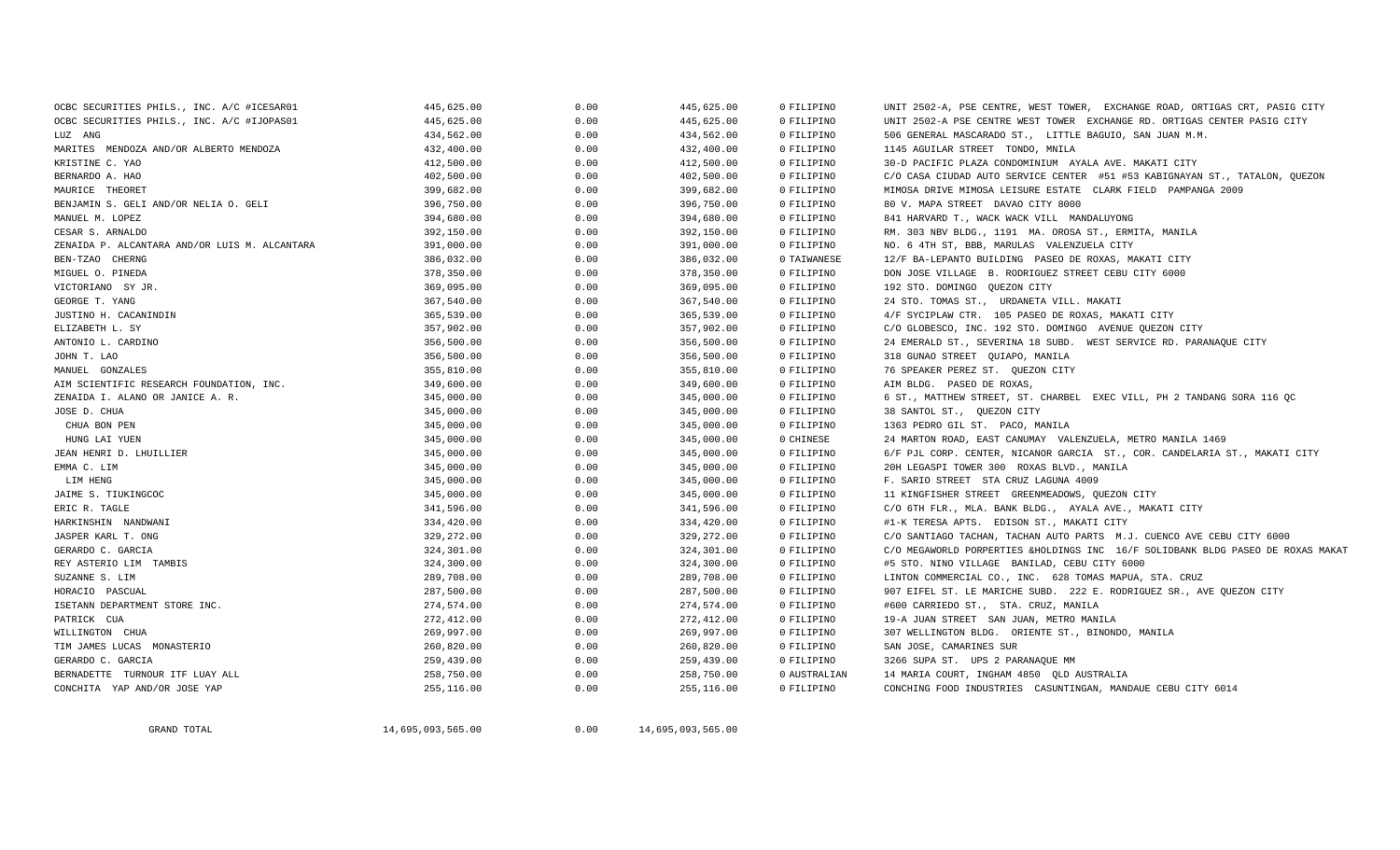# Philippine Depository & Trust Corp.

To

DEP00000001 PDTC DEPOSITORY Metropolitan Manila 235 PHILIPPINES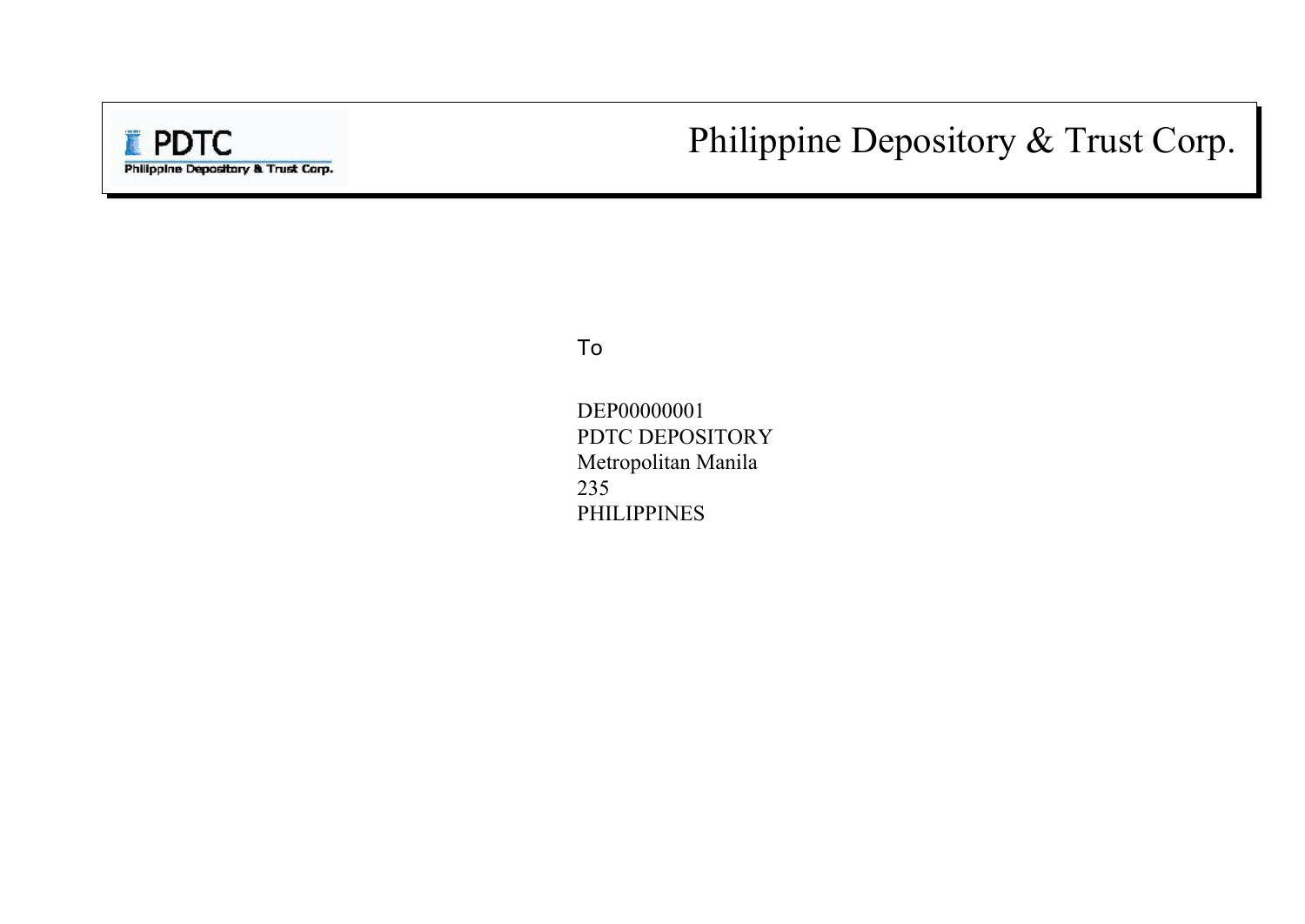

# Philippine Depository & Trust Corp.

## **OUTSTANDING BALANCES FOR A SPECIFIC COMPANY**

| <b>Business Date</b> $06/28/2013$          |                                                                                                                                                         |                                                | Company Code - ELI000000000 & Company Name - EMPIRE EAST |                                        |                                   |
|--------------------------------------------|---------------------------------------------------------------------------------------------------------------------------------------------------------|------------------------------------------------|----------------------------------------------------------|----------------------------------------|-----------------------------------|
| <b>BP ID</b><br><b>ACCOUNT NO. ADDRESS</b> | <b>BP NAME</b>                                                                                                                                          | <b>ACCOUNT TYPE</b><br><b>TELEPHONE NUMBER</b> | <b>ID TYPE</b><br><b>ID NUMBER</b>                       | <b>INVESTOR TYPE</b><br><b>COUNTRY</b> | <b>HOLDINGS</b><br><b>TAXCODE</b> |
| 10000000000<br>5                           | UPCC SECURITIES CORP.<br>UNIT 1202 TOWER ONE AND EXCHANGE PLAZ 8921174<br>AYALA AVENUE, MAKATI CITY<br>Metropolitan Manila<br>$\theta$                  | Omnibus Without Client                         | Tax Identification Number                                | Domestic<br><b>PHILIPPINES</b>         | 34,216.00<br><b>PH10</b>          |
| 10100000000                                | A & A SECURITIES, INC.<br>Rm. 1906 Ayala Ave. Condominium 6776 Ayala Ave. 810-54-01<br>Makati City<br>Metropolitan Manila<br>1200                       | Omnibus Without Client                         | Tax Identification Number<br>2                           | Foreign<br><b>PHILIPPINES</b>          | 21,187.00<br>FMX1                 |
| 10100000000<br>-5                          | A & A SECURITIES, INC.<br>Rm. 1906 Ayala Ave. Condominium 6776 Ayala Ave. 810-54-01<br>Makati City<br>Metropolitan Manila<br>1200                       | <b>Omnibus Without Client</b>                  | Tax Identification Number<br>2                           | Domestic<br><b>PHILIPPINES</b>         | 17,320,379.00<br><b>PH10</b>      |
| 10100000000<br>-6                          | A & A SECURITIES, INC.<br>Rm. 1906 Ayala Ave. Condominium 6776 Ayala Ave. 810-54-01<br>Makati City<br>Metropolitan Manila<br>1200                       | Settlement                                     | Tax Identification Number<br>$\overline{2}$              | Domestic<br><b>PHILIPPINES</b>         | 23,000.00<br><b>NWT</b>           |
| 10200000000<br>5                           | ABACUS SECURITIES CORPORATION<br>Unit 2904-A East Tower, PSE Centre Exchange Road, 634-2105<br>Ortigas Center Pasig City<br>Metropolitan Manila<br>1600 | <b>Omnibus Without Client</b>                  | Tax Identification Number<br>$\overline{3}$              | Domestic<br><b>PHILIPPINES</b>         | 82,326,169.00<br><b>PH10</b>      |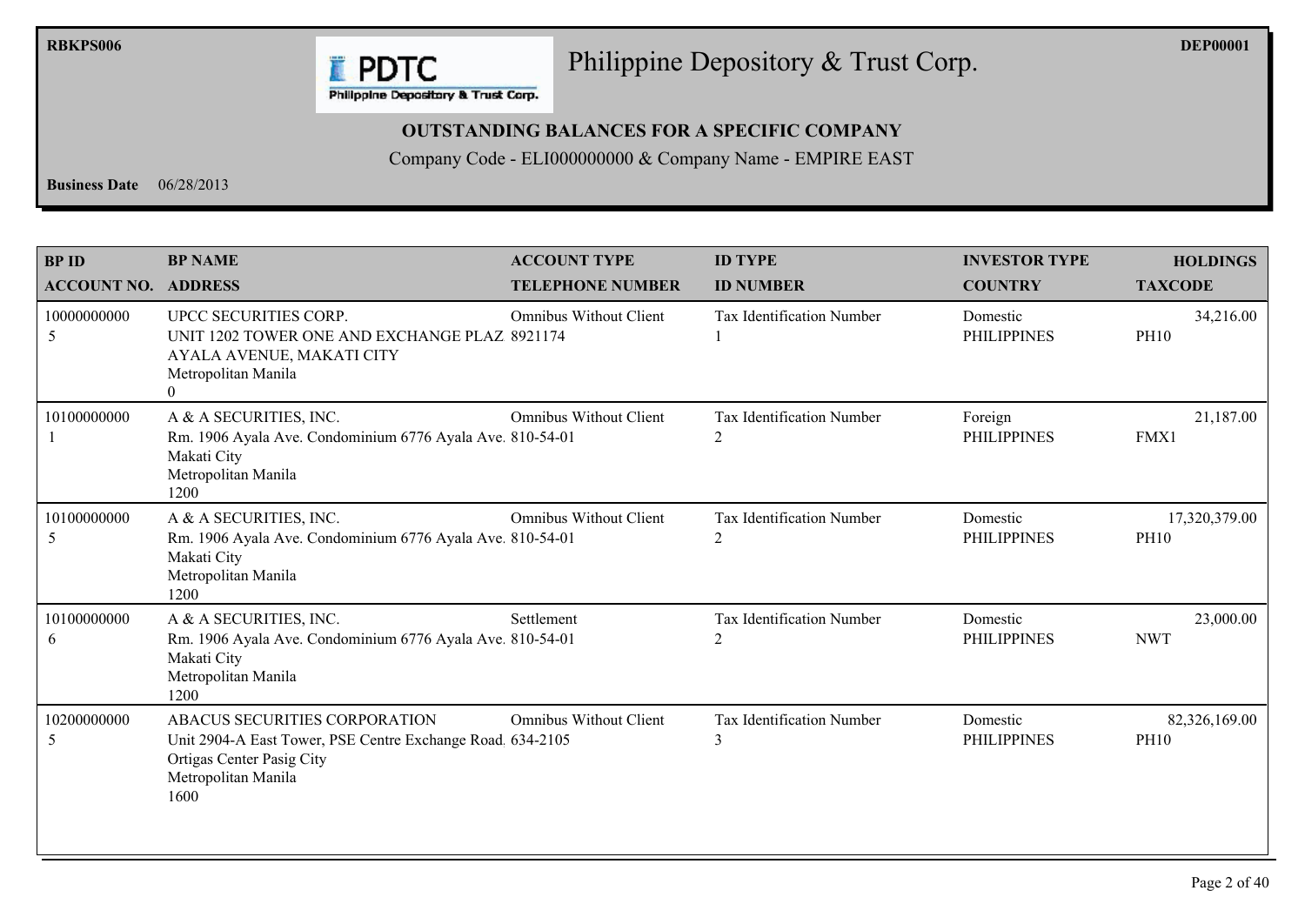| <b>BPID</b>                | <b>BP NAME</b>                                                                                                                                                             | <b>ACCOUNT TYPE</b>                             | <b>ID TYPE</b>                            | <b>INVESTOR TYPE</b>           | <b>HOLDINGS</b>              |
|----------------------------|----------------------------------------------------------------------------------------------------------------------------------------------------------------------------|-------------------------------------------------|-------------------------------------------|--------------------------------|------------------------------|
| <b>ACCOUNT NO. ADDRESS</b> |                                                                                                                                                                            | <b>TELEPHONE NUMBER</b>                         | <b>ID NUMBER</b>                          | <b>COUNTRY</b>                 | <b>TAXCODE</b>               |
| 10200000000                | ABACUS SECURITIES CORPORATION<br>Unit 2904-A East Tower, PSE Centre Exchange Road, 634-2105<br>Ortigas Center Pasig City<br>Metropolitan Manila<br>1600                    | Own                                             | Tax Identification Number<br>$\mathbf{3}$ | Domestic<br><b>PHILIPPINES</b> | 5,643,384.00<br><b>NWT</b>   |
| 10300000000                | ACCORD CAPITAL EQUITIES CORPORATION<br>Unit 1101 Orient Square Building Emerald Avenue<br>Ortigas Center, Pasig City<br>Metropolitan Manila<br>1600                        | <b>Omnibus Without Client</b><br>687-5071 to 74 | Tax Identification Number<br>4            | Foreign<br><b>PHILIPPINES</b>  | 390,019.00<br>FMX1           |
| 10300000000<br>5           | ACCORD CAPITAL EQUITIES CORPORATION<br>Unit 1101 Orient Square Building Emerald Avenue<br>Ortigas Center, Pasig City<br>Metropolitan Manila<br>1600                        | <b>Omnibus Without Client</b><br>687-5071 to 74 | Tax Identification Number<br>4            | Domestic<br><b>PHILIPPINES</b> | 32,163,261.00<br><b>PH10</b> |
| 10400000000<br>5           | A. T. DE CASTRO SECURITIES CORP.<br>Suite 701, 7/F Ayala Tower I, Exchange Plaza, Ayala 848-7160 to 65<br>Triangle, Ayala Ave., Makati City<br>Metropolitan Manila<br>1226 | <b>Omnibus Without Client</b>                   | Tax Identification Number<br>5            | Domestic<br><b>PHILIPPINES</b> | 763,407.00<br><b>PH10</b>    |
| 10400000000                | A. T. DE CASTRO SECURITIES CORP.<br>Suite 701, 7/F Ayala Tower I, Exchange Plaza, Ayala 848-7160 to 65<br>Triangle, Ayala Ave., Makati City<br>Metropolitan Manila<br>1226 | Own                                             | Tax Identification Number<br>5            | Domestic<br><b>PHILIPPINES</b> | 23,000.00<br><b>NWT</b>      |
| 10500000000                | ALL ASIA SECURITIES MANAGEMENT CORP. Omnibus Without Client<br>All Asia Capital Center 105 Paseo de Roxas St. Makat 818-3211<br>City<br>Metropolitan Manila<br>1200        |                                                 | Tax Identification Number<br>6            | Foreign<br><b>PHILIPPINES</b>  | 920.00<br>FMX1               |
| 10500000000<br>5           | ALL ASIA SECURITIES MANAGEMENT CORP. Omnibus Without Client<br>All Asia Capital Center 105 Paseo de Roxas St. Makat 818-3211<br>City<br>Metropolitan Manila<br>1200        |                                                 | Tax Identification Number<br>6            | Domestic<br><b>PHILIPPINES</b> | 192,032.00<br><b>PH10</b>    |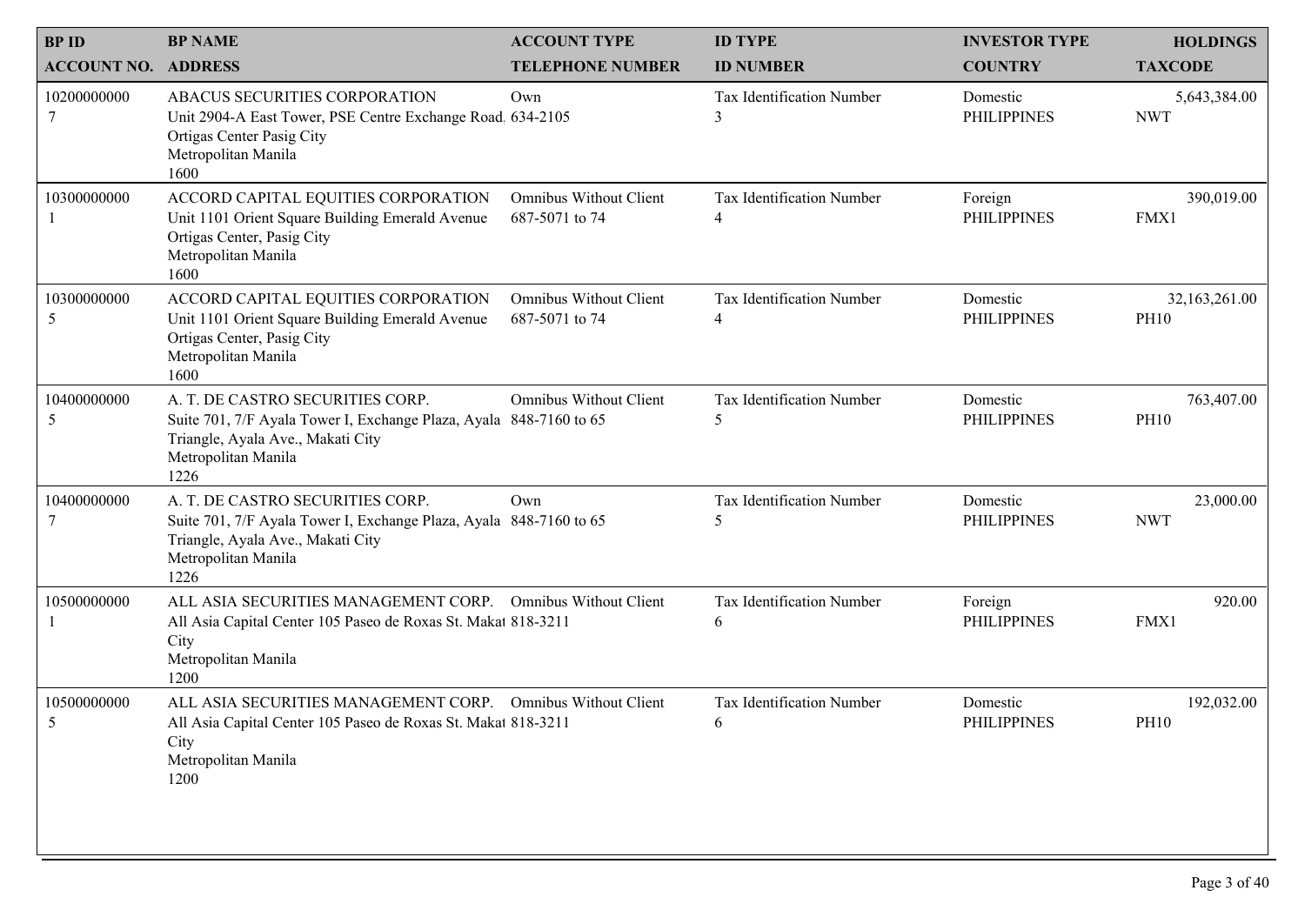| <b>BPID</b><br><b>ACCOUNT NO. ADDRESS</b> | <b>BP NAME</b>                                                                                                                                                                      | <b>ACCOUNT TYPE</b><br><b>TELEPHONE NUMBER</b> | <b>ID TYPE</b><br><b>ID NUMBER</b> | <b>INVESTOR TYPE</b><br><b>COUNTRY</b> | <b>HOLDINGS</b><br><b>TAXCODE</b> |
|-------------------------------------------|-------------------------------------------------------------------------------------------------------------------------------------------------------------------------------------|------------------------------------------------|------------------------------------|----------------------------------------|-----------------------------------|
| 10600000000<br>5                          | ALPHA SECURITIES CORP.<br>UNIT 3003, ONE CORPORATE CENTRE, 30TH<br>FLOOR, JULIA VARGAS STREET, COR MERALC<br>AVENUE STREET, ORTIGAS CENTER, PASIG CI<br>Metropolitan Manila<br>1200 | <b>Omnibus Without Client</b><br>6546806       | Tax Identification Number          | Domestic<br><b>PHILIPPINES</b>         | 3,145,435.00<br><b>PH10</b>       |
| 10900000000<br>5                          | <b>BA SECURITIES, INC.</b><br>Rm 401-403 CLMC Bldg, 256-259 EDSA Greenhills 727-5374<br>Mandaluyong City<br>Metropolitan Manila<br>1550                                             | Omnibus Without Client                         | Tax Identification Number<br>10    | Domestic<br><b>PHILIPPINES</b>         | 372.00<br><b>PH10</b>             |
| 10900000000<br>6                          | BA SECURITIES, INC.<br>Rm 401-403 CLMC Bldg, 256-259 EDSA Greenhills 727-5374<br>Mandaluyong City<br>Metropolitan Manila<br>1550                                                    | Settlement                                     | Tax Identification Number<br>10    | Domestic<br><b>PHILIPPINES</b>         | 2,891,714.00<br><b>NWT</b>        |
| 10900000000<br>14                         | BA SECURITIES, INC.<br>Rm 401-403 CLMC Bldg, 256-259 EDSA Greenhills 727-5374<br>Mandaluyong City<br>Metropolitan Manila<br>1550                                                    | Settlement                                     | Tax Identification Number<br>10    | Domestic<br><b>PHILIPPINES</b>         | 504,440.00<br><b>PH10</b>         |
| 10900000000<br>18                         | BA SECURITIES, INC.<br>Rm 401-403 CLMC Bldg, 256-259 EDSA Greenhills 727-5374<br>Mandaluyong City<br>Metropolitan Manila<br>1550                                                    | Settlement                                     | Tax Identification Number<br>10    | Foreign<br><b>PHILIPPINES</b>          | 39,078.00<br><b>RA10</b>          |
| 11000000000                               | ANGPING & ASSOCIATES SECURITIES, INC.<br>Suites 2002/2004, The Peak, 107 Alfaro St., Salcedo<br>Village, Makati City<br>Metropolitan Manila<br>1227                                 | Omnibus Without Client<br>8482915              | Tax Identification Number<br>11    | Foreign<br><b>PHILIPPINES</b>          | 240,810.00<br>FMX1                |
| 11000000000<br>5                          | ANGPING & ASSOCIATES SECURITIES, INC.<br>Suites 2002/2004, The Peak, 107 Alfaro St., Salcedo<br>Village, Makati City<br>Metropolitan Manila<br>1227                                 | Omnibus Without Client<br>8482915              | Tax Identification Number<br>11    | Domestic<br><b>PHILIPPINES</b>         | 14,153,194.00<br><b>PH10</b>      |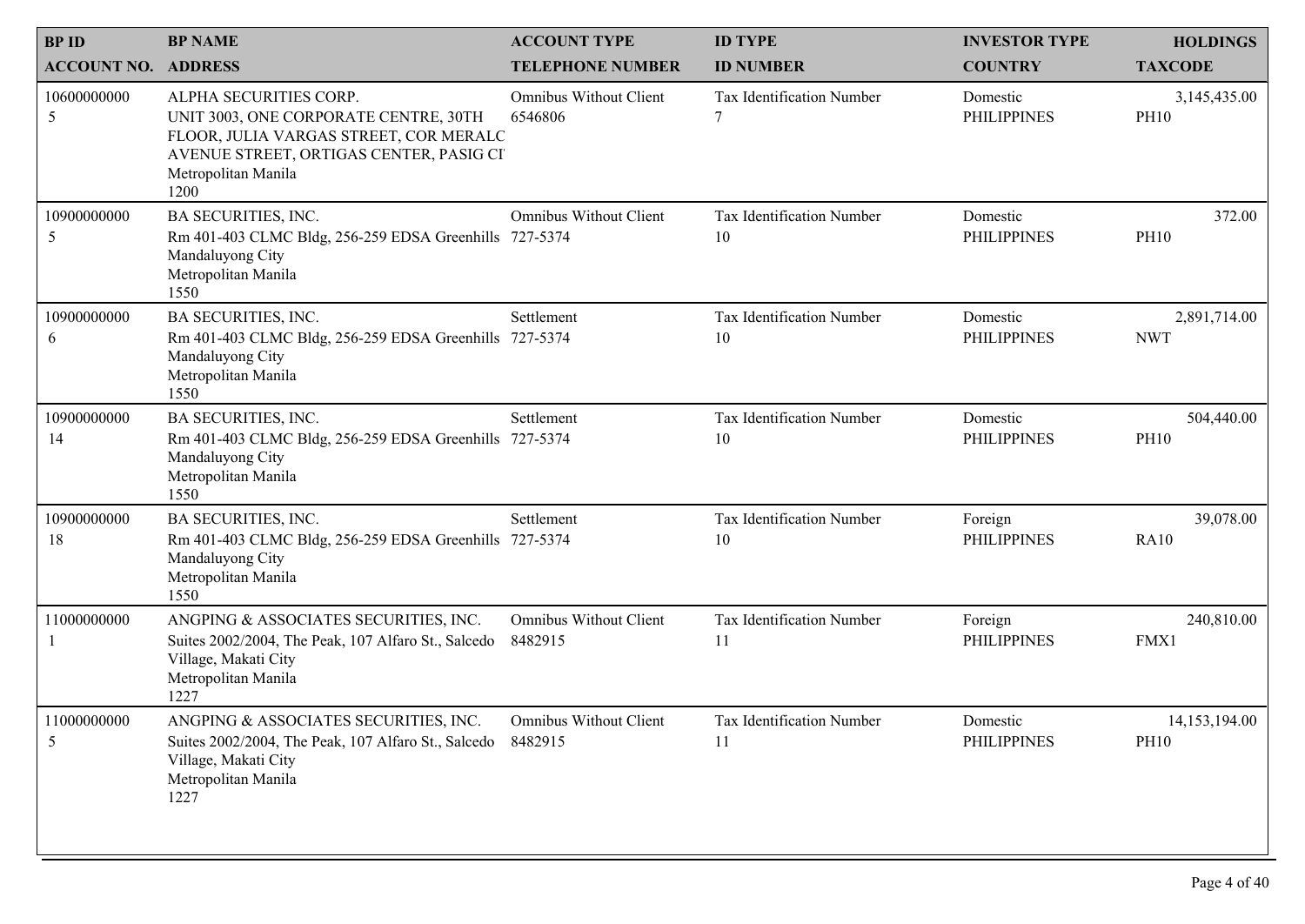| <b>BPID</b><br><b>ACCOUNT NO. ADDRESS</b> | <b>BP NAME</b>                                                                                                                                           | <b>ACCOUNT TYPE</b><br><b>TELEPHONE NUMBER</b> | <b>ID TYPE</b><br><b>ID NUMBER</b> | <b>INVESTOR TYPE</b><br><b>COUNTRY</b> | <b>HOLDINGS</b><br><b>TAXCODE</b> |
|-------------------------------------------|----------------------------------------------------------------------------------------------------------------------------------------------------------|------------------------------------------------|------------------------------------|----------------------------------------|-----------------------------------|
| 11000000000<br>7                          | ANGPING & ASSOCIATES SECURITIES, INC.<br>Suites 2002/2004, The Peak, 107 Alfaro St., Salcedo<br>Village, Makati City<br>Metropolitan Manila<br>1227      | Own<br>8482915                                 | Tax Identification Number<br>11    | Domestic<br><b>PHILIPPINES</b>         | 30,525.00<br><b>NWT</b>           |
| 11100000000<br>5                          | ANSALDO, GODINEZ & CO., INC.<br>340 Nueva St., Binondo Manila<br>Metropolitan Manila<br>1006                                                             | <b>Omnibus Without Client</b><br>242-5127      | Tax Identification Number<br>12    | Domestic<br><b>PHILIPPINES</b>         | 27,184,636.00<br><b>PH10</b>      |
| 11200000000                               | AB CAPITAL SECURITIES, INC.<br>8/F Phinma Plaza 39 Plaza Drive, Rockwell Center<br>Makati City<br>Metropolitan Manila<br>1200                            | <b>Omnibus Without Client</b><br>814-5601      | Tax Identification Number<br>13    | Foreign<br><b>PHILIPPINES</b>          | 285,000.00<br>FMX1                |
| 11200000000<br>$\overline{2}$             | AB CAPITAL SECURITIES, INC.<br>8/F Phinma Plaza 39 Plaza Drive, Rockwell Center<br>Makati City<br>Metropolitan Manila<br>1200                            | Settlement<br>814-5601                         | Tax Identification Number<br>13    | Foreign<br><b>PHILIPPINES</b>          | 6,306,220.00<br>FMX1              |
| 11200000000<br>6                          | AB CAPITAL SECURITIES, INC.<br>8/F Phinma Plaza 39 Plaza Drive, Rockwell Center<br>Makati City<br>Metropolitan Manila<br>1200                            | Settlement<br>814-5601                         | Tax Identification Number<br>13    | Domestic<br><b>PHILIPPINES</b>         | 18,308,350.00<br><b>NWT</b>       |
| 11200000000<br>14                         | AB CAPITAL SECURITIES, INC.<br>8/F Phinma Plaza 39 Plaza Drive, Rockwell Center<br>Makati City<br>Metropolitan Manila<br>1200                            | Settlement<br>814-5601                         | Tax Identification Number<br>13    | Domestic<br><b>PHILIPPINES</b>         | 260,226.00<br><b>PH10</b>         |
| 11300000000<br>5                          | SARANGANI SECURITIES, INC.<br>UNIT 2 D1 VERNIDA I CONDOMINIUM 120<br>AMORSOLO ST., LEGASPI VILLAGE, MAKATI<br><b>CITY</b><br>Metropolitan Manila<br>1229 | <b>Omnibus Without Client</b><br>817-5806      | Tax Identification Number<br>14    | Domestic<br><b>PHILIPPINES</b>         | 135,673.00<br><b>PH10</b>         |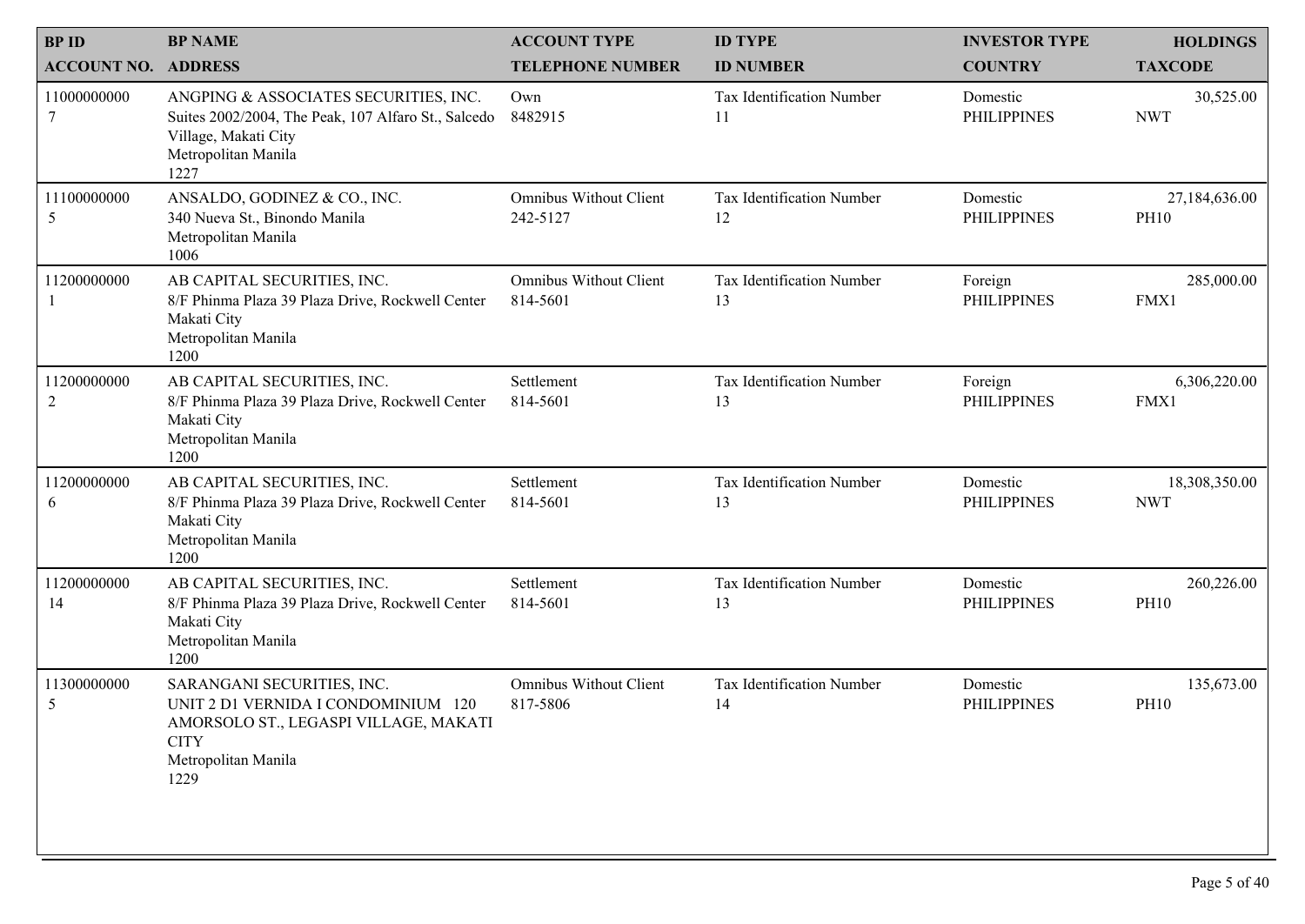| <b>BPID</b>                | <b>BP NAME</b>                                                                                                                                                                                     | <b>ACCOUNT TYPE</b>                      | <b>ID TYPE</b>                  | <b>INVESTOR TYPE</b>           | <b>HOLDINGS</b>              |
|----------------------------|----------------------------------------------------------------------------------------------------------------------------------------------------------------------------------------------------|------------------------------------------|---------------------------------|--------------------------------|------------------------------|
| <b>ACCOUNT NO. ADDRESS</b> |                                                                                                                                                                                                    | <b>TELEPHONE NUMBER</b>                  | <b>ID NUMBER</b>                | <b>COUNTRY</b>                 | <b>TAXCODE</b>               |
| 11500000000<br>5           | SB EQUITIES, INC.<br>18/F, Security Bank Centre 6776 Ayala Avenue,<br>Makati City<br>Metropolitan Manila<br>1226                                                                                   | <b>Omnibus Without Client</b><br>8911037 | Tax Identification Number<br>15 | Domestic<br><b>PHILIPPINES</b> | 17,347,234.00<br><b>PH10</b> |
| 11600000000                | ASIA PACIFIC CAPITAL EQUITIES & SECURITII Omnibus Without Client<br>CORP.<br>24/F Galleria Corporate Center EDSA corner Ortigas 6345621 to 26<br>Avenue, Pasig City<br>Metropolitan Manila<br>1605 |                                          | Tax Identification Number<br>16 | Foreign<br><b>PHILIPPINES</b>  | 3,000,000.00<br>FMX1         |
| 11600000000<br>5           | ASIA PACIFIC CAPITAL EQUITIES & SECURITII Omnibus Without Client<br>CORP.<br>24/F Galleria Corporate Center EDSA corner Ortigas 6345621 to 26<br>Avenue, Pasig City<br>Metropolitan Manila<br>1605 |                                          | Tax Identification Number<br>16 | Domestic<br><b>PHILIPPINES</b> | 458,688.00<br><b>PH10</b>    |
| 11800000000<br>5           | ASIASEC EQUITIES, INC.<br>8/F Chatham House<br>116 Valero cor. V.A. Rufino Sts<br>Salcedo Village, Makati City 1227<br>Metropolitan Manila<br>1227                                                 | Omnibus Without Client<br>8937981        | Tax Identification Number<br>18 | Domestic<br><b>PHILIPPINES</b> | 3,810,460.00<br><b>PH10</b>  |
| 11900000000<br>5           | ASTRA SECURITIES CORPORATION<br>Units 1204-1205 Ayala Tower One Ayala Ave. cor.<br>Paseo de Roxas Makati City<br>Metropolitan Manila<br>1200                                                       | Omnibus Without Client<br>848-6421/27    | Tax Identification Number<br>19 | Domestic<br><b>PHILIPPINES</b> | 810,737.00<br><b>PH10</b>    |
| 12000000000<br>5           | ATC SECURITIES, INC.<br>Unit 6f, 6th Floor 8101 Pearl Plaza, Pearl Drive Ortiga 687-1768<br>Center, Pasig City<br>Metropolitan Manila<br>12                                                        | Omnibus Without Client                   | Tax Identification Number<br>20 | Domestic<br><b>PHILIPPINES</b> | 27,235.00<br><b>PH10</b>     |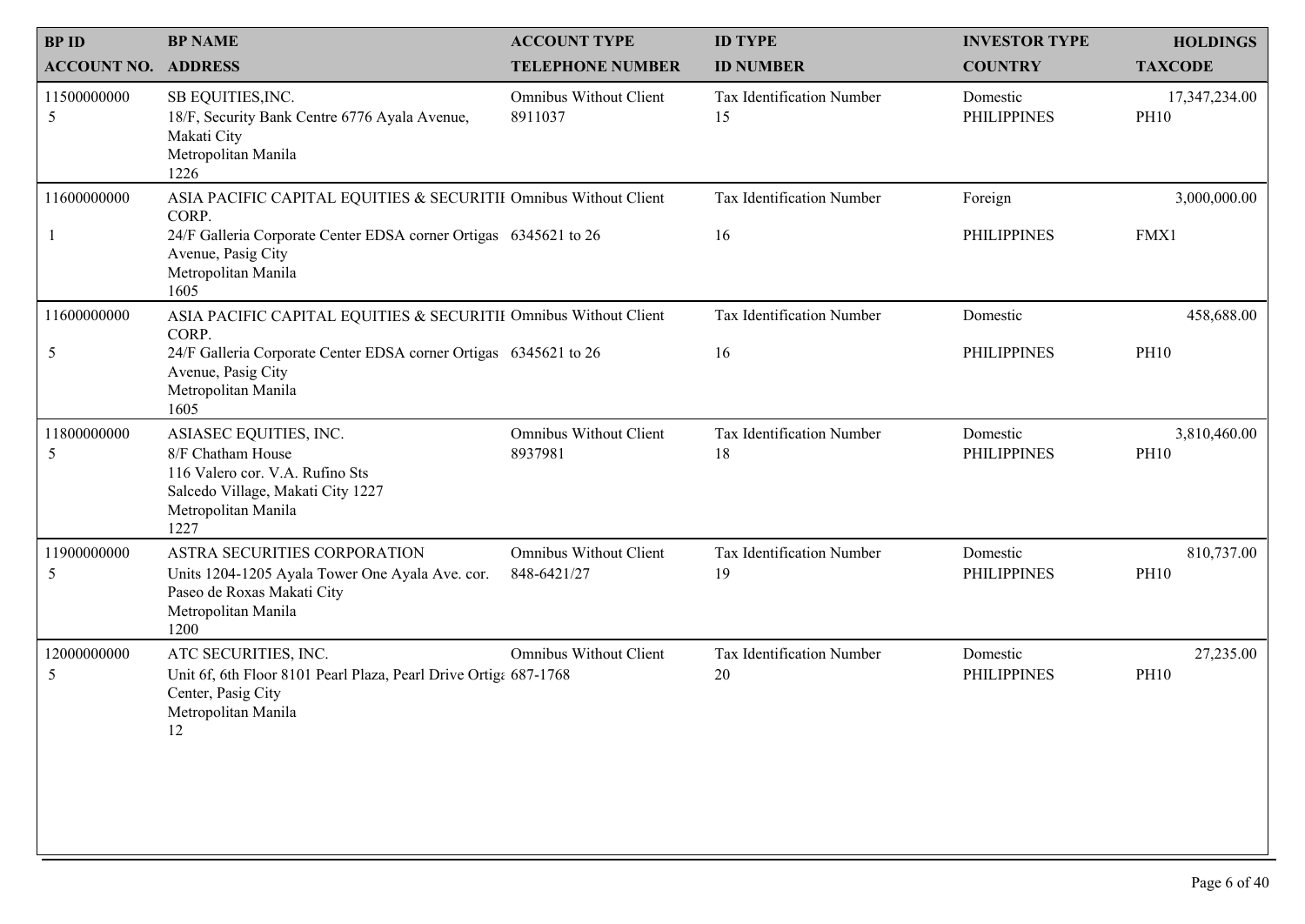| <b>BPID</b>                | <b>BP NAME</b>                                                                                                                             | <b>ACCOUNT TYPE</b>                | <b>ID TYPE</b>                  | <b>INVESTOR TYPE</b>           | <b>HOLDINGS</b>             |
|----------------------------|--------------------------------------------------------------------------------------------------------------------------------------------|------------------------------------|---------------------------------|--------------------------------|-----------------------------|
| <b>ACCOUNT NO. ADDRESS</b> |                                                                                                                                            | <b>TELEPHONE NUMBER</b>            | <b>ID NUMBER</b>                | <b>COUNTRY</b>                 | <b>TAXCODE</b>              |
| 12100000000<br>4           | MACQUARIE CAPITAL SECURITIES<br>(PHILIPPINES), INC.<br>22F 6750 AYALA AVENUE BUILDING AYALA                                                | Settlement<br>857-0885             | Tax Identification Number<br>21 | Foreign<br><b>PHILIPPINES</b>  | 324.00<br><b>RA02</b>       |
|                            | <b>AVENUE Makati City</b><br>Metropolitan Manila<br>1226                                                                                   |                                    |                                 |                                |                             |
| 12100000002                | MACQUARIE CAPITAL SECURITIES (PHILIPPIN Client<br>INC.                                                                                     |                                    | Tax Identification Number       | Domestic                       | 14,444.00                   |
|                            | 22F 6750 AYALA AVENUE BUILDING AYALA<br><b>AVENUE MAKATI CITY</b><br>Metropolitan Manila<br>1226                                           | 857-0838                           | 385                             | <b>PHILIPPINES</b>             | <b>NWT</b>                  |
| 12200000000                | BELSON SECURITIES, INC.<br>4th Floor Belson House 271 Edsa, Mandaluyong City 724-7586loc21<br>Metropolitan Manila<br>1554                  | <b>Omnibus Without Client</b>      | Tax Identification Number<br>22 | Foreign<br><b>PHILIPPINES</b>  | 5,750.00<br>FMX1            |
| 12200000000<br>5           | BELSON SECURITIES, INC.<br>4th Floor Belson House 271 Edsa, Mandaluyong City 724-7586loc21<br>Metropolitan Manila<br>1554                  | <b>Omnibus Without Client</b>      | Tax Identification Number<br>22 | Domestic<br><b>PHILIPPINES</b> | 8,252,029.00<br><b>PH10</b> |
| 12200000000                | BELSON SECURITIES, INC.<br>4th Floor Belson House 271 Edsa, Mandaluyong City 724-7586loc21<br>Metropolitan Manila<br>1554                  | Own                                | Tax Identification Number<br>22 | Domestic<br><b>PHILIPPINES</b> | 28,163.00<br><b>NWT</b>     |
| 12300000000<br>5           | BENJAMIN CO CA & CO., INC.<br>Rm. 301 Downtown Ctr Bldg., 516 Quintin Paredes St 6345186<br>Binondo, Manila<br>Metropolitan Manila<br>1006 | <b>Omnibus Without Client</b>      | Tax Identification Number<br>23 | Domestic<br><b>PHILIPPINES</b> | 234,866.00<br><b>PH10</b>   |
| 12400000000<br>5           | <b>B. H. CHUA SECURITIES CORPORATION</b><br>872 G. Araneta Avenue, Quezon City<br>Metropolitan Manila<br>1135                              | Omnibus Without Client<br>412-3444 | Tax Identification Number<br>24 | Domestic<br><b>PHILIPPINES</b> | 7,969,023.00<br><b>PH10</b> |
| 12500000000<br>5           | <b>JAKA SECURITIES CORP.</b><br>Unit 814, Ayala Tower I Ayala Ave., Makati City<br>Metropolitan Manila<br>1226                             | Omnibus Without Client<br>8487123  | Tax Identification Number<br>25 | Domestic<br><b>PHILIPPINES</b> | 1,394,657.00<br><b>PH10</b> |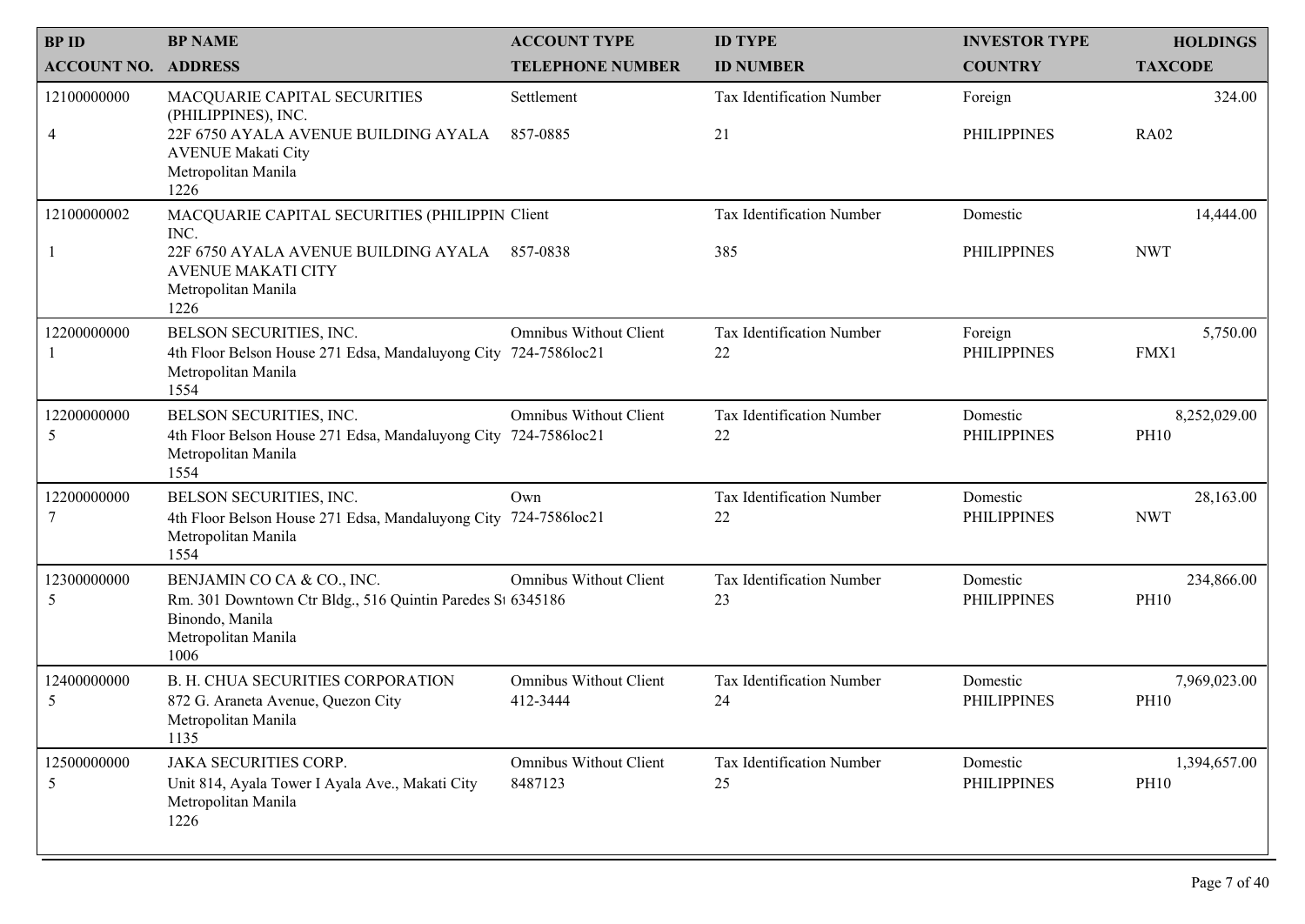| <b>BPID</b><br><b>ACCOUNT NO. ADDRESS</b> | <b>BP NAME</b>                                                                                                                                             | <b>ACCOUNT TYPE</b><br><b>TELEPHONE NUMBER</b> | <b>ID TYPE</b><br><b>ID NUMBER</b> | <b>INVESTOR TYPE</b><br><b>COUNTRY</b> | <b>HOLDINGS</b><br><b>TAXCODE</b> |
|-------------------------------------------|------------------------------------------------------------------------------------------------------------------------------------------------------------|------------------------------------------------|------------------------------------|----------------------------------------|-----------------------------------|
| 12500000000<br>6                          | <b>JAKA SECURITIES CORP.</b><br>Unit 814, Ayala Tower I Ayala Ave., Makati City<br>Metropolitan Manila<br>1226                                             | Settlement<br>8487123                          | Tax Identification Number<br>25    | Domestic<br><b>PHILIPPINES</b>         | 500.00<br><b>NWT</b>              |
| 12600000000                               | <b>BPI SECURITIES CORPORATION</b><br>8/F BPI Head Office Bldg., Ayala Ave., cor. Paseo de 8196535<br>Roxas Makati City<br>Metropolitan Manila<br>1226      | <b>Omnibus Without Client</b>                  | Tax Identification Number<br>26    | Foreign<br><b>PHILIPPINES</b>          | 228,194.00<br>FMX1                |
| 12600000000<br>5                          | <b>BPI SECURITIES CORPORATION</b><br>8/F BPI Head Office Bldg., Ayala Ave., cor. Paseo de<br>Roxas Makati City<br>Metropolitan Manila<br>1226              | <b>Omnibus Without Client</b><br>8196535       | Tax Identification Number<br>26    | Domestic<br><b>PHILIPPINES</b>         | 27,989,268.00<br><b>PH10</b>      |
| 12800000000<br>5                          | CAMPOS, LANUZA & COMPANY, INC.<br>Unit 2003B East Tower, PSE Center Exchange Road, 634-6881/87<br>Ortigas Center Pasig City<br>Metropolitan Manila<br>1605 | <b>Omnibus Without Client</b>                  | Tax Identification Number<br>27    | Domestic<br><b>PHILIPPINES</b>         | 264,069.00<br><b>PH10</b>         |
| 12900000000<br>5                          | SINCERE SECURITIES CORPORATION<br>1203-A East Tower, PSE Centre, Exchange Road,<br>Ortigas Center, Pasig City<br>Metropolitan Manila<br>$\overline{0}$     | <b>Omnibus Without Client</b><br>638-3549      | Tax Identification Number<br>28    | Domestic<br><b>PHILIPPINES</b>         | 17,012,285.00<br><b>PH10</b>      |
| 13000000000<br>5                          | CENTURY SECURITIES CORPORATION<br>1105 Galleria Corporate Center Ortigas Ave., Quezon 633-7044/47<br>City<br>Metropolitan Manila<br>1600                   | Omnibus Without Client                         | Tax Identification Number<br>29    | Domestic<br><b>PHILIPPINES</b>         | 1,753,750.00<br><b>PH10</b>       |
| 13000000000<br>6                          | CENTURY SECURITIES CORPORATION<br>1105 Galleria Corporate Center Ortigas Ave., Quezon 633-7044/47<br>City<br>Metropolitan Manila<br>1600                   | Settlement                                     | Tax Identification Number<br>29    | Domestic<br><b>PHILIPPINES</b>         | 345,000.00<br><b>NWT</b>          |
| 13100000000<br>5                          | PCIB SECURITIES, INC.<br>8/F PCIB Tower 2, Dela Costa St., Makati City<br>Metropolitan Manila<br>1002                                                      | Omnibus Without Client<br>8912028              | Tax Identification Number<br>30    | Domestic<br><b>PHILIPPINES</b>         | 775,714.00<br><b>PH10</b>         |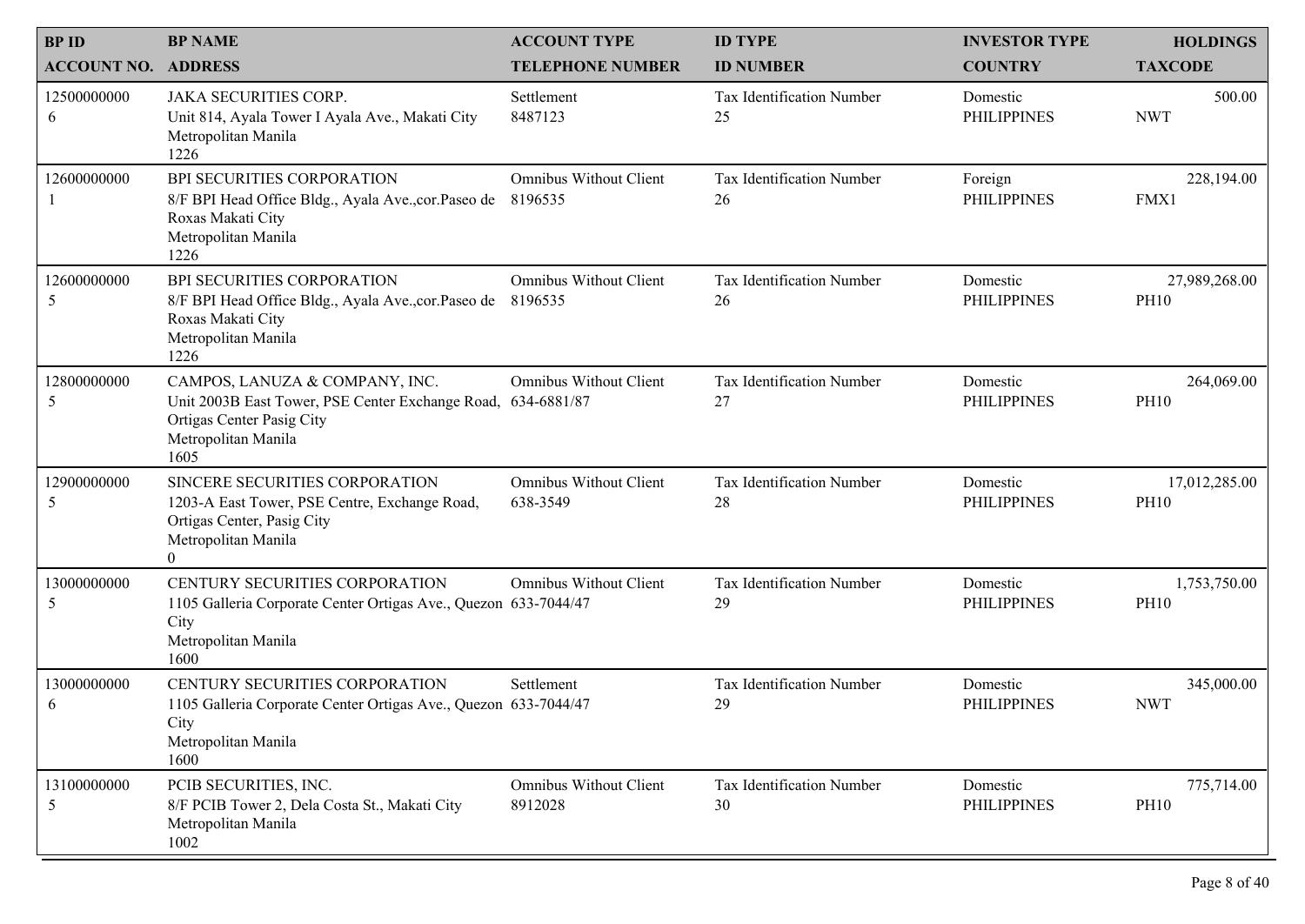| <b>BPID</b><br><b>ACCOUNT NO. ADDRESS</b> | <b>BP NAME</b>                                                                                                                                                                                     | <b>ACCOUNT TYPE</b><br><b>TELEPHONE NUMBER</b> | <b>ID TYPE</b><br><b>ID NUMBER</b> | <b>INVESTOR TYPE</b><br><b>COUNTRY</b> | <b>HOLDINGS</b><br><b>TAXCODE</b> |
|-------------------------------------------|----------------------------------------------------------------------------------------------------------------------------------------------------------------------------------------------------|------------------------------------------------|------------------------------------|----------------------------------------|-----------------------------------|
| 13300000000<br>5                          | CITISECURITIES, INC.<br>Rm. 2701-B Tektite Tower Center Exchange Rd, Pasi; 635-5735<br>City<br>Metropolitan Manila<br>1600                                                                         | <b>Omnibus Without Client</b>                  | Tax Identification Number<br>31    | Domestic<br><b>PHILIPPINES</b>         | 41,456,684.00<br><b>PH10</b>      |
| 13300000000                               | CITISECURITIES, INC.<br>Rm. 2701-B Tektite Tower Center Exchange Rd, Pasi; 635-5735<br>City<br>Metropolitan Manila<br>1600                                                                         | Own                                            | Tax Identification Number<br>31    | Domestic<br><b>PHILIPPINES</b>         | 3,621.00<br><b>NWT</b>            |
| 13600000000<br>5                          | TRITON SECURITIES CORP.<br>26/F LKG Tower, 6801 Ayala Avenue Makati City<br>Metropolitan Manila<br>$\overline{0}$                                                                                  | <b>Omnibus Without Client</b><br>5238311       | Tax Identification Number<br>34    | Domestic<br><b>PHILIPPINES</b>         | 8,452,614.00<br><b>PH10</b>       |
| 13800000000<br>5                          | PHILEO ALLIED SECURITIES (PHILIPPINES), IN Omnibus Without Client<br>Unit 906, Tower One & Exchange Plaza PSE Ayala 848-5540<br>Triangle, Ayala Avenue, Makati City<br>Metropolitan Manila<br>1226 |                                                | Tax Identification Number<br>36    | Domestic<br><b>PHILIPPINES</b>         | 4,324.00<br><b>PH10</b>           |
| 14000000000<br>5                          | IGC SECURITIES INC.<br>Suite 1006, Tower I & Exchange Plaza Ayala Triangle 816-39-86<br>Ayala Avenue Makati City<br>Metropolitan Manila<br>1200                                                    | <b>Omnibus Without Client</b>                  | Tax Identification Number<br>38    | Domestic<br><b>PHILIPPINES</b>         | 7,284,738.00<br><b>PH10</b>       |
| 14100000000<br>5                          | <b>CUALOPING SECURITIES CORPORATION</b><br>Suite 1801 Tytana Centre Condominium Plaza Lorenz 241-0262<br>Ruiz, Binondo, Manila<br>Metropolitan Manila<br>1006                                      | Omnibus Without Client                         | Tax Identification Number<br>39    | Domestic<br><b>PHILIPPINES</b>         | 101,843.00<br><b>PH10</b>         |
| 14200000000<br>6                          | DBP-DAIWA CAPITAL MARKETS PHILPPINES, Settlement<br>INC.<br>18/F Citibank Tower 8741 Paseo de Roxas Makati Cit 813-73-44<br>Metropolitan Manila<br>1200                                            |                                                | Tax Identification Number<br>40    | Domestic<br><b>PHILIPPINES</b>         | 5,820.00<br><b>NWT</b>            |
|                                           |                                                                                                                                                                                                    |                                                |                                    |                                        |                                   |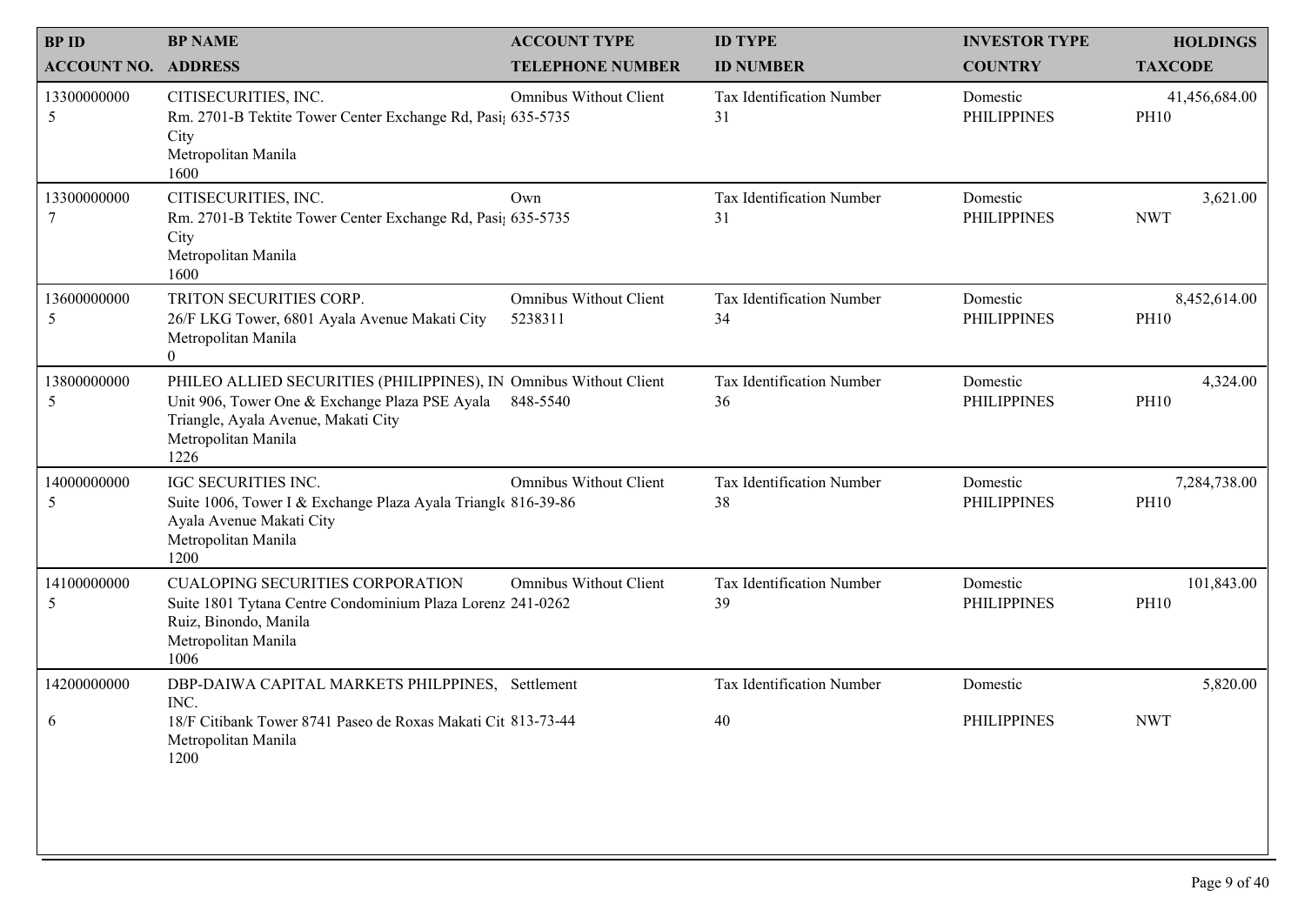| <b>BPID</b>                | <b>BP NAME</b>                                                                                                                                 | <b>ACCOUNT TYPE</b>                          | <b>ID TYPE</b>                  | <b>INVESTOR TYPE</b>           | <b>HOLDINGS</b>             |
|----------------------------|------------------------------------------------------------------------------------------------------------------------------------------------|----------------------------------------------|---------------------------------|--------------------------------|-----------------------------|
| <b>ACCOUNT NO. ADDRESS</b> |                                                                                                                                                | <b>TELEPHONE NUMBER</b>                      | <b>ID NUMBER</b>                | <b>COUNTRY</b>                 | <b>TAXCODE</b>              |
| 14200000000                | DBP-DAIWA CAPITAL MARKETS PHILPPINES, Settlement<br>INC.                                                                                       |                                              | Tax Identification Number       | Domestic                       | 362,349.00                  |
| 14                         | 18/F Citibank Tower 8741 Paseo de Roxas Makati Cit 813-73-44<br>Metropolitan Manila<br>1200                                                    |                                              | 40                              | <b>PHILIPPINES</b>             | <b>PH10</b>                 |
| 14200000000                | DBP-DAIWA CAPITAL MARKETS PHILPPINES, Settlement<br>INC.                                                                                       |                                              | Tax Identification Number       | Foreign                        | 138,000.00                  |
| 18                         | 18/F Citibank Tower 8741 Paseo de Roxas Makati Cit 813-73-44<br>Metropolitan Manila<br>1200                                                    |                                              | 40                              | <b>PHILIPPINES</b>             | <b>RA10</b>                 |
| 14300000000<br>5           | DAVID GO SECURITIES CORP.<br>Rm. 309 Federation Center Bldg. Muelle de Binondo, 242-2379<br>Binondo, Manila<br>Metropolitan Manila<br>1006     | <b>Omnibus Without Client</b>                | Tax Identification Number<br>41 | Domestic<br><b>PHILIPPINES</b> | 8,426,186.00<br><b>PH10</b> |
| 14300000000                | DAVID GO SECURITIES CORP.<br>Rm. 309 Federation Center Bldg. Muelle de Binondo, 242-2379<br>Binondo, Manila<br>Metropolitan Manila<br>1006     | Own                                          | Tax Identification Number<br>41 | Domestic<br><b>PHILIPPINES</b> | 17,250.00<br><b>NWT</b>     |
| 14500000000<br>5           | DIVERSIFIED SECURITIES, INC.<br>5/F PDCP Bank Centre, Herrera cor. Alfaro Sts.,<br>Salcedo Village, Makati City<br>Metropolitan Manila<br>1600 | <b>Omnibus Without Client</b><br>634-6630/31 | Tax Identification Number<br>43 | Domestic<br><b>PHILIPPINES</b> | 354,903.00<br><b>PH10</b>   |
| 14500000000                | DIVERSIFIED SECURITIES, INC.<br>5/F PDCP Bank Centre, Herrera cor. Alfaro Sts.,<br>Salcedo Village, Makati City<br>Metropolitan Manila<br>1600 | Own<br>634-6630/31                           | Tax Identification Number<br>43 | Domestic<br><b>PHILIPPINES</b> | 2,162.00<br><b>NWT</b>      |
| 14500000000<br>8           | DIVERSIFIED SECURITIES, INC.<br>5/F PDCP Bank Centre, Herrera cor. Alfaro Sts.,<br>Salcedo Village, Makati City<br>Metropolitan Manila<br>1600 | Settlement<br>634-6630/31                    | Tax Identification Number<br>43 | Domestic<br><b>PHILIPPINES</b> | 647,116.00<br><b>NWT</b>    |
|                            |                                                                                                                                                |                                              |                                 |                                |                             |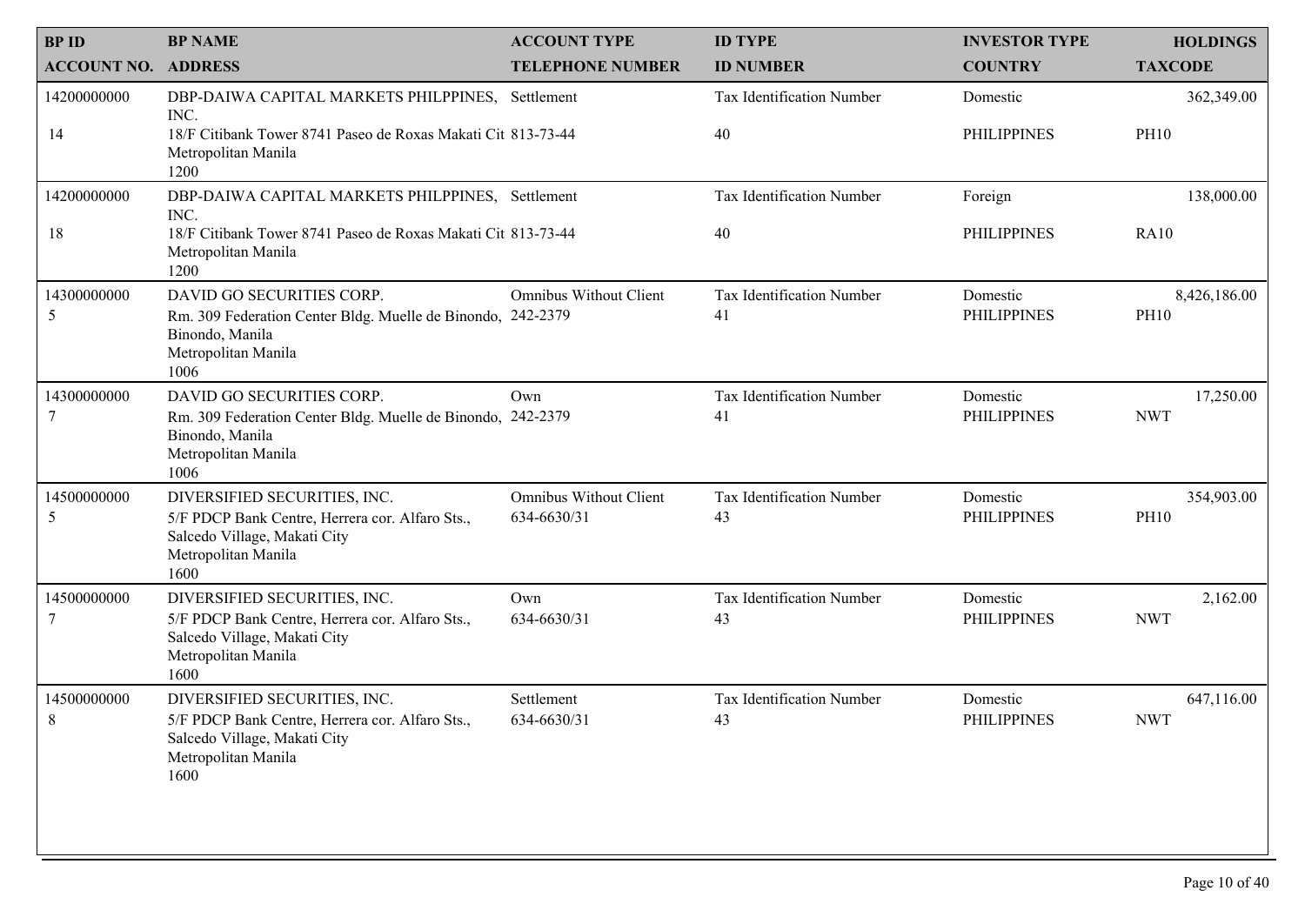| <b>BPID</b>               | <b>BP NAME</b><br><b>ACCOUNT NO. ADDRESS</b>                                                                                                            | <b>ACCOUNT TYPE</b><br><b>TELEPHONE NUMBER</b> | <b>ID TYPE</b><br><b>ID NUMBER</b> | <b>INVESTOR TYPE</b><br><b>COUNTRY</b> | <b>HOLDINGS</b><br><b>TAXCODE</b> |
|---------------------------|---------------------------------------------------------------------------------------------------------------------------------------------------------|------------------------------------------------|------------------------------------|----------------------------------------|-----------------------------------|
| 14700000000               | E. CHUA CHIACO SECURITIES, INC.<br>113 Renta St., Binondo, Manila<br>Metropolitan Manila<br>1006                                                        | <b>Omnibus Without Client</b><br>242-5145      | Tax Identification Number<br>45    | Foreign<br><b>PHILIPPINES</b>          | 10,810.00<br>FMX1                 |
| 14700000000<br>5          | E. CHUA CHIACO SECURITIES, INC.<br>113 Renta St., Binondo, Manila<br>Metropolitan Manila<br>1006                                                        | <b>Omnibus Without Client</b><br>242-5145      | Tax Identification Number<br>45    | Domestic<br><b>PHILIPPINES</b>         | 10,964,610.00<br><b>PH10</b>      |
| 14700000000<br>18         | E. CHUA CHIACO SECURITIES, INC.<br>113 Renta St., Binondo, Manila<br>Metropolitan Manila<br>1006                                                        | Settlement<br>242-5145                         | Tax Identification Number<br>45    | Foreign<br><b>PHILIPPINES</b>          | 522,120.00<br><b>RA10</b>         |
| 14800000000<br>5          | EQUITABLE SECURIITES (PHILS.) INC.<br>3/F Cacho-Gonzalez Bldg, Aguirre cor. Trasierra St,<br>Legaspi Village Makati City<br>Metropolitan Manila<br>1229 | <b>Omnibus Without Client</b><br>810-4801/04   | Tax Identification Number<br>46    | Domestic<br><b>PHILIPPINES</b>         | 10,799.00<br><b>PH10</b>          |
| 14900000000<br>5          | EAST WEST CAPITAL CORPORATION<br>2/F U-Bix Building 1331 Angono St., Makati City<br>Metropolitan Manila<br>1208                                         | <b>Omnibus Without Client</b><br>891-98901     | Tax Identification Number<br>47    | Domestic<br><b>PHILIPPINES</b>         | 93,574.00<br><b>PH10</b>          |
| 14900000000<br>6          | EAST WEST CAPITAL CORPORATION<br>2/F U-Bix Building 1331 Angono St., Makati City<br>Metropolitan Manila<br>1208                                         | Settlement<br>891-98901                        | Tax Identification Number<br>47    | Domestic<br><b>PHILIPPINES</b>         | 3,243.00<br><b>NWT</b>            |
| 15000000000<br>$\sqrt{5}$ | EASTERN SECURITIES DEVELOPMENT<br><b>CORPORATION</b><br>1701 Tytana Ctr. Bldg, Binondo, Manila<br>Metropolitan Manila<br>1006                           | <b>Omnibus Without Client</b><br>242-4006/11   | Tax Identification Number<br>48    | Domestic<br><b>PHILIPPINES</b>         | 12,612,947.00<br><b>PH10</b>      |
| 15300000000<br>5          | EQUITIWORLD SECURITIES, INC.<br>807-809 Philippine Stock Exchange Ayala Tower 1,<br>Ayala Avenue Makati City<br>Metropolitan Manila<br>1226             | <b>Omnibus Without Client</b><br>848-5401/09   | Tax Identification Number<br>51    | Domestic<br><b>PHILIPPINES</b>         | 166,135.00<br><b>PH10</b>         |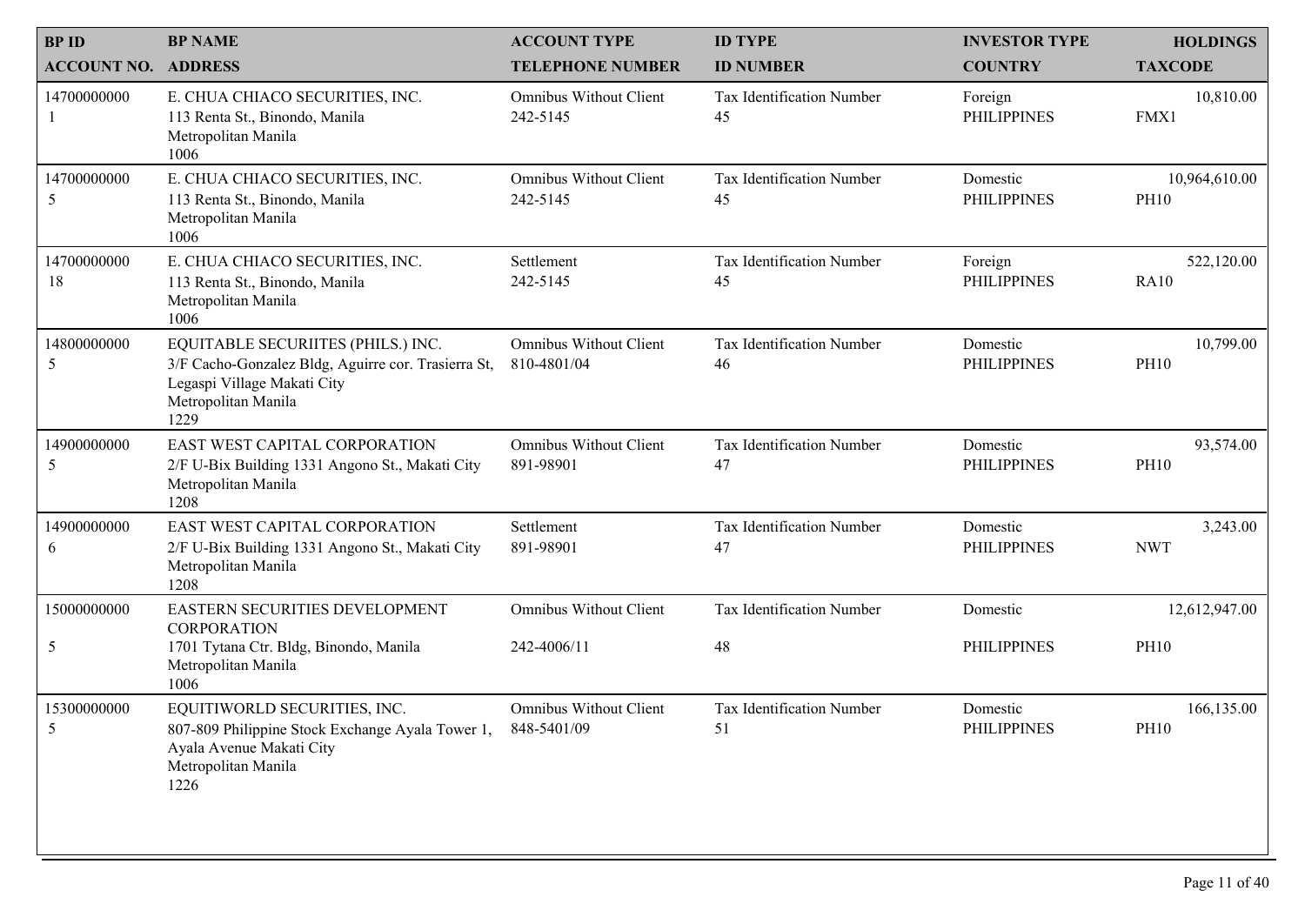| <b>BPID</b>                | <b>BP NAME</b>                                                                                                                                                                                                 | <b>ACCOUNT TYPE</b>           | <b>ID TYPE</b>                       | <b>INVESTOR TYPE</b>           | <b>HOLDINGS</b>              |
|----------------------------|----------------------------------------------------------------------------------------------------------------------------------------------------------------------------------------------------------------|-------------------------------|--------------------------------------|--------------------------------|------------------------------|
| <b>ACCOUNT NO. ADDRESS</b> |                                                                                                                                                                                                                | <b>TELEPHONE NUMBER</b>       | <b>ID NUMBER</b>                     | <b>COUNTRY</b>                 | <b>TAXCODE</b>               |
| 15400000000                | EVERGREEN STOCK BROKERAGE & SEC., INC. Omnibus Without Client<br>Suite 606 - 607, 6th Floor, Tower One Phil. Stock<br>Exchange Plaza, Ayala Triangle, Ayala Ave. Makati<br>City<br>Metropolitan Manila<br>1200 | 891-9451                      | Tax Identification Number<br>52      | Foreign<br><b>PHILIPPINES</b>  | 100,000.00<br>FMX1           |
| 15400000000<br>5           | EVERGREEN STOCK BROKERAGE & SEC., INC. Omnibus Without Client<br>Suite 606 - 607, 6th Floor, Tower One Phil. Stock<br>Exchange Plaza, Ayala Triangle, Ayala Ave. Makati<br>City<br>Metropolitan Manila<br>1200 | 891-9451                      | Tax Identification Number<br>52      | Domestic<br><b>PHILIPPINES</b> | 14,413,222.00<br><b>PH10</b> |
| 15400000000<br>6           | EVERGREEN STOCK BROKERAGE & SEC., INC. Settlement<br>Suite 606 - 607, 6th Floor, Tower One Phil. Stock<br>Exchange Plaza, Ayala Triangle, Ayala Ave. Makati<br>City<br>Metropolitan Manila<br>1200             | 891-9451                      | Tax Identification Number<br>52      | Domestic<br><b>PHILIPPINES</b> | 29,685,702.00<br><b>NWT</b>  |
| 15400000000                | EVERGREEN STOCK BROKERAGE & SEC., INC. Own<br>Suite 606 - 607, 6th Floor, Tower One Phil. Stock<br>Exchange Plaza, Ayala Triangle, Ayala Ave. Makati<br>City<br>Metropolitan Manila<br>1200                    | 891-9451                      | Tax Identification Number<br>52      | Domestic<br><b>PHILIPPINES</b> | 1,596.00<br><b>NWT</b>       |
| 15400000003                | EVERGREEN STOCK BROKERAGE & SEC., INC. Client<br>SUITE 606 - 607, 6TH FLOOR, TOWER ONE PHIL 891-9451<br>STOCK EXCHANGE PLAZA, AYALA TRIANGLE<br>AYALA AVE. MAKATI CITY<br>Metropolitan Manila<br>1200          |                               | Certificate Of Incorporation<br>492* | Foreign<br><b>PHILIPPINES</b>  | 115,000.00<br><b>FTXN</b>    |
| 15700000000<br>5           | FIRST ORIENT SECURITIES, INC.<br>Unit 1201 Ayala Triangle Tower One Ayala Avenue, 891-9240/45<br>Makati City<br>Metropolitan Manila<br>1226                                                                    | <b>Omnibus Without Client</b> | Tax Identification Number<br>55      | Domestic<br><b>PHILIPPINES</b> | 217,220.00<br><b>PH10</b>    |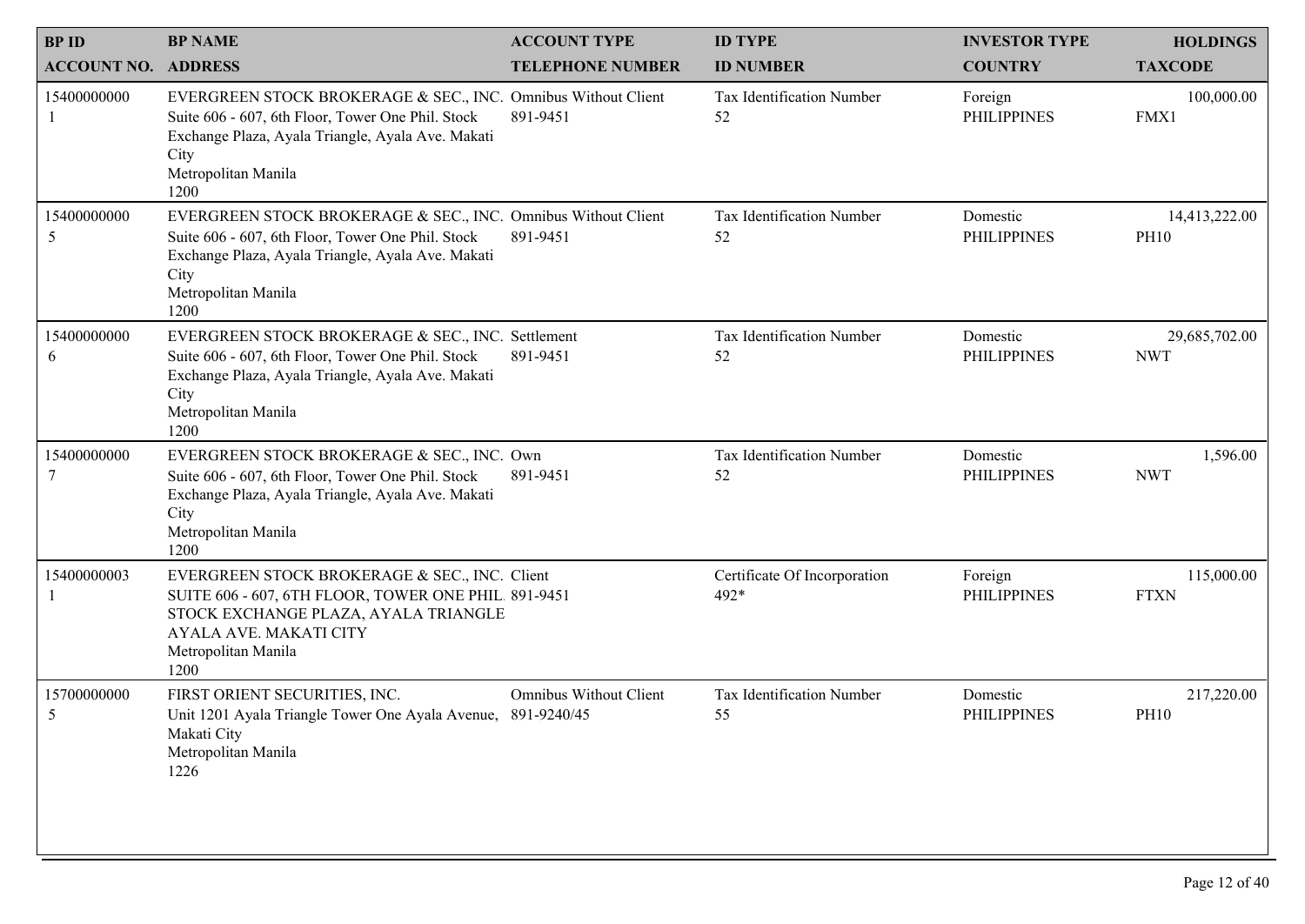| <b>BPID</b><br><b>BP NAME</b> |                                                                                                                                                                                            |                                                | <b>ID TYPE</b>                  |                                        |                                   |
|-------------------------------|--------------------------------------------------------------------------------------------------------------------------------------------------------------------------------------------|------------------------------------------------|---------------------------------|----------------------------------------|-----------------------------------|
| <b>ACCOUNT NO. ADDRESS</b>    |                                                                                                                                                                                            | <b>ACCOUNT TYPE</b><br><b>TELEPHONE NUMBER</b> | <b>ID NUMBER</b>                | <b>INVESTOR TYPE</b><br><b>COUNTRY</b> | <b>HOLDINGS</b><br><b>TAXCODE</b> |
| 15900000000<br>5              | FIRST INTEGRATED CAPITAL SECURITIES, INC Omnibus Without Client<br>Units 1211-1212 Tower I & Exchange Plaza, Ayala<br>Ave. Cor. Paseo de Roxas, Makati City<br>Metropolitan Manila<br>1200 | 759-4320 to 23                                 | Tax Identification Number<br>57 | Domestic<br><b>PHILIPPINES</b>         | 275,237.00<br><b>PH10</b>         |
| 16100000000<br>5              | FRANCISCO ORTIGAS SECURITIES, INC.<br>10/F Ortigas Bldg. Ortigas Ave, Pasig City<br>Metropolitan Manila<br>1600                                                                            | <b>Omnibus Without Client</b><br>631-26-74     | Tax Identification Number<br>59 | Domestic<br><b>PHILIPPINES</b>         | 577,117.00<br><b>PH10</b>         |
| 16200000000                   | F. YAP SECURITIES, INC.<br>Unit 2301 PSE Center (East Tower) Exchange Rd.,<br>Ortigas Center Pasig City<br>Metropolitan Manila<br>1603                                                     | <b>Omnibus Without Client</b><br>635-4126      | Tax Identification Number<br>60 | Foreign<br><b>PHILIPPINES</b>          | 180,000.00<br>FMX1                |
| 16200000000<br>5              | F. YAP SECURITIES, INC.<br>Unit 2301 PSE Center (East Tower) Exchange Rd.,<br>Ortigas Center Pasig City<br>Metropolitan Manila<br>1603                                                     | <b>Omnibus Without Client</b><br>635-4126      | Tax Identification Number<br>60 | Domestic<br><b>PHILIPPINES</b>         | 405,375.00<br><b>PH10</b>         |
| 16200000000                   | F. YAP SECURITIES, INC.<br>Unit 2301 PSE Center (East Tower) Exchange Rd.,<br>Ortigas Center Pasig City<br>Metropolitan Manila<br>1603                                                     | Own<br>635-4126                                | Tax Identification Number<br>60 | Domestic<br><b>PHILIPPINES</b>         | 800,000.00<br><b>NWT</b>          |
| 16700000000                   | AURORA SECURITIES, INC.<br>UNIT 2405A WEST TOWER PHILIPPINE STOCK 633-5892<br>EXCHANGE CENTRE ORTIGAS, PASIG CITY<br>Metropolitan Manila<br>1605                                           | Omnibus Without Client                         | Tax Identification Number<br>64 | Foreign<br><b>PHILIPPINES</b>          | 500,776.00<br>FMX1                |
| 16700000000<br>5              | AURORA SECURITIES, INC.<br>UNIT 2405A WEST TOWER PHILIPPINE STOCK 633-5892<br>EXCHANGE CENTRE ORTIGAS, PASIG CITY<br>Metropolitan Manila<br>1605                                           | <b>Omnibus Without Client</b>                  | Tax Identification Number<br>64 | Domestic<br><b>PHILIPPINES</b>         | 101,462,341.00<br><b>PH10</b>     |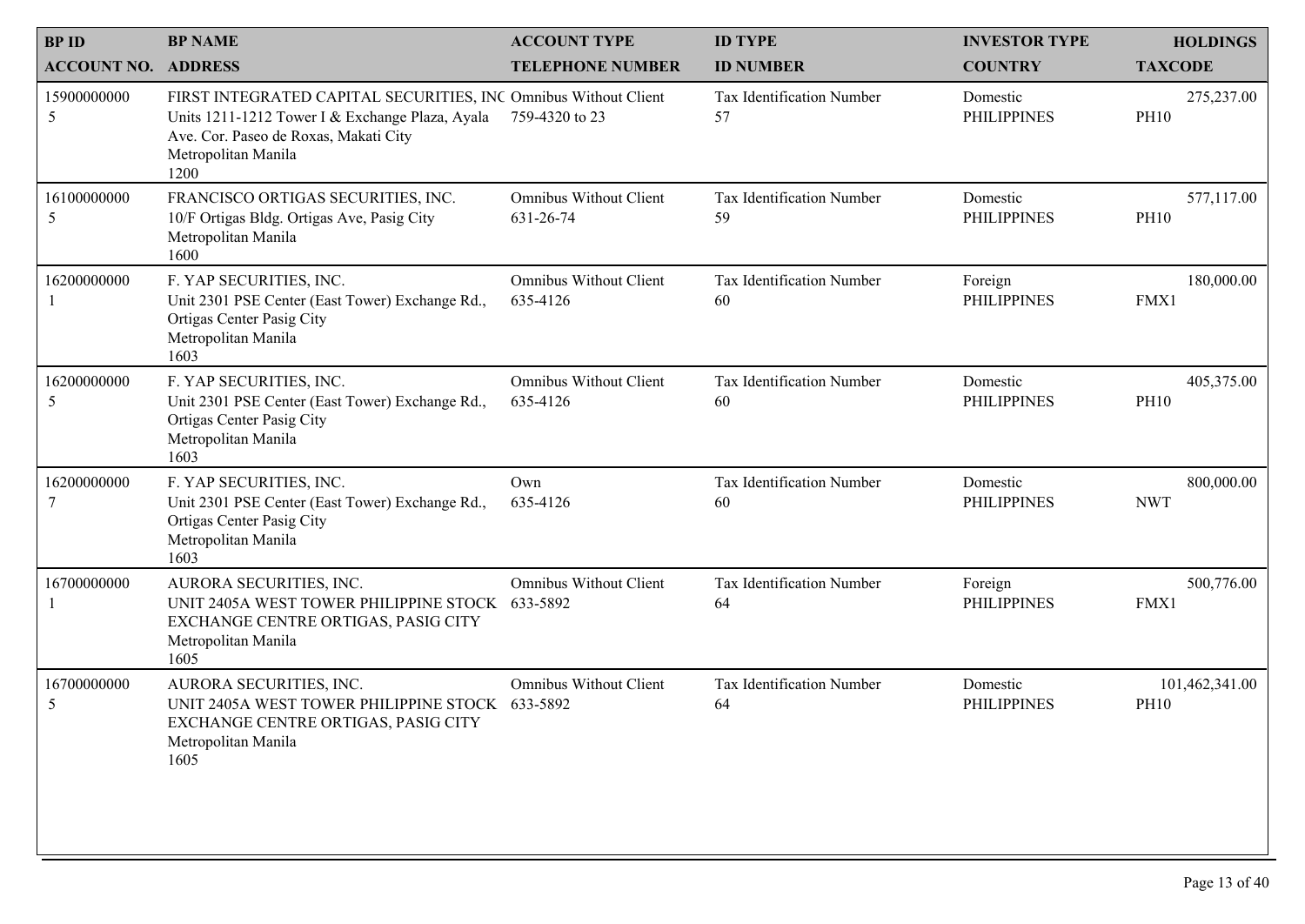| <b>BPID</b>                | <b>BP NAME</b>                                                                                                                                           | <b>ACCOUNT TYPE</b>           | <b>ID TYPE</b>                  | <b>INVESTOR TYPE</b>           | <b>HOLDINGS</b>              |
|----------------------------|----------------------------------------------------------------------------------------------------------------------------------------------------------|-------------------------------|---------------------------------|--------------------------------|------------------------------|
| <b>ACCOUNT NO. ADDRESS</b> |                                                                                                                                                          | <b>TELEPHONE NUMBER</b>       | <b>ID NUMBER</b>                | <b>COUNTRY</b>                 | <b>TAXCODE</b>               |
| 16800000000                | GLOBALINKS SECURITIES & STOCKS, INC.<br>#706 Ayala Tower One Ayala Avenue Cor. Paseo de 759-4136<br>Roxas St. Makati City<br>Metropolitan Manila<br>1226 | <b>Omnibus Without Client</b> | Tax Identification Number<br>65 | Foreign<br><b>PHILIPPINES</b>  | 10,120.00<br>FMX1            |
| 16800000000<br>5           | GLOBALINKS SECURITIES & STOCKS, INC.<br>#706 Ayala Tower One Ayala Avenue Cor. Paseo de 759-4136<br>Roxas St. Makati City<br>Metropolitan Manila<br>1226 | <b>Omnibus Without Client</b> | Tax Identification Number<br>65 | Domestic<br><b>PHILIPPINES</b> | 4,810,001.00<br><b>PH10</b>  |
| 16800000000                | GLOBALINKS SECURITIES & STOCKS, INC.<br>#706 Ayala Tower One Ayala Avenue Cor. Paseo de 759-4136<br>Roxas St. Makati City<br>Metropolitan Manila<br>1226 | Own                           | Tax Identification Number<br>65 | Domestic<br><b>PHILIPPINES</b> | 1,002.00<br><b>NWT</b>       |
| 16900000000<br>5           | JSG SECURITIES, INC.<br>4th Floor, A&T Building, 244 Escolta Street, Binondo 2429414<br>Manila<br>Metropolitan Manila<br>1006                            | <b>Omnibus Without Client</b> | Tax Identification Number<br>66 | Domestic<br><b>PHILIPPINES</b> | 6,411,018.00<br><b>PH10</b>  |
| 17000000000<br>5           | GOLDSTAR SECURITIES, INC.<br>2201-B East Tower, PSE Centre Exchange Rd, Ortiga 633-7485/86<br>Center Pasig City<br>Metropolitan Manila<br>1600           | Omnibus Without Client        | Tax Identification Number<br>67 | Domestic<br><b>PHILIPPINES</b> | 100,000.00<br><b>PH10</b>    |
| 17000000000<br>14          | GOLDSTAR SECURITIES, INC.<br>2201-B East Tower, PSE Centre Exchange Rd, Ortiga: 633-7485/86<br>Center Pasig City<br>Metropolitan Manila<br>1600          | Settlement                    | Tax Identification Number<br>67 | Domestic<br><b>PHILIPPINES</b> | 15,030,170.00<br><b>PH10</b> |
| 17200000000<br>5           | <b>GUILD SECURITIES, INC.</b><br>Unit 1215 Tower One & Exchange Plaza Ayala Ave., 8919232<br>Makati City<br>Metropolitan Manila<br>1226                  | <b>Omnibus Without Client</b> | Tax Identification Number<br>69 | Domestic<br><b>PHILIPPINES</b> | 3,968,840.00<br><b>PH10</b>  |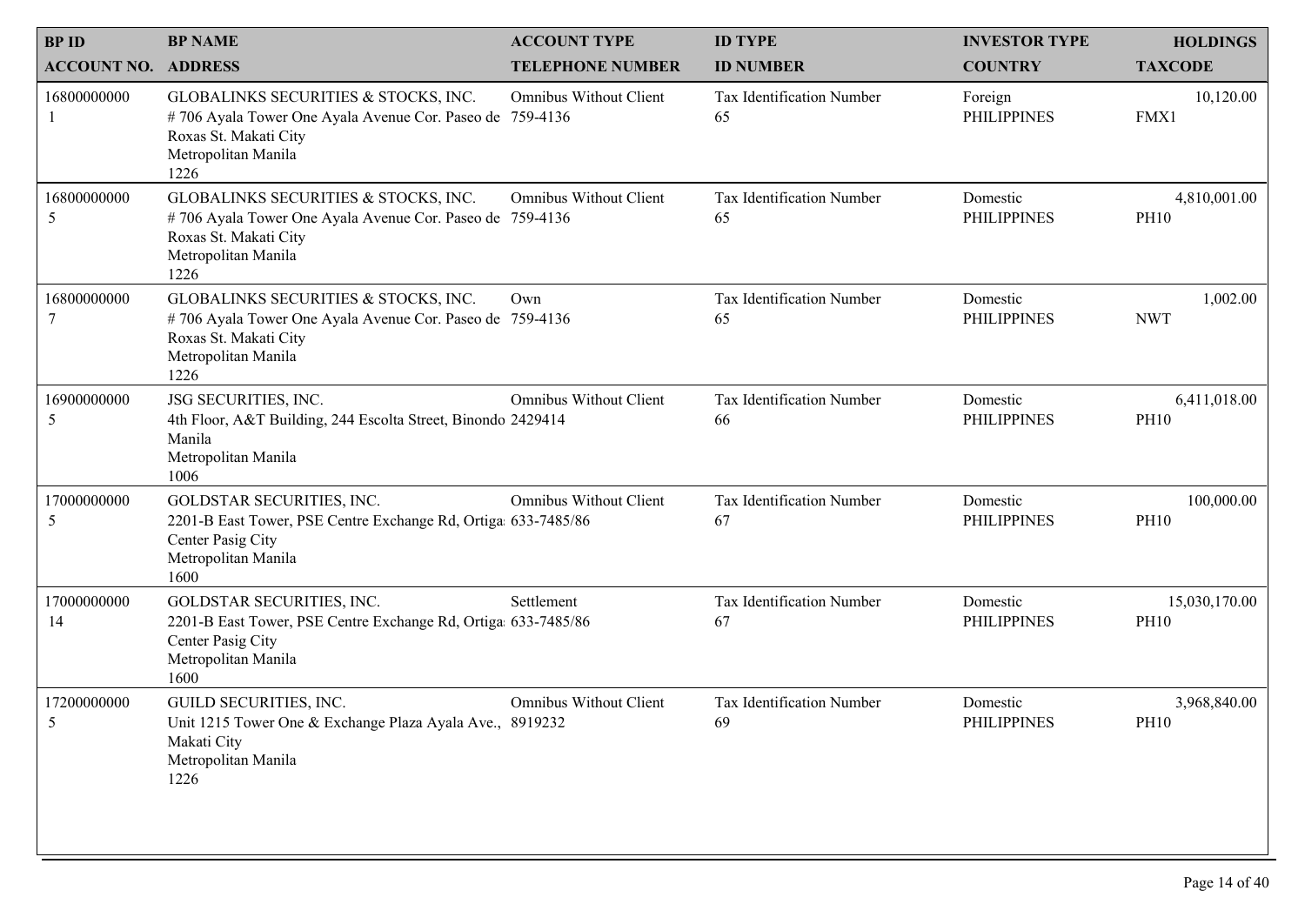| <b>BPID</b><br><b>ACCOUNT NO. ADDRESS</b> | <b>BP NAME</b>                                                                                                                                            | <b>ACCOUNT TYPE</b><br><b>TELEPHONE NUMBER</b> | <b>ID TYPE</b><br><b>ID NUMBER</b> | <b>INVESTOR TYPE</b><br><b>COUNTRY</b> | <b>HOLDINGS</b><br><b>TAXCODE</b> |
|-------------------------------------------|-----------------------------------------------------------------------------------------------------------------------------------------------------------|------------------------------------------------|------------------------------------|----------------------------------------|-----------------------------------|
| 17400000000<br>5                          | HDI SECURITIES, INC.<br>UNIT 2305-B 23/F ORIENT SQUARE BLDG., F.<br>ORTIGAS, JR. ROAD, ORTIGAS CENTRE, PASIG<br>CITY, 1605<br>Metropolitan Manila<br>1605 | <b>Omnibus Without Client</b><br>891-9598      | Tax Identification Number<br>71    | Domestic<br><b>PHILIPPINES</b>         | 34,190,177.00<br><b>PH10</b>      |
| 17400000000<br>8                          | HDI SECURITIES, INC.<br>UNIT 2305-B 23/F ORIENT SQUARE BLDG., F.<br>ORTIGAS, JR. ROAD, ORTIGAS CENTRE, PASIG<br>CITY, 1605<br>Metropolitan Manila<br>1605 | Settlement<br>891-9598                         | Tax Identification Number<br>71    | Domestic<br><b>PHILIPPINES</b>         | 838.00<br><b>NWT</b>              |
| 17500000000<br>5                          | H. E. BENNETT SECURITIES, INC.<br>Rm. 1704 World Trade Exchange Bldg., 215 Juan Lur 242-5733<br>St., Binondo, Manila<br>Metropolitan Manila<br>1006       | <b>Omnibus Without Client</b>                  | Tax Identification Number<br>72    | Domestic<br><b>PHILIPPINES</b>         | 1,717,707.00<br><b>PH10</b>       |
| 17500000000                               | H. E. BENNETT SECURITIES, INC.<br>Rm. 1704 World Trade Exchange Bldg., 215 Juan Lur 242-5733<br>St., Binondo, Manila<br>Metropolitan Manila<br>1006       | Own                                            | Tax Identification Number<br>72    | Domestic<br><b>PHILIPPINES</b>         | 113.00<br><b>NWT</b>              |
| 17700000000                               | HIGHLAND SECURITIES PHIL., INC.<br>1604-A Phil. Stock Exchange Centre, East Tower,<br>Exchange Road, Ortigas, Pasig City<br>Metropolitan Manila<br>1658   | <b>Omnibus Without Client</b><br>6347401       | Tax Identification Number<br>74    | Foreign<br><b>PHILIPPINES</b>          | 1,081.00<br>FMX1                  |
| 17700000000<br>5                          | HIGHLAND SECURITIES PHIL., INC.<br>1604-A Phil. Stock Exchange Centre, East Tower,<br>Exchange Road, Ortigas, Pasig City<br>Metropolitan Manila<br>1658   | Omnibus Without Client<br>6347401              | Tax Identification Number<br>74    | Domestic<br><b>PHILIPPINES</b>         | 8,648.00<br><b>PH10</b>           |
| 17800000000<br>5                          | HK SECURITIES, INC.<br>Suite 102 Columbia Tower, Ortigas Ave.,<br>Mandaluyong City<br>Metropolitan Manila<br>1600                                         | <b>Omnibus Without Client</b><br>6336991 to 96 | Tax Identification Number<br>75    | Domestic<br><b>PHILIPPINES</b>         | 427.00<br><b>PH10</b>             |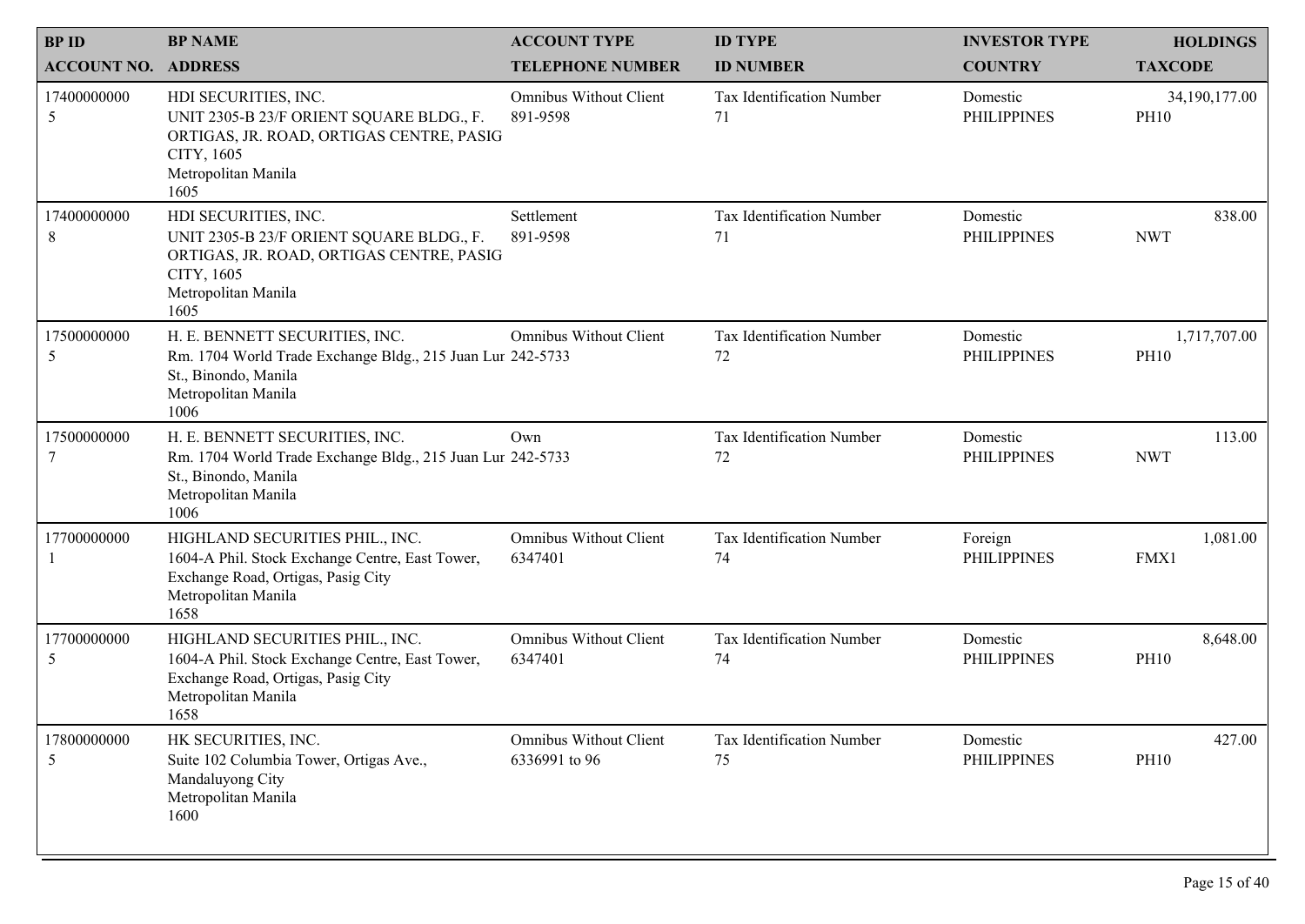|                                           | <b>BP NAME</b>                                                                                                                                   |                                                |                                    |                                        |                                   |
|-------------------------------------------|--------------------------------------------------------------------------------------------------------------------------------------------------|------------------------------------------------|------------------------------------|----------------------------------------|-----------------------------------|
| <b>BPID</b><br><b>ACCOUNT NO. ADDRESS</b> |                                                                                                                                                  | <b>ACCOUNT TYPE</b><br><b>TELEPHONE NUMBER</b> | <b>ID TYPE</b><br><b>ID NUMBER</b> | <b>INVESTOR TYPE</b><br><b>COUNTRY</b> | <b>HOLDINGS</b><br><b>TAXCODE</b> |
| 17800000000                               | HK SECURITIES, INC.<br>Suite 102 Columbia Tower, Ortigas Ave.,<br>Mandaluyong City<br>Metropolitan Manila<br>1600                                | Own<br>6336991 to 96                           | Tax Identification Number<br>75    | Domestic<br><b>PHILIPPINES</b>         | 6,410.00<br><b>NWT</b>            |
| 17900000000<br>5                          | I. ACKERMAN & CO., INC.<br>Suite 705, Tower I Bldg. PSE Plaza, Ayala Triangle<br>Ayala Ave., Makati City<br>Metropolitan Manila<br>1226          | <b>Omnibus Without Client</b><br>891-9071      | Tax Identification Number<br>76    | Domestic<br><b>PHILIPPINES</b>         | 457,530.00<br><b>PH10</b>         |
| 17900000000<br>6                          | I. ACKERMAN & CO., INC.<br>Suite 705, Tower I Bldg. PSE Plaza, Ayala Triangle<br>Ayala Ave., Makati City<br>Metropolitan Manila<br>1226          | Settlement<br>891-9071                         | Tax Identification Number<br>76    | Domestic<br><b>PHILIPPINES</b>         | 3,841.00<br><b>NWT</b>            |
| 17900000000<br>18                         | I. ACKERMAN & CO., INC.<br>Suite 705, Tower I Bldg. PSE Plaza, Ayala Triangle<br>Ayala Ave., Makati City<br>Metropolitan Manila<br>1226          | Settlement<br>891-9071                         | Tax Identification Number<br>76    | Foreign<br><b>PHILIPPINES</b>          | 66,608.00<br><b>RA10</b>          |
| 18000000000<br>5                          | I. B. GIMENEZ SECURITIES, INC.<br>NO. 42 3/F NEW ROSARIO ORTIGAS ARCADE,<br>ROSARIO ORTIGAS EXTENSION, PASIG CITY<br>Metropolitan Manila<br>1600 | <b>Omnibus Without Client</b><br>634-2344/48   | Tax Identification Number<br>77    | Domestic<br><b>PHILIPPINES</b>         | 5,513,400.00<br><b>PH10</b>       |
| 18000000000<br>6                          | I. B. GIMENEZ SECURITIES, INC.<br>NO. 42 3/F NEW ROSARIO ORTIGAS ARCADE,<br>ROSARIO ORTIGAS EXTENSION, PASIG CITY<br>Metropolitan Manila<br>1600 | Settlement<br>634-2344/48                      | Tax Identification Number<br>77    | Domestic<br><b>PHILIPPINES</b>         | 230,000.00<br><b>NWT</b>          |
| 18000000000<br>7                          | I. B. GIMENEZ SECURITIES, INC.<br>NO. 42 3/F NEW ROSARIO ORTIGAS ARCADE,<br>ROSARIO ORTIGAS EXTENSION, PASIG CITY<br>Metropolitan Manila<br>1600 | Own<br>634-2344/48                             | Tax Identification Number<br>77    | Domestic<br><b>PHILIPPINES</b>         | 1,263,620.00<br><b>NWT</b>        |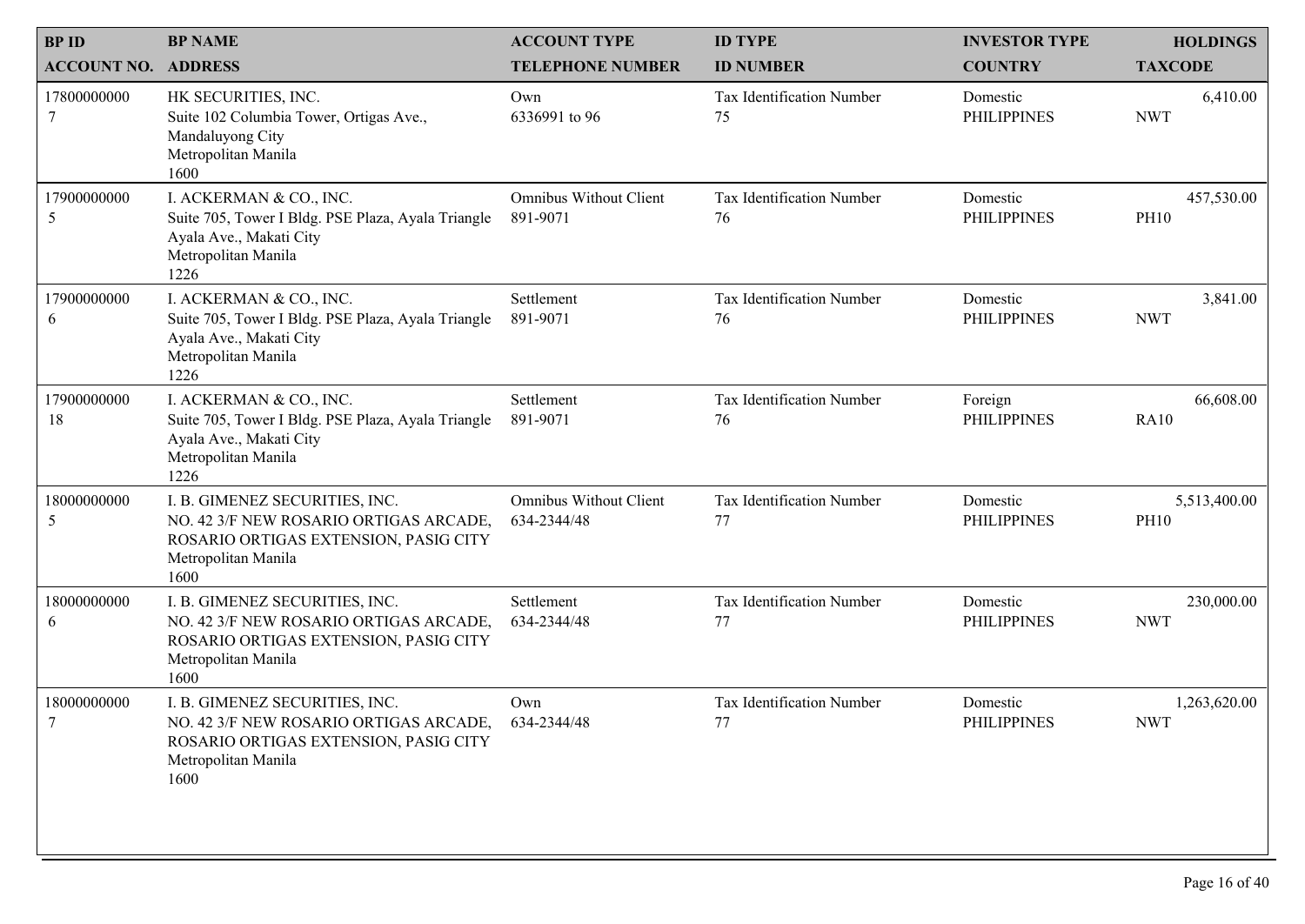| <b>BPID</b><br><b>ACCOUNT NO. ADDRESS</b> | <b>BP NAME</b>                                                                                                                                                    | <b>ACCOUNT TYPE</b><br><b>TELEPHONE NUMBER</b> | <b>ID TYPE</b><br><b>ID NUMBER</b> | <b>INVESTOR TYPE</b><br><b>COUNTRY</b> | <b>HOLDINGS</b><br><b>TAXCODE</b> |  |
|-------------------------------------------|-------------------------------------------------------------------------------------------------------------------------------------------------------------------|------------------------------------------------|------------------------------------|----------------------------------------|-----------------------------------|--|
| 18100000000<br>5                          | INVESTORS SECURITIES, INC,<br>Unit 604-605 Tower One & Exchange Plaza Ayala<br>Triangle, Ayala Ave. cor Paseo de Roxas Makati City<br>Metropolitan Manila<br>1200 | <b>Omnibus Without Client</b><br>8431210       | Tax Identification Number<br>78    | Domestic<br><b>PHILIPPINES</b>         | 4,574,900.00<br><b>PH10</b>       |  |
| 18200000000<br>5                          | IMPERIAL, DE GUZMAN, ABALOS & CO., INC.<br>Ground Floor, EDSA Central Square Shaw Boulevard 6332686<br>Mandaluyong City<br>Metropolitan Manila<br>1552            | <b>Omnibus Without Client</b>                  | Tax Identification Number<br>79    | Domestic<br><b>PHILIPPINES</b>         | 4,705,689.00<br><b>PH10</b>       |  |
| 18200000000                               | IMPERIAL, DE GUZMAN, ABALOS & CO., INC.<br>Ground Floor, EDSA Central Square Shaw Boulevard 6332686<br>Mandaluyong City<br>Metropolitan Manila<br>1552            | Own                                            | Tax Identification Number<br>79    | Domestic<br><b>PHILIPPINES</b>         | 600,000.00<br><b>NWT</b>          |  |
| 18300000000                               | INTRA-INVEST SECURITIES, INC.<br>11/F ACT Tower, 135 Sen. Gil Puyat Ave., Salcedo<br>Vill., Makati City<br>Metropolitan Manila<br>1200                            | <b>Omnibus Without Client</b><br>8106934       | Tax Identification Number<br>80    | Foreign<br><b>PHILIPPINES</b>          | 120,000.00<br>FMX1                |  |
| 18300000000<br>5                          | INTRA-INVEST SECURITIES, INC.<br>11/F ACT Tower, 135 Sen. Gil Puyat Ave., Salcedo<br>Vill., Makati City<br>Metropolitan Manila<br>1200                            | <b>Omnibus Without Client</b><br>8106934       | Tax Identification Number<br>80    | Domestic<br><b>PHILIPPINES</b>         | 1,328,873.00<br><b>PH10</b>       |  |
| 18700000000<br>5                          | ASIAN CAPITAL EQUITIES, INC.<br>6/F Tower 1 & Exchange Plaza Ayala Ave., cor Paseo 8485126<br>de Roxas, Makati City<br>Metropolitan Manila<br>1226                | Omnibus Without Client                         | Tax Identification Number<br>84    | Domestic<br><b>PHILIPPINES</b>         | 399,751.00<br><b>PH10</b>         |  |
| 18800000000<br>5                          | J.M. BARCELON & CO., INC.<br>#5 PENNSYLVANNIA STREET, BRGY. MARIAN/ 661-8396<br>NEW MANILA, QUEZON CITY<br>Metropolitan Manila                                    | <b>Omnibus Without Client</b>                  | Tax Identification Number<br>85    | Domestic<br><b>PHILIPPINES</b>         | 210,590.00<br><b>PH10</b>         |  |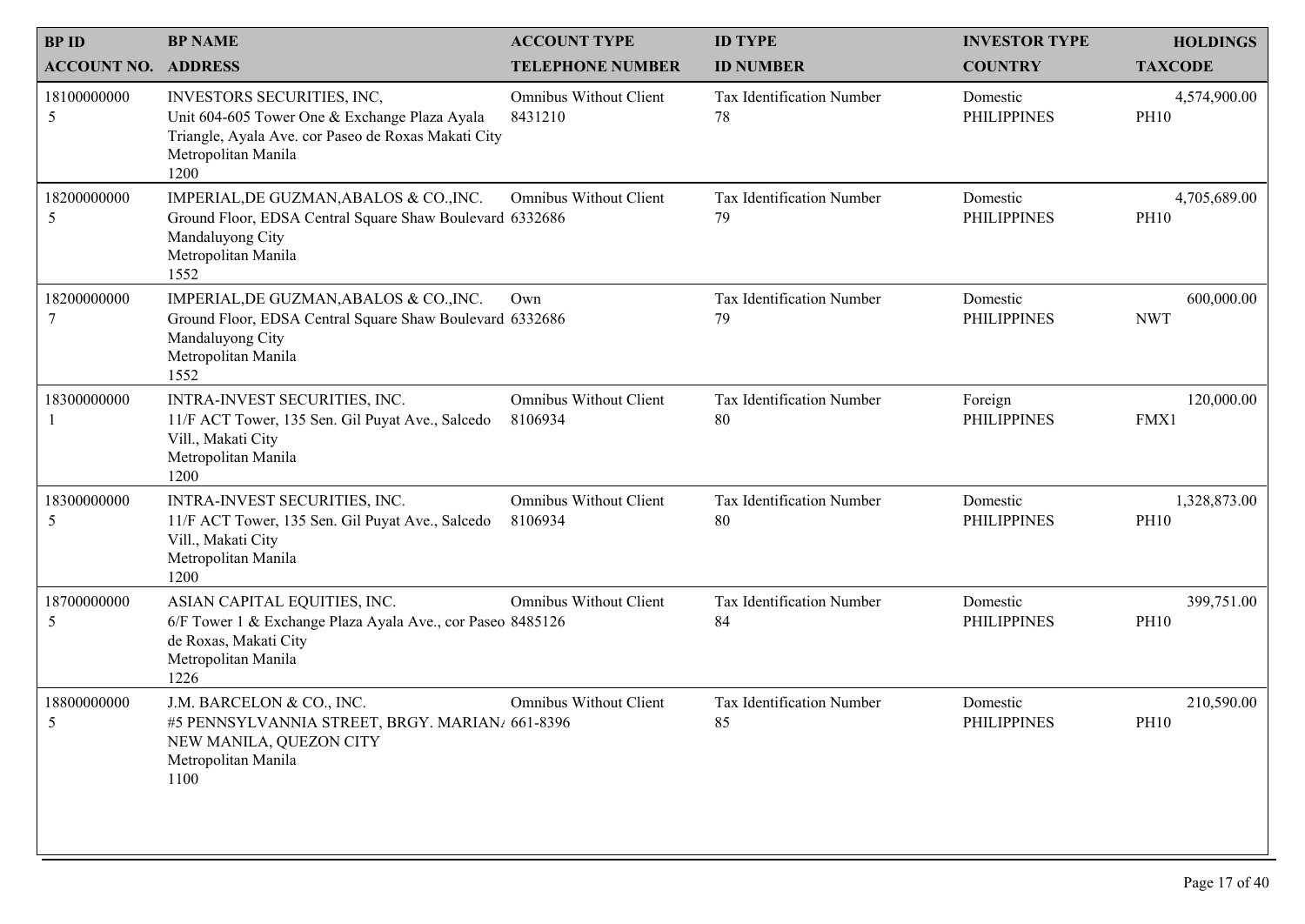| <b>BP NAME</b>                            |                                                                                                                                                                       |                                                |                                    |                                        |                                   |
|-------------------------------------------|-----------------------------------------------------------------------------------------------------------------------------------------------------------------------|------------------------------------------------|------------------------------------|----------------------------------------|-----------------------------------|
| <b>BPID</b><br><b>ACCOUNT NO. ADDRESS</b> |                                                                                                                                                                       | <b>ACCOUNT TYPE</b><br><b>TELEPHONE NUMBER</b> | <b>ID TYPE</b><br><b>ID NUMBER</b> | <b>INVESTOR TYPE</b><br><b>COUNTRY</b> | <b>HOLDINGS</b><br><b>TAXCODE</b> |
| 18800000000<br>6                          | J.M. BARCELON & CO., INC.<br>#5 PENNSYLVANNIA STREET, BRGY. MARIAN/ 661-8396<br>NEW MANILA, QUEZON CITY<br>Metropolitan Manila<br>1100                                | Settlement                                     | Tax Identification Number<br>85    | Domestic<br><b>PHILIPPINES</b>         | 123,809.00<br><b>NWT</b>          |
| 18800000000<br>7                          | J.M. BARCELON & CO., INC.<br>#5 PENNSYLVANNIA STREET, BRGY. MARIAN/ 661-8396<br>NEW MANILA, QUEZON CITY<br>Metropolitan Manila<br>1100                                | Own                                            | Tax Identification Number<br>85    | Domestic<br><b>PHILIPPINES</b>         | 57,500.00<br><b>NWT</b>           |
| 19000000000<br>5                          | VALUE QUEST SECURITIES CORPORATION<br>Unit 1006B West Tower, Philippine Stock Exchange<br>Centre, Exchange Road, Ortigas, Pasig City<br>Metropolitan Manila<br>$00\,$ | <b>Omnibus Without Client</b><br>892-1816      | Tax Identification Number<br>87    | Domestic<br><b>PHILIPPINES</b>         | 32,700,000.00<br><b>PH10</b>      |
| 19200000000<br>$\overline{2}$             | STRATEGIC EQUITIES CORP.<br>Unit 610-611 PSE Plaza, Tower I, Ayala Triangle,<br>Ayala Ave., Makati City<br>Metropolitan Manila<br>1226                                | Settlement<br>759-4055                         | Tax Identification Number<br>89    | Foreign<br><b>PHILIPPINES</b>          | 69,000.00<br>FMX1                 |
| 19200000000<br>6                          | STRATEGIC EQUITIES CORP.<br>Unit 610-611 PSE Plaza, Tower I, Ayala Triangle,<br>Ayala Ave., Makati City<br>Metropolitan Manila<br>1226                                | Settlement<br>759-4055                         | Tax Identification Number<br>89    | Domestic<br><b>PHILIPPINES</b>         | 3,685,266.00<br><b>NWT</b>        |
| 19200000000<br>14                         | STRATEGIC EQUITIES CORP.<br>Unit 610-611 PSE Plaza, Tower I, Ayala Triangle,<br>Ayala Ave., Makati City<br>Metropolitan Manila<br>1226                                | Settlement<br>759-4055                         | Tax Identification Number<br>89    | Domestic<br><b>PHILIPPINES</b>         | 467,782.00<br><b>PH10</b>         |
| 19300000000<br>5                          | LARRGO SECURITIES CO., INC.<br>Rm. 202 2/F Rufino Building, Ayala Avenue, Makati 8101353<br>City<br>Metropolitan Manila<br>1226                                       | <b>Omnibus Without Client</b>                  | Tax Identification Number<br>90    | Domestic<br><b>PHILIPPINES</b>         | 2,276,050.00<br><b>PH10</b>       |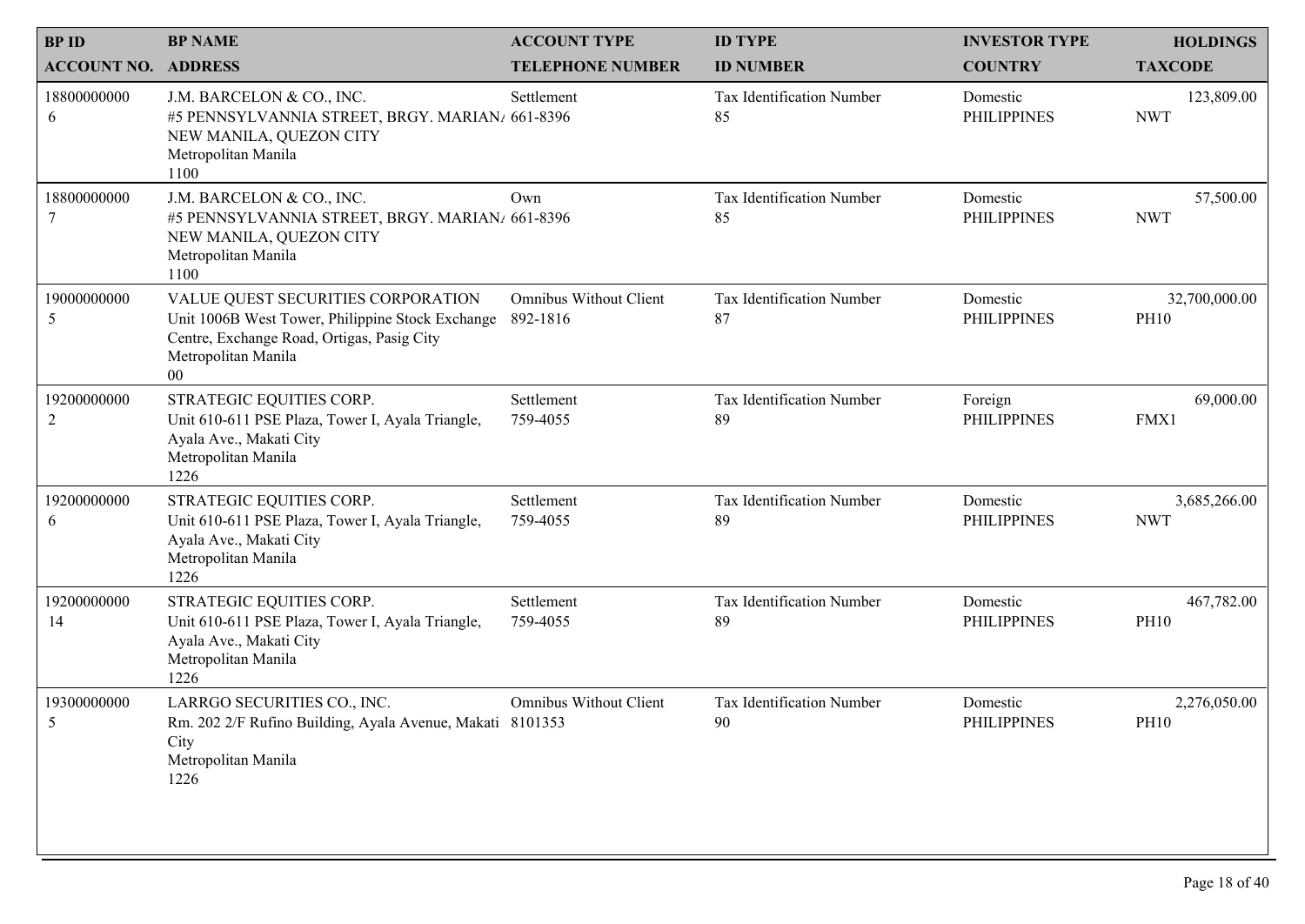| <b>BPID</b>                | <b>BP NAME</b>                                                                                                                              | <b>ACCOUNT TYPE</b>                          | <b>ID TYPE</b>                  | <b>INVESTOR TYPE</b>           | <b>HOLDINGS</b>             |
|----------------------------|---------------------------------------------------------------------------------------------------------------------------------------------|----------------------------------------------|---------------------------------|--------------------------------|-----------------------------|
| <b>ACCOUNT NO. ADDRESS</b> |                                                                                                                                             | <b>TELEPHONE NUMBER</b>                      | <b>ID NUMBER</b>                | <b>COUNTRY</b>                 | <b>TAXCODE</b>              |
| 19300000000                | LARRGO SECURITIES CO., INC.<br>Rm. 202 2/F Rufino Building, Ayala Avenue, Makati 8101353<br>City<br>Metropolitan Manila<br>1226             | Own                                          | Tax Identification Number<br>90 | Domestic<br><b>PHILIPPINES</b> | 450.00<br><b>NWT</b>        |
| 19400000000<br>5           | LIPPO SECURITIES, INC.<br>31/F Rufino Pacific Tower Ayala cor. Herrera Sts.<br>Makati City<br>Metropolitan Manila<br>1226                   | <b>Omnibus Without Client</b><br>8939963     | Tax Identification Number<br>91 | Domestic<br><b>PHILIPPINES</b> | 141,105.00<br><b>PH10</b>   |
| 19700000000<br>5           | LOPEZ, LOCSIN, LEDESMA & CO., INC.<br>405 URBAN BUILDING, SEN. GIL. PUYAT AVEN 8127482<br><b>MAKATI CITY</b><br>Metropolitan Manila<br>1226 | <b>Omnibus Without Client</b>                | Tax Identification Number<br>94 | Domestic<br><b>PHILIPPINES</b> | 501,428.00<br><b>PH10</b>   |
| 19700000000<br>6           | LOPEZ, LOCSIN, LEDESMA & CO., INC.<br>405 URBAN BUILDING, SEN. GIL. PUYAT AVEN 8127482<br><b>MAKATI CITY</b><br>Metropolitan Manila<br>1226 | Settlement                                   | Tax Identification Number<br>94 | Domestic<br><b>PHILIPPINES</b> | 5,730.00<br><b>NWT</b>      |
| 19800000000<br>5           | LUCKY SECURITIES, INC.<br>Unit 1402-B PSE Center Exchange Road, Ortigas<br>Center Pasig City<br>Metropolitan Manila<br>1600                 | <b>Omnibus Without Client</b><br>6346747/60  | Tax Identification Number<br>95 | Domestic<br><b>PHILIPPINES</b> | 2,954,503.00<br><b>NWT</b>  |
| 19900000000<br>5           | LUYS SECURITIES COMPANY, INC.<br>28/F LKG Tower 6801 Ayala Ave. Makati City<br>Metropolitan Manila<br>1200                                  | <b>Omnibus Without Client</b><br>5231040     | Tax Identification Number<br>96 | Domestic<br><b>PHILIPPINES</b> | 4,851,924.00<br><b>PH10</b> |
| 20000000000<br>5           | MANDARIN SECURITIES CORPORATION<br>28/F LKG Tower 6801 Ayala Ave. Makati City<br>Metropolitan Manila<br>1200                                | <b>Omnibus Without Client</b><br>523-8311/16 | Tax Identification Number<br>97 | Domestic<br><b>PHILIPPINES</b> | 2,826,005.00<br><b>PH10</b> |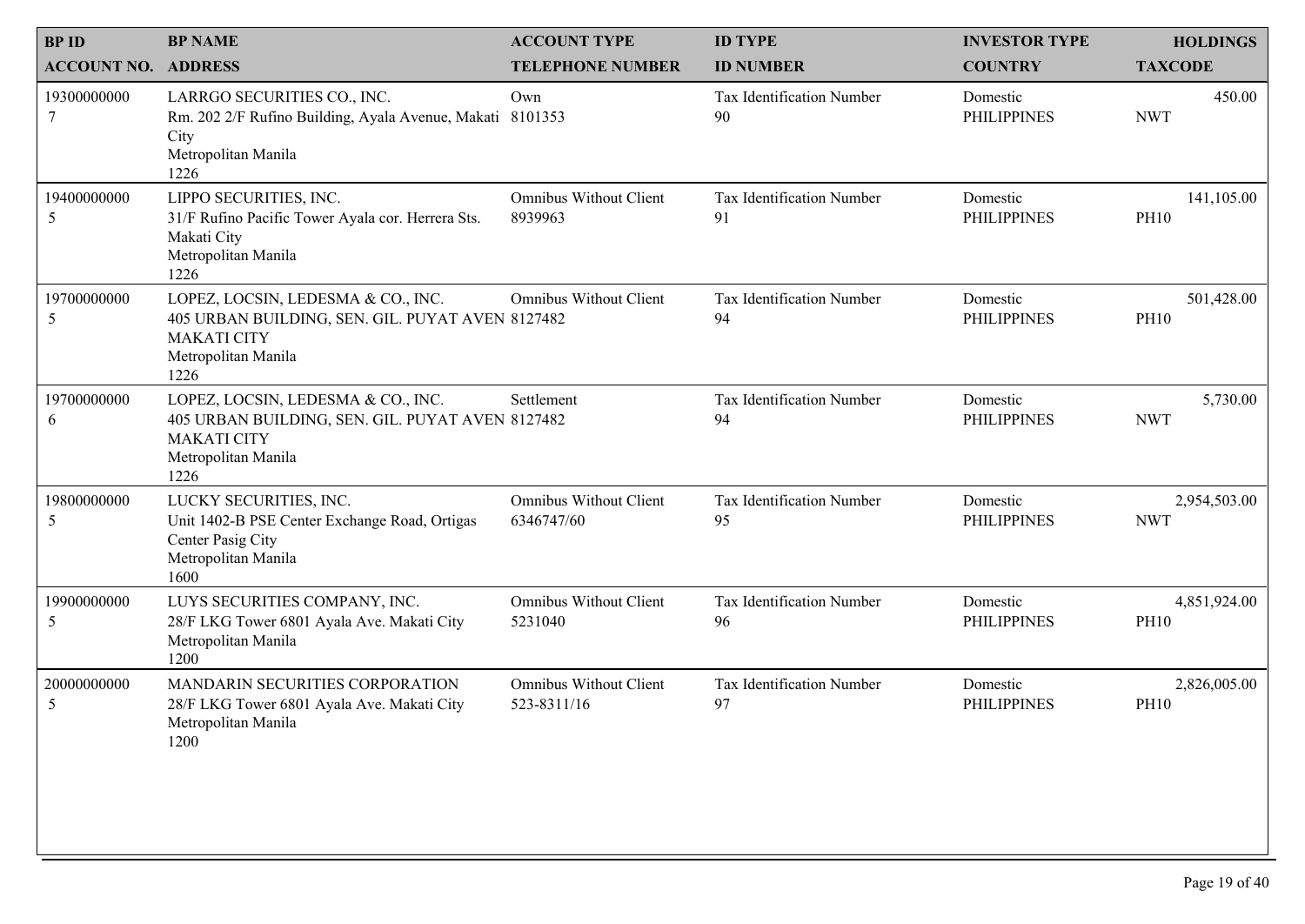| <b>BPID</b><br><b>ACCOUNT NO. ADDRESS</b> | <b>BP NAME</b>                                                                                                                                                | <b>ACCOUNT TYPE</b><br><b>TELEPHONE NUMBER</b> | <b>ID TYPE</b><br><b>ID NUMBER</b> | <b>INVESTOR TYPE</b><br><b>COUNTRY</b> | <b>HOLDINGS</b><br><b>TAXCODE</b> |
|-------------------------------------------|---------------------------------------------------------------------------------------------------------------------------------------------------------------|------------------------------------------------|------------------------------------|----------------------------------------|-----------------------------------|
| 20100000000<br>5                          | MARIAN SECURITIES, INC.<br>UNIT B 26TH FLOOR EXPORT BANK PLAZA,<br>CHINO ROCES AVE. COR. GIL PUYAT AVE.,<br><b>MAKATI CITY</b><br>Metropolitan Manila<br>1231 | <b>Omnibus Without Client</b><br>887-9067      | Tax Identification Number<br>98    | Domestic<br><b>PHILIPPINES</b>         | 4,334.00<br><b>PH10</b>           |
| 20200000000<br>5                          | MARINO OLONDRIZ Y CIA<br>#20 Arguilla St. San Lorenzo Village, Makati City<br>Metropolitan Manila<br>$\theta$                                                 | <b>Omnibus Without Client</b><br>2415280       | Tax Identification Number<br>99    | Domestic<br><b>PHILIPPINES</b>         | 41,050.00<br><b>PH10</b>          |
| 20300000000                               | COL Financial Group, Inc.<br>2401-B EAST TOWER, PSE CENTRE EXCHANGE 635-5735<br>ROAD, ORTIGAS CENTER PASIG CITY<br>Metropolitan Manila<br>1605                | <b>Omnibus Without Client</b>                  | Tax Identification Number<br>100   | Foreign<br><b>PHILIPPINES</b>          | 938,018.00<br>FMX1                |
| 20300000000<br>$\overline{2}$             | COL Financial Group, Inc.<br>2401-B EAST TOWER, PSE CENTRE EXCHANGE 635-5735<br>ROAD, ORTIGAS CENTER PASIG CITY<br>Metropolitan Manila<br>1605                | Settlement                                     | Tax Identification Number<br>100   | Foreign<br><b>PHILIPPINES</b>          | 21,365,000.00<br>FMX1             |
| 20300000000<br>5                          | COL Financial Group, Inc.<br>2401-B EAST TOWER, PSE CENTRE EXCHANGE 635-5735<br>ROAD, ORTIGAS CENTER PASIG CITY<br>Metropolitan Manila<br>1605                | <b>Omnibus Without Client</b>                  | Tax Identification Number<br>100   | Domestic<br><b>PHILIPPINES</b>         | 34,535,730.00<br><b>PH10</b>      |
| 20400000000<br>6                          | DA MARKET SECURITIES, INC.<br>Unit 2402-B West Tower, PSE Center Exchange Roac 637-42-42<br>Ortigas Center Pasig City<br>Metropolitan Manila<br>1600          | Settlement                                     | Tax Identification Number<br>101   | Domestic<br><b>PHILIPPINES</b>         | 23,782.00<br><b>NWT</b>           |
| 20400000000<br>14                         | DA MARKET SECURITIES, INC.<br>Unit 2402-B West Tower, PSE Center Exchange Roac 637-42-42<br>Ortigas Center Pasig City<br>Metropolitan Manila<br>1600          | Settlement                                     | Tax Identification Number<br>101   | Domestic<br><b>PHILIPPINES</b>         | 1,106,635.00<br><b>PH10</b>       |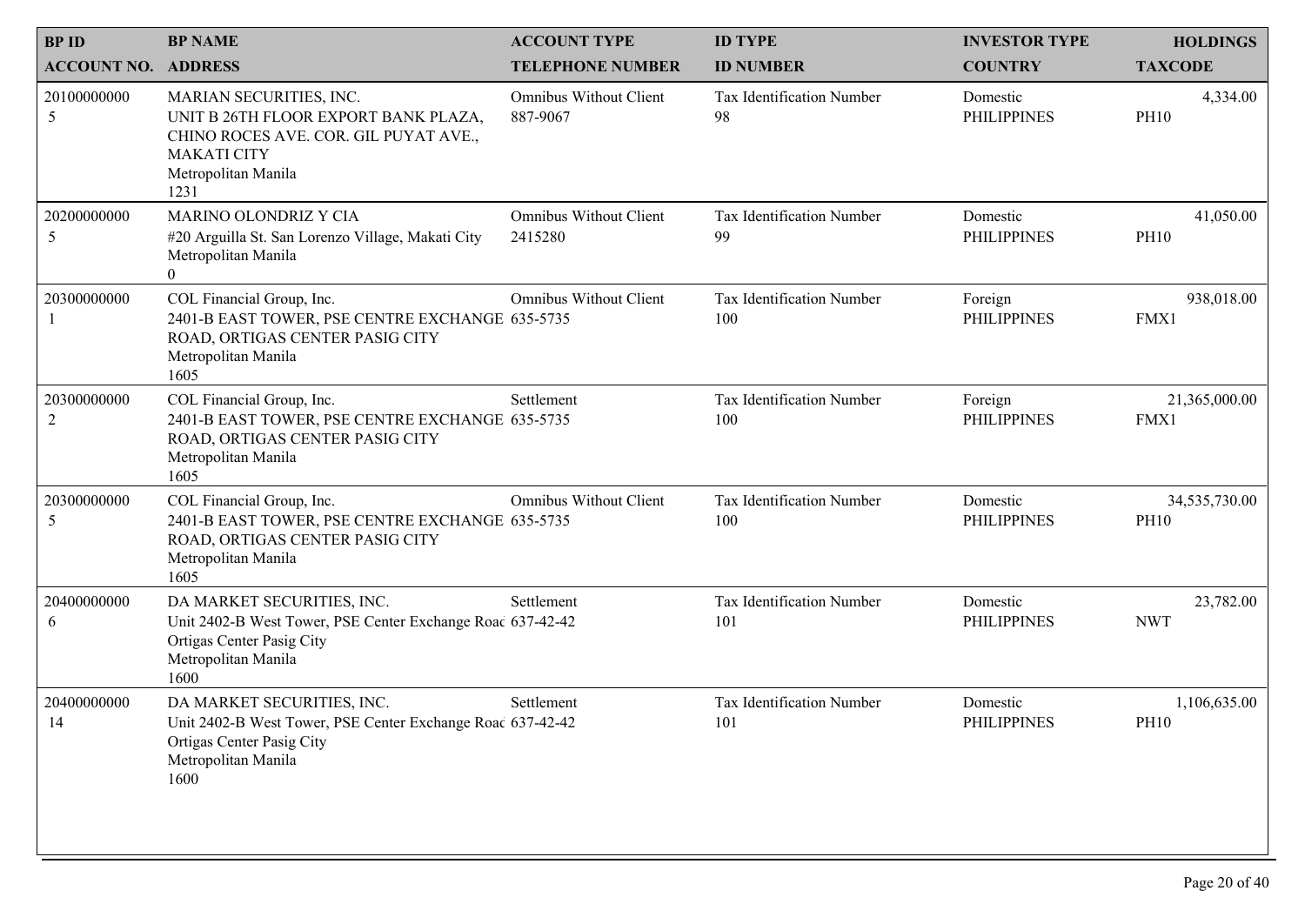| <b>BPID</b><br><b>ACCOUNT NO. ADDRESS</b> | <b>BP NAME</b>                                                                                                                              | <b>ACCOUNT TYPE</b><br><b>TELEPHONE NUMBER</b> | <b>ID TYPE</b><br><b>ID NUMBER</b>      | <b>INVESTOR TYPE</b><br><b>COUNTRY</b> | <b>HOLDINGS</b><br><b>TAXCODE</b> |
|-------------------------------------------|---------------------------------------------------------------------------------------------------------------------------------------------|------------------------------------------------|-----------------------------------------|----------------------------------------|-----------------------------------|
| 20500000000<br>5                          | MERCANTILE SECURITIES CORP.<br>3RD FLOOR GOODWILL BUILDING<br>393 SE. GIL PUYAT AVENUE<br><b>MAKATI CITY</b><br>Metropolitan Manila<br>1226 | <b>Omnibus Without Client</b><br>898-2984      | Tax Identification Number<br>102        | Domestic<br><b>PHILIPPINES</b>         | 1,555,493.00<br><b>PH10</b>       |
| 20600000000<br>5                          | MERIDIAN SECURITIES, INC.<br>Suite 2702B&C Tektite Tower I Ortigas Centre, Pasig 634-6931/36<br>City<br>Metropolitan Manila<br>1600         | <b>Omnibus Without Client</b>                  | <b>Tax Identification Number</b><br>103 | Domestic<br><b>PHILIPPINES</b>         | 7,342,207.00<br><b>PH10</b>       |
| 20800000000<br>5                          | MDR SECURITIES, INC.<br>Unit 1806, 8/F Medical Plaza Ortigas Bldg., Pasig Cit 891-9225<br>Metropolitan Manila<br>1226                       | <b>Omnibus Without Client</b>                  | Tax Identification Number<br>105        | Domestic<br><b>PHILIPPINES</b>         | 3,676,809.00<br><b>PH10</b>       |
| 20900000000<br>4                          | DEUTSCHE REGIS PARTNERS, INC.<br>23/F Tower I, Ayala Triangle, Makati City<br>Metropolitan Manila<br>1226                                   | Settlement<br>894-6620                         | Tax Identification Number<br>106        | Foreign<br><b>PHILIPPINES</b>          | 2,948.00<br><b>RA02</b>           |
| 20900000000<br>14                         | DEUTSCHE REGIS PARTNERS, INC.<br>23/F Tower I, Ayala Triangle, Makati City<br>Metropolitan Manila<br>1226                                   | Settlement<br>894-6620                         | Tax Identification Number<br>106        | Domestic<br><b>PHILIPPINES</b>         | 140,944.00<br><b>PH10</b>         |
| 20900000008                               | DEUTSCHE REGIS PARTNERS, INC.<br>23/F Tower I, Ayala Triangle, Makati City<br>Metropolitan Manila<br>1226                                   | Client<br>894-6620                             | Tax Identification Number<br>486        | Foreign<br><b>PHILIPPINES</b>          | 1,150,000.00<br>FMX1              |
| 21000000000<br>5                          | MOUNT PEAK SECURITIES, INC.<br>#748 C.K. Bldg., Juan Luna St., Binondo, Manila<br>Metropolitan Manila<br>1006                               | <b>Omnibus Without Client</b><br>241-8043      | Tax Identification Number<br>107        | Domestic<br><b>PHILIPPINES</b>         | 1,570,670.00<br><b>PH10</b>       |
| 21100000000<br>5                          | NEW WORLD SECURITIES CO., INC.<br>Rm. 202 Fil-Am Resources Bldg. 231 Juan Luna St.<br>Binondo, Manila<br>Metropolitan Manila<br>1006        | <b>Omnibus Without Client</b><br>2421767       | Tax Identification Number<br>108        | Domestic<br><b>PHILIPPINES</b>         | 1,954,616.00<br><b>PH10</b>       |
|                                           |                                                                                                                                             |                                                |                                         |                                        |                                   |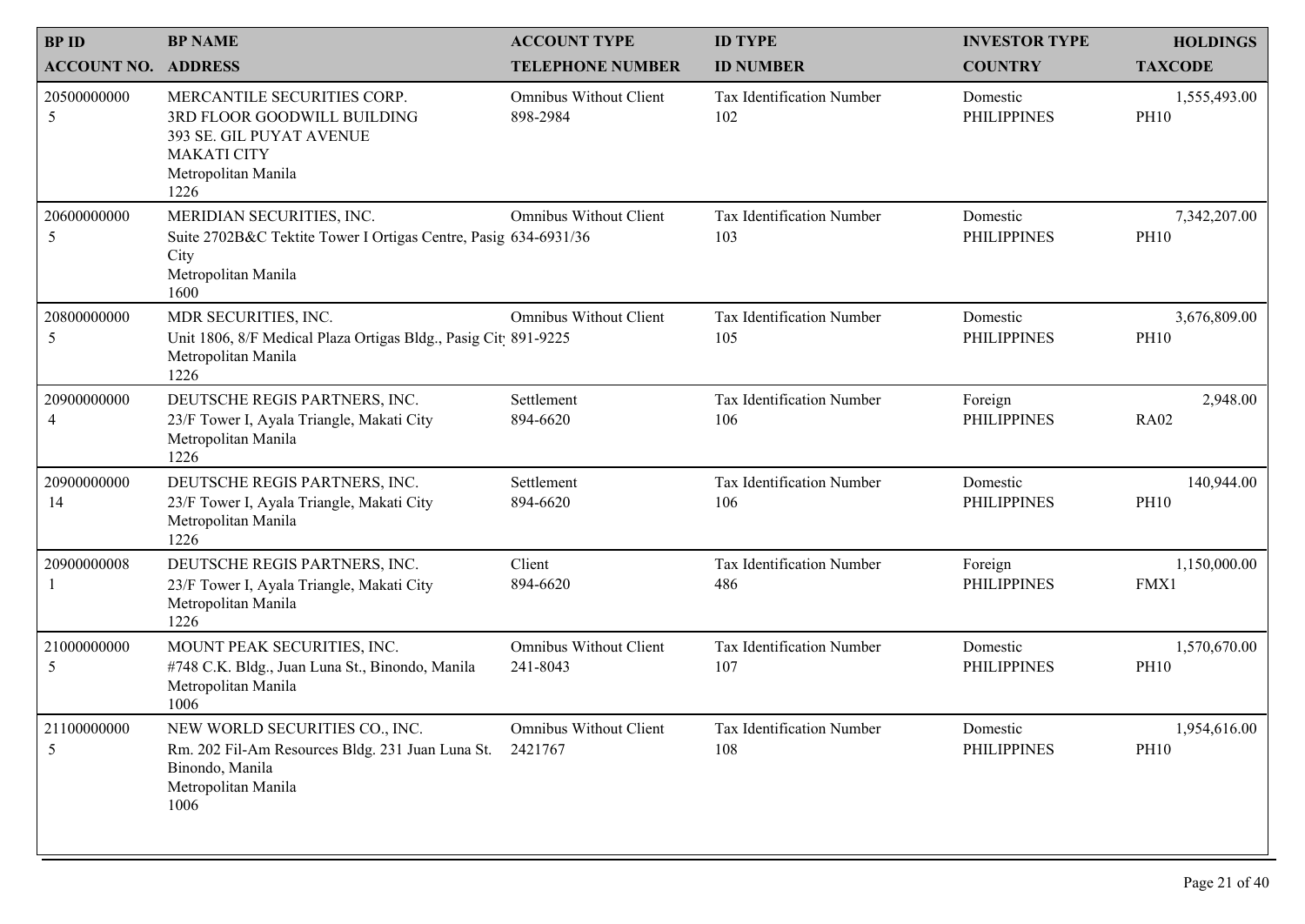| <b>BPID</b><br><b>ACCOUNT NO. ADDRESS</b> | <b>BP NAME</b>                                                                                                                                                              | <b>ACCOUNT TYPE</b><br><b>TELEPHONE NUMBER</b> | <b>ID TYPE</b><br><b>ID NUMBER</b> | <b>INVESTOR TYPE</b><br><b>COUNTRY</b> | <b>HOLDINGS</b><br><b>TAXCODE</b> |  |
|-------------------------------------------|-----------------------------------------------------------------------------------------------------------------------------------------------------------------------------|------------------------------------------------|------------------------------------|----------------------------------------|-----------------------------------|--|
| 21100000000<br>7                          | NEW WORLD SECURITIES CO., INC.<br>Rm. 202 Fil-Am Resources Bldg. 231 Juan Luna St.<br>Binondo, Manila<br>Metropolitan Manila<br>1006                                        | Own<br>2421767                                 | Tax Identification Number<br>108   | Domestic<br><b>PHILIPPINES</b>         | 648.00<br><b>NWT</b>              |  |
| 21300000000<br>5                          | NIEVES SECURITIES, INC.<br>UNIT 106, G/F TYTANA PLAZA V. TYTANA COR 4777888<br>INSULAR STS. PLAZA LORENZO RUIZ, BINONE<br><b>MANILA CITY</b><br>Metropolitan Manila<br>1006 | <b>Omnibus Without Client</b>                  | Tax Identification Number<br>110   | Domestic<br><b>PHILIPPINES</b>         | 2,386,215.00<br><b>PH10</b>       |  |
| 21500000000<br>5                          | OPTIMUM SECURITIES CORPORATION<br>No. 11 E. O. Bldg., United St. cor. 2nd St. Bo.<br>Kapitolyo, Pasig City<br>Metropolitan Manila<br>1650                                   | <b>Omnibus Without Client</b><br>631-7831/36   | Tax Identification Number<br>112   | Domestic<br><b>PHILIPPINES</b>         | 5,470,056.00<br><b>PH10</b>       |  |
| 21700000000                               | RCBC SECURITIES, INC.<br>Unit 1008 Tower I & Exchange Plaza Ayala Avenue, 8485183<br>Makati City<br>Metropolitan Manila<br>1200                                             | Omnibus Without Client                         | Tax Identification Number<br>113   | Foreign<br><b>PHILIPPINES</b>          | 50,000.00<br>FMX1                 |  |
| 21700000000<br>$\overline{2}$             | RCBC SECURITIES, INC.<br>Unit 1008 Tower I & Exchange Plaza Ayala Avenue, 8485183<br>Makati City<br>Metropolitan Manila<br>1200                                             | Settlement                                     | Tax Identification Number<br>113   | Foreign<br><b>PHILIPPINES</b>          | 300,000.00<br>FMX1                |  |
| 21700000000<br>5                          | RCBC SECURITIES, INC.<br>Unit 1008 Tower I & Exchange Plaza Ayala Avenue, 8485183<br>Makati City<br>Metropolitan Manila<br>1200                                             | Omnibus Without Client                         | Tax Identification Number<br>113   | Domestic<br><b>PHILIPPINES</b>         | 4,627,442.00<br><b>PH10</b>       |  |
| 21700000000<br>6                          | RCBC SECURITIES, INC.<br>Unit 1008 Tower I & Exchange Plaza Ayala Avenue,<br>Makati City<br>Metropolitan Manila<br>1200                                                     | Settlement<br>8485183                          | Tax Identification Number<br>113   | Domestic<br><b>PHILIPPINES</b>         | 406,443.00<br><b>NWT</b>          |  |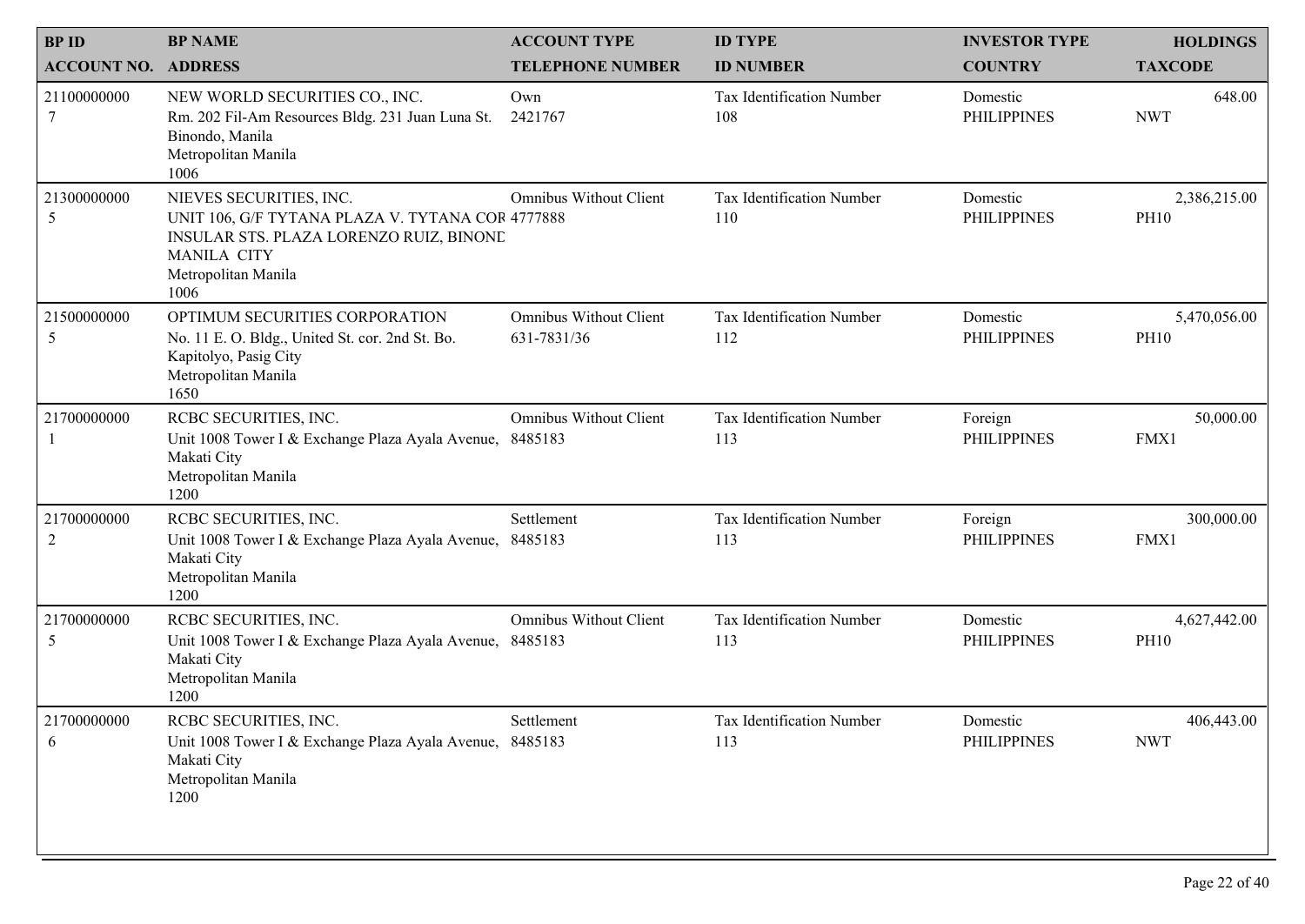|                                           | <b>BP NAME</b>                                                                                                                                      |                                                | <b>ID TYPE</b>                   | <b>INVESTOR TYPE</b>           |                                   |
|-------------------------------------------|-----------------------------------------------------------------------------------------------------------------------------------------------------|------------------------------------------------|----------------------------------|--------------------------------|-----------------------------------|
| <b>BPID</b><br><b>ACCOUNT NO. ADDRESS</b> |                                                                                                                                                     | <b>ACCOUNT TYPE</b><br><b>TELEPHONE NUMBER</b> | <b>ID NUMBER</b>                 | <b>COUNTRY</b>                 | <b>HOLDINGS</b><br><b>TAXCODE</b> |
| 21800000000                               | PAN ASIA SECURITIES CORP.<br>910 Tower One & Exchange Plaza Ayala Avenue,<br>Makati City<br>Metropolitan Manila<br>1200                             | <b>Omnibus Without Client</b><br>8919173       | Tax Identification Number<br>114 | Foreign<br><b>PHILIPPINES</b>  | 500,000.00<br>FMX1                |
| 21800000000<br>5                          | PAN ASIA SECURITIES CORP.<br>910 Tower One & Exchange Plaza Ayala Avenue,<br>Makati City<br>Metropolitan Manila<br>1200                             | <b>Omnibus Without Client</b><br>8919173       | Tax Identification Number<br>114 | Domestic<br><b>PHILIPPINES</b> | 18,221,889.00<br><b>PH10</b>      |
| 21800000000<br>6                          | PAN ASIA SECURITIES CORP.<br>910 Tower One & Exchange Plaza Ayala Avenue,<br>Makati City<br>Metropolitan Manila<br>1200                             | Settlement<br>8919173                          | Tax Identification Number<br>114 | Domestic<br><b>PHILIPPINES</b> | 151,340.00<br><b>NWT</b>          |
| 21900000000<br>5                          | PAPA SECURITIES CORPORATION<br>6/F, S & L Building Dela Rosa cor. Esteban Sts.<br>Legaspi Village, Makati City<br>Metropolitan Manila<br>1200       | <b>Omnibus Without Client</b><br>817-8433      | Tax Identification Number<br>115 | Domestic<br><b>PHILIPPINES</b> | 9,120,237.00<br><b>PH10</b>       |
| 21900000000<br>6                          | PAPA SECURITIES CORPORATION<br>6/F, S & L Building Dela Rosa cor. Esteban Sts.<br>Legaspi Village, Makati City<br>Metropolitan Manila<br>1200       | Settlement<br>817-8433                         | Tax Identification Number<br>115 | Domestic<br><b>PHILIPPINES</b> | 1,000,000.00<br><b>NWT</b>        |
| 22000000000<br>$\overline{4}$             | MAYBANK ATR KIM ENG SECURITIES, INC.<br>17/F Tower One & Exchange Plaza, Ayala Triangle,<br>Ayala Avenue Makati City<br>Metropolitan Manila<br>1226 | Settlement<br>849-8855                         | Tax Identification Number<br>116 | Foreign<br><b>PHILIPPINES</b>  | 4,679.00<br><b>RA02</b>           |
| 22000000000<br>6                          | MAYBANK ATR KIM ENG SECURITIES, INC.<br>17/F Tower One & Exchange Plaza, Ayala Triangle,<br>Ayala Avenue Makati City<br>Metropolitan Manila<br>1226 | Settlement<br>849-8855                         | Tax Identification Number<br>116 | Domestic<br><b>PHILIPPINES</b> | 19,967,162.00<br><b>NWT</b>       |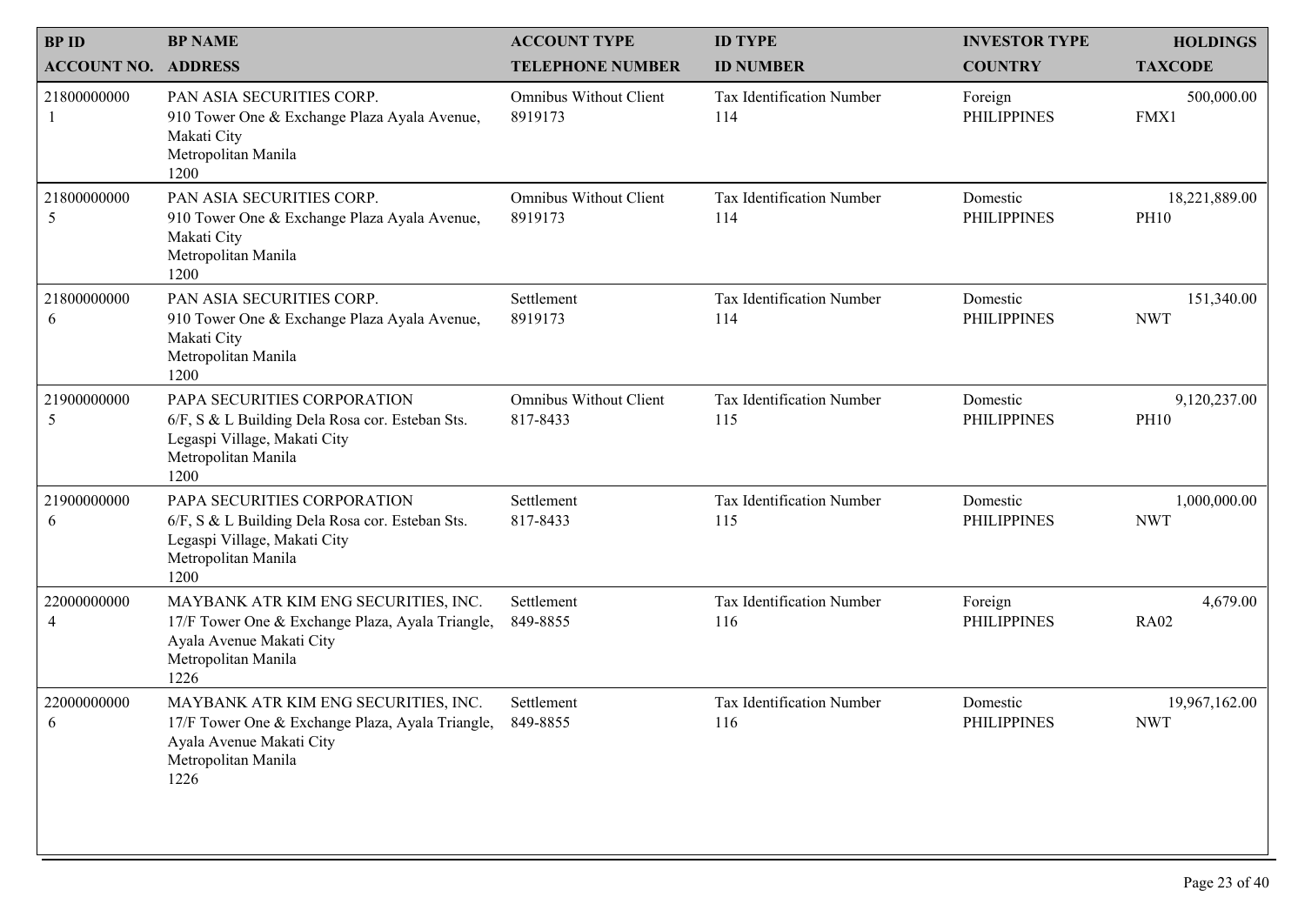| <b>BPID</b>                | <b>BP NAME</b>                                                                                                                                             | <b>ACCOUNT TYPE</b>                       | <b>ID TYPE</b>                       | <b>INVESTOR TYPE</b>           | <b>HOLDINGS</b>              |
|----------------------------|------------------------------------------------------------------------------------------------------------------------------------------------------------|-------------------------------------------|--------------------------------------|--------------------------------|------------------------------|
| <b>ACCOUNT NO. ADDRESS</b> |                                                                                                                                                            | <b>TELEPHONE NUMBER</b>                   | <b>ID NUMBER</b>                     | <b>COUNTRY</b>                 | <b>TAXCODE</b>               |
| 22000000000<br>14          | MAYBANK ATR KIM ENG SECURITIES, INC.<br>17/F Tower One & Exchange Plaza, Ayala Triangle,<br>Ayala Avenue Makati City<br>Metropolitan Manila<br>1226        | Settlement<br>849-8855                    | Tax Identification Number<br>116     | Domestic<br><b>PHILIPPINES</b> | 18,554,682.00<br><b>PH10</b> |
| 2200000FTXN                | ATR KIMENG SEC. INC.<br>17/F Tower One & Exchange Plaza, Ayala Triangle,<br>Ayala Avenue Makati City<br>Metropolitan Manila                                | Client<br>849-8855                        | Tax Identification Number<br>116 XXX | Foreign<br><b>PHILIPPINES</b>  | 634,528.00<br><b>FTXN</b>    |
| 22300000000<br>5           | PLATINUM SECURITIES, INC.<br>Unit 801, Antel Corporate Ctr., 121 Valero St., Salced 887-11-78<br>Village Makati City<br>Metropolitan Manila<br>1200        | <b>Omnibus Without Client</b>             | Tax Identification Number<br>119     | Domestic<br><b>PHILIPPINES</b> | 574,714.00<br><b>PH10</b>    |
| 22400000000<br>5           | PNB SECURITIES, INC.<br>3/F PNB Financial Center Roxas Blvd., Pasay City<br>Metropolitan Manila<br>1300                                                    | <b>Omnibus Without Client</b><br>526-3466 | Tax Identification Number<br>120     | Domestic<br><b>PHILIPPINES</b> | 4,542,625.00<br><b>PH10</b>  |
| 22500000000<br>5           | PREMIUM SECURITIES, INC.<br>Unit 1415, Tower 1 & Exchange Plaza Ayala Avenue 848-5915/17<br>cor. Paseo de Roxas Makati City<br>Metropolitan Manila<br>1259 | <b>Omnibus Without Client</b>             | Tax Identification Number<br>121     | Domestic<br><b>PHILIPPINES</b> | 10,615,431.00<br><b>PH10</b> |
| 22500000000<br>6           | PREMIUM SECURITIES, INC.<br>Unit 1415, Tower 1 & Exchange Plaza Ayala Avenue 848-5915/17<br>cor. Paseo de Roxas Makati City<br>Metropolitan Manila<br>1259 | Settlement                                | Tax Identification Number<br>121     | Domestic<br><b>PHILIPPINES</b> | 1,000,000.00<br><b>NWT</b>   |
| 22800000000<br>5           | PRYCE SECURITIES, INC.<br>15/F PRYCE CENTER BUILDING, 1179 CHINO R(816-2426/27<br><b>AVENUE</b><br>BAGTIKAN, MAKATI CITY<br>Metropolitan Manila<br>1226    | <b>Omnibus Without Client</b>             | Tax Identification Number<br>124     | Domestic<br><b>PHILIPPINES</b> | 1,407,523.00<br><b>PH10</b>  |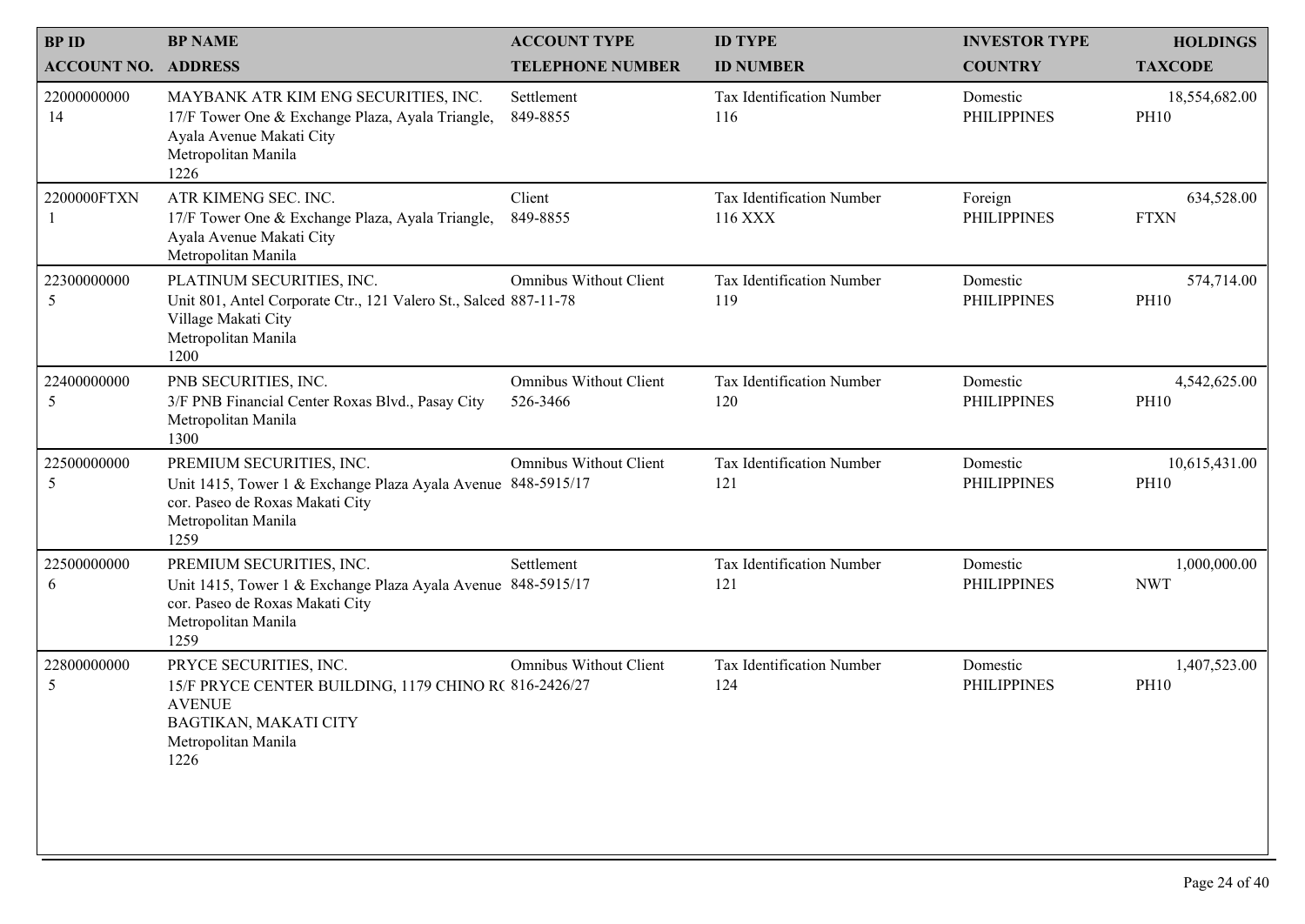| <b>BPID</b>                | <b>BP NAME</b>                                                                                                                                                             | <b>ACCOUNT TYPE</b>                             | <b>ID TYPE</b>                   | <b>INVESTOR TYPE</b>           | <b>HOLDINGS</b>             |
|----------------------------|----------------------------------------------------------------------------------------------------------------------------------------------------------------------------|-------------------------------------------------|----------------------------------|--------------------------------|-----------------------------|
| <b>ACCOUNT NO. ADDRESS</b> |                                                                                                                                                                            | <b>TELEPHONE NUMBER</b>                         | <b>ID NUMBER</b>                 | <b>COUNTRY</b>                 | <b>TAXCODE</b>              |
| 22900000000<br>5           | SALISBURY BKT SECURITIES CORPORATION<br>Unit 207 Cityland Condominium 10 - Tower 2 6817<br>H.V. De La Costa St. cor. Ayala Ave. Makati City<br>Metropolitan Manila<br>1200 | <b>Omnibus Without Client</b><br>892-88-34      | Tax Identification Number<br>125 | Domestic<br><b>PHILIPPINES</b> | 3,148,059.00<br><b>PH10</b> |
| 23000000000                | <b>QUALITY INVESTMENTS &amp; SECURITIES</b>                                                                                                                                | <b>Omnibus Without Client</b>                   | Tax Identification Number        | Foreign                        | 84,676.00                   |
|                            | <b>CORPORATION</b><br>Suite 1602 Tytana Plaza Oriente St, Binondo Manila 241-0547<br>Metropolitan Manila<br>1006                                                           |                                                 | 126                              | <b>PHILIPPINES</b>             | FMX1                        |
| 23000000000                | <b>QUALITY INVESTMENTS &amp; SECURITIES</b><br><b>CORPORATION</b>                                                                                                          | <b>Omnibus Without Client</b>                   | Tax Identification Number        | Domestic                       | 24,198,997.00               |
| 5                          | Suite 1602 Tytana Plaza Oriente St, Binondo Manila 241-0547<br>Metropolitan Manila<br>1006                                                                                 |                                                 | 126                              | <b>PHILIPPINES</b>             | <b>PH10</b>                 |
| 23000000000                | <b>QUALITY INVESTMENTS &amp; SECURITIES</b><br><b>CORPORATION</b>                                                                                                          | Own                                             | Tax Identification Number        | Domestic                       | 96,600.00                   |
| 7                          | Suite 1602 Tytana Plaza Oriente St, Binondo Manila 241-0547<br>Metropolitan Manila<br>1006                                                                                 |                                                 | 126                              | <b>PHILIPPINES</b>             | <b>NWT</b>                  |
| 23000000001                | Asia Insurance (Philippines) Corporation<br>Suite 1602 Tytana Plaza Oriente St, Binondo Manila<br>Metropolitan Manila<br>1006                                              | Client                                          | Tax Identification Number<br>530 | Domestic<br><b>PHILIPPINES</b> | 498,088.00<br><b>NWT</b>    |
| 23100000000<br>5           | R & L INVESTMENTS, INC.<br>675 Lee St., Mandaluyong City<br>Metropolitan Manila<br>1501                                                                                    | <b>Omnibus Without Client</b><br>7247210/705207 | Tax Identification Number<br>127 | Domestic<br><b>PHILIPPINES</b> | 131,457.00<br><b>PH10</b>   |
| 23200000000<br>5           | ALAKOR SECURITIES CORPORATION<br>9/F Quad Alpha Centrum, 125 Pioneer St.<br>Mandaluyong City<br>Metropolitan Manila<br>1550                                                | <b>Omnibus Without Client</b><br>631-8041/42    | Tax Identification Number<br>128 | Domestic<br><b>PHILIPPINES</b> | 213,578.00<br><b>PH10</b>   |
| 23300000000                | R. COYIUTO SECURITIES, INC.<br>5/F Corinthian Plaza, Paseo de Roxas, Legaspi Village 811-3064<br>Makati City<br>Metropolitan Manila<br>$\overline{0}$                      | <b>Omnibus Without Client</b>                   | Tax Identification Number<br>129 | Foreign<br><b>PHILIPPINES</b>  | 37,600.00<br>FMX1           |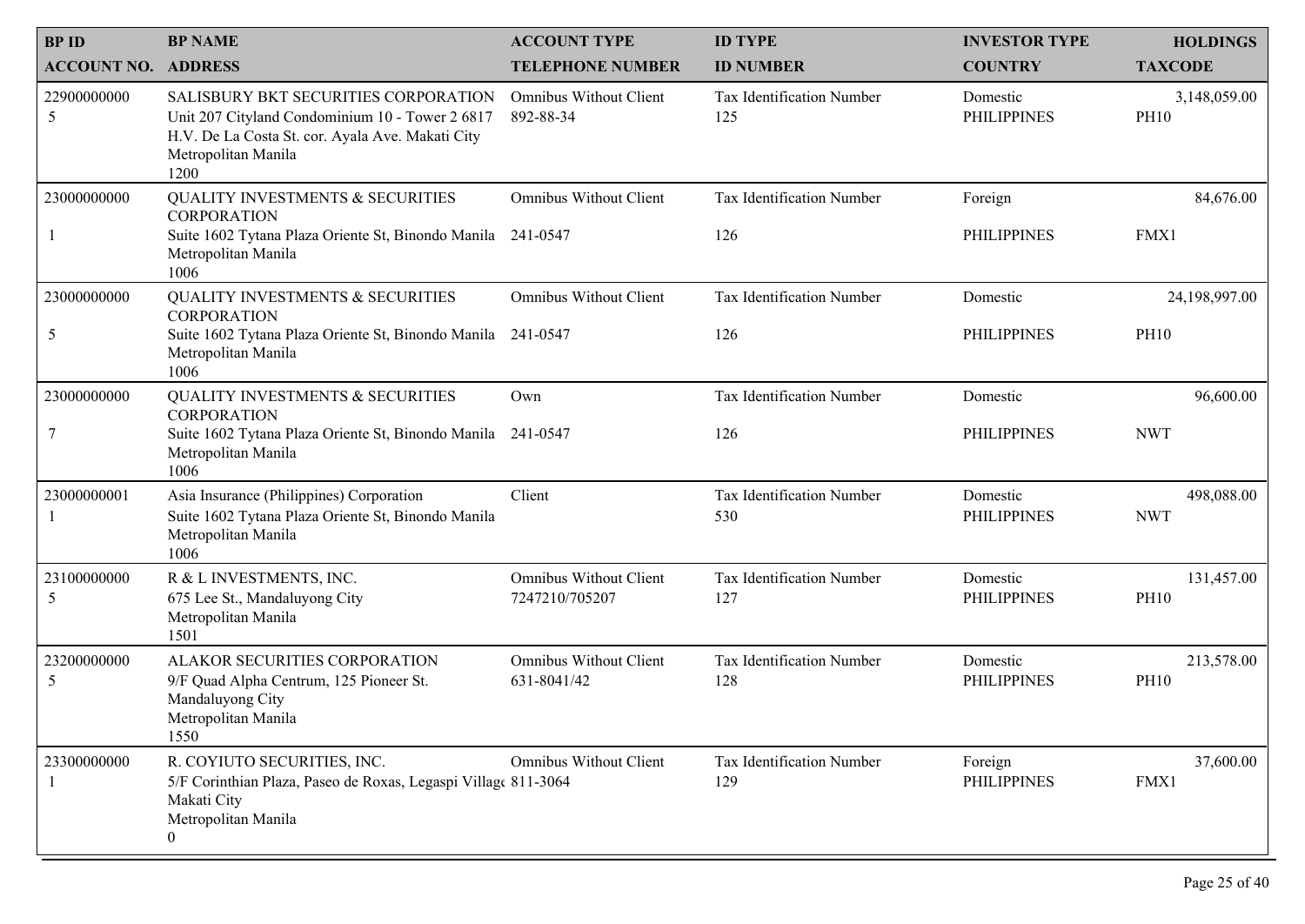| <b>BPID</b>                | <b>BP NAME</b>                                                                                                                                                                          | <b>ACCOUNT TYPE</b>           | <b>ID TYPE</b>                   | <b>INVESTOR TYPE</b>           | <b>HOLDINGS</b>              |
|----------------------------|-----------------------------------------------------------------------------------------------------------------------------------------------------------------------------------------|-------------------------------|----------------------------------|--------------------------------|------------------------------|
| <b>ACCOUNT NO. ADDRESS</b> |                                                                                                                                                                                         | <b>TELEPHONE NUMBER</b>       | <b>ID NUMBER</b>                 | <b>COUNTRY</b>                 | <b>TAXCODE</b>               |
| 23300000000<br>5           | R. COYIUTO SECURITIES, INC.<br>5/F Corinthian Plaza, Paseo de Roxas, Legaspi Village 811-3064<br>Makati City<br>Metropolitan Manila<br>$\theta$                                         | <b>Omnibus Without Client</b> | Tax Identification Number<br>129 | Domestic<br><b>PHILIPPINES</b> | 8,636,720.00<br><b>PH10</b>  |
| 23300000000<br>6           | R. COYIUTO SECURITIES, INC.<br>5/F Corinthian Plaza, Paseo de Roxas, Legaspi Village 811-3064<br>Makati City<br>Metropolitan Manila<br>$\Omega$                                         | Settlement                    | Tax Identification Number<br>129 | Domestic<br><b>PHILIPPINES</b> | 134,324.00<br><b>NWT</b>     |
| 23300000000                | R. COYIUTO SECURITIES, INC.<br>5/F Corinthian Plaza, Paseo de Roxas, Legaspi Village 811-3064<br>Makati City<br>Metropolitan Manila<br>$\overline{0}$                                   | Own                           | Tax Identification Number<br>129 | Domestic<br><b>PHILIPPINES</b> | 100,362.00<br><b>NWT</b>     |
| 23500000000<br>5           | REGINA CAPITAL DEVELOPMENT CORPORATI Omnibus Without Client<br>Unit 806 Tower 1 & Exchange Plaza Ayala Triangle, 848-5482/84<br>Ayala Avenue Makati City<br>Metropolitan Manila<br>1226 |                               | Tax Identification Number<br>131 | Domestic<br><b>PHILIPPINES</b> | 10,305,904.00<br><b>PH10</b> |
| 23500000000<br>6           | REGINA CAPITAL DEVELOPMENT CORPORATI Settlement<br>Unit 806 Tower 1 & Exchange Plaza Ayala Triangle, 848-5482/84<br>Ayala Avenue Makati City<br>Metropolitan Manila<br>1226             |                               | Tax Identification Number<br>131 | Domestic<br><b>PHILIPPINES</b> | 1,438,154.00<br><b>NWT</b>   |
| 23600000000<br>5           | R. NUBLA SECURITIES, INC.<br>Room 604, Fil-Am Resources Bldg., 231 Juan Luna S 242-1596<br>Binondo, Manila<br>Metropolitan Manila<br>1006                                               | Omnibus Without Client        | Tax Identification Number<br>132 | Domestic<br><b>PHILIPPINES</b> | 6,852,607.00<br><b>PH10</b>  |
| 23600000000                | R. NUBLA SECURITIES, INC.<br>Room 604, Fil-Am Resources Bldg., 231 Juan Luna S 242-1596<br>Binondo, Manila<br>Metropolitan Manila<br>1006                                               | Own                           | Tax Identification Number<br>132 | Domestic<br><b>PHILIPPINES</b> | 50,000.00<br><b>NWT</b>      |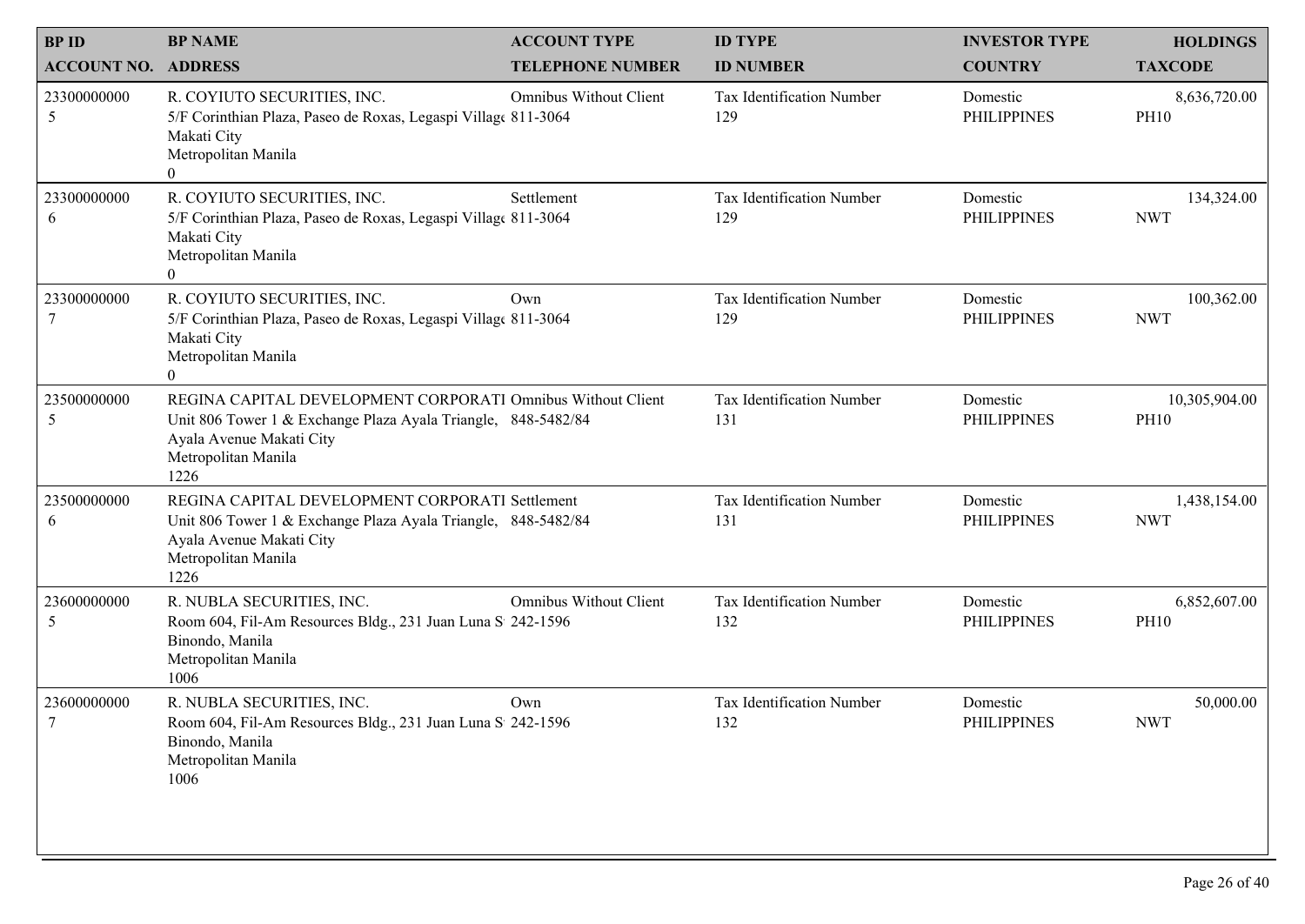| <b>BPID</b><br><b>ACCOUNT NO. ADDRESS</b> | <b>BP NAME</b>                                                                                                                                                                             | <b>ACCOUNT TYPE</b><br><b>TELEPHONE NUMBER</b> | <b>ID TYPE</b><br><b>ID NUMBER</b> | <b>INVESTOR TYPE</b><br><b>COUNTRY</b> | <b>HOLDINGS</b><br><b>TAXCODE</b> |
|-------------------------------------------|--------------------------------------------------------------------------------------------------------------------------------------------------------------------------------------------|------------------------------------------------|------------------------------------|----------------------------------------|-----------------------------------|
| 23700000000<br>$\mathfrak{S}$             | AAA SOUTHEAST EQUITIES, INCORPORATED Omnibus Without Client<br>Ground Floor, Fortune Life Building #162 Legaspi St. 816-2918<br>Legaspi Village Makati City<br>Metropolitan Manila<br>1229 |                                                | Tax Identification Number<br>133   | Domestic<br><b>PHILIPPINES</b>         | 1,096,653.00<br><b>PH10</b>       |
| 23700000002                               | FORTUNE GENERAL INSURANCE CORPORATIC Client<br>4TH/F CITYSTATE CENTRE, 709 SHAW<br><b>BOULEVARD, PASIG CITY</b><br>Metropolitan Manila<br>1600                                             | 706-3959                                       | Tax Identification Number<br>220.  | Domestic<br><b>PHILIPPINES</b>         | 33,239.00<br><b>NWT</b>           |
| 23700000003                               | FORTUNE LIFE INSURANCE CO., INC.<br>162 LEGAZPI ST., LEGAZPI VILLAGE MAKATI<br><b>CITY</b><br>Metropolitan Manila<br>1229                                                                  | Client<br>812-2702                             | Tax Identification Number<br>220^  | Domestic<br><b>PHILIPPINES</b>         | 33,239.00<br><b>NWT</b>           |
| 23800000000<br>$\mathfrak{S}$             | R. S. LIM & CO., INC.<br>1509 Galvani Street San Isidro, Makati City<br>Metropolitan Manila<br>1234                                                                                        | <b>Omnibus Without Client</b><br>8919670       | Tax Identification Number<br>134   | Domestic<br><b>PHILIPPINES</b>         | 9,296,261.00<br><b>PH10</b>       |
| 23900000000                               | RTG & COMPANY, INC.<br>Unit 602 Tower 1 & Exchange Plaza Ayala Triangle,<br>Makati City<br>Metropolitan Manila<br>1200                                                                     | <b>Omnibus Without Client</b><br>8919482       | Tax Identification Number<br>135   | Foreign<br><b>PHILIPPINES</b>          | 2,570.00<br>FMX1                  |
| 23900000000<br>5                          | RTG & COMPANY, INC.<br>Unit 602 Tower 1 & Exchange Plaza Ayala Triangle, 8919482<br>Makati City<br>Metropolitan Manila<br>1200                                                             | Omnibus Without Client                         | Tax Identification Number<br>135   | Domestic<br><b>PHILIPPINES</b>         | 1,998,458.00<br><b>PH10</b>       |
| 24000000000<br>5                          | S.J. ROXAS & CO., INC.<br>Unit 612 Tower One, & Exchange Plaza, Ayala<br>Triangle, Ayala Avenue, Makati City<br>Metropolitan Manila<br>$\mathbf{0}$                                        | <b>Omnibus Without Client</b><br>848-5065      | Tax Identification Number<br>136   | Domestic<br><b>PHILIPPINES</b>         | 4,749,043.00<br><b>PH10</b>       |
|                                           |                                                                                                                                                                                            |                                                |                                    |                                        |                                   |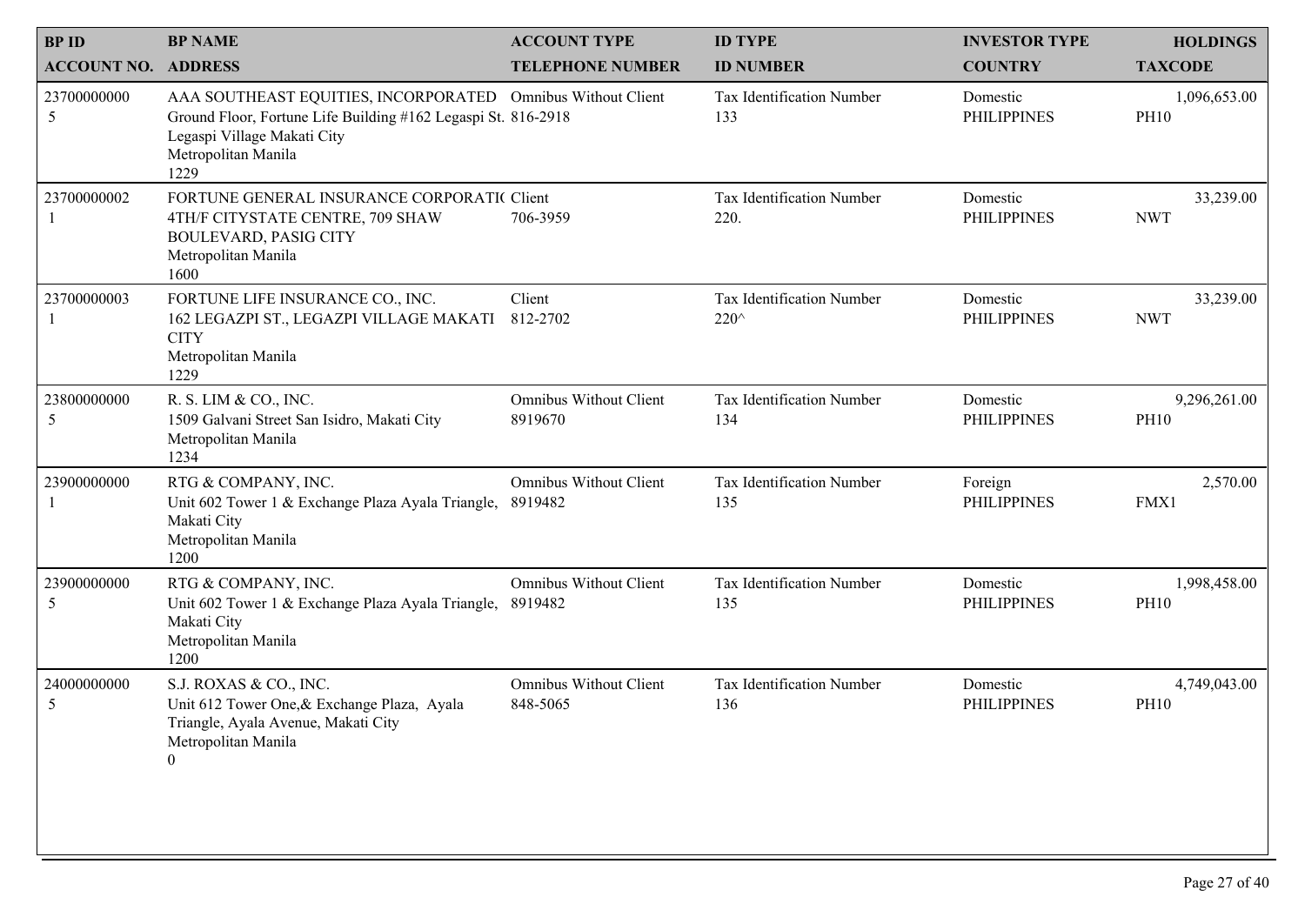|                                           | <b>BP NAME</b>                                                                                                                                                              | <b>ACCOUNT TYPE</b>                            | <b>ID TYPE</b>                   |                                        |                                   |
|-------------------------------------------|-----------------------------------------------------------------------------------------------------------------------------------------------------------------------------|------------------------------------------------|----------------------------------|----------------------------------------|-----------------------------------|
| <b>BPID</b><br><b>ACCOUNT NO. ADDRESS</b> |                                                                                                                                                                             | <b>TELEPHONE NUMBER</b>                        | <b>ID NUMBER</b>                 | <b>INVESTOR TYPE</b><br><b>COUNTRY</b> | <b>HOLDINGS</b><br><b>TAXCODE</b> |
| 24000000000<br>6                          | S.J. ROXAS & CO., INC.<br>Unit 612 Tower One, & Exchange Plaza, Ayala<br>Triangle, Ayala Avenue, Makati City<br>Metropolitan Manila<br>$\overline{0}$                       | Settlement<br>848-5065                         | Tax Identification Number<br>136 | Domestic<br><b>PHILIPPINES</b>         | 1,569,236.00<br><b>NWT</b>        |
| 24000000002                               | S.J. ROXAS & CO., INC.<br>Unit 612 Tower One, Ayala Triangle, Ayala Avenue, 8485065 TO 69<br>Makati City<br>Metropolitan Manila<br>$\Omega$                                 | Client                                         | Tax Identification Number<br>546 | Domestic<br><b>PHILIPPINES</b>         | 37,094.00<br><b>NWT</b>           |
| 24200000000<br>5                          | SECURITIES SPECIALISTS, INC.<br>Unit 903 National Life Insurance Building,<br>6762 Ayala Avenue, Makati City<br>Metropolitan Manila<br>1000                                 | <b>Omnibus Without Client</b><br>523-5595      | Tax Identification Number<br>138 | Domestic<br><b>PHILIPPINES</b>         | 12,785.00<br><b>PH10</b>          |
| 24300000000<br>5                          | FIDELITY SECURITIES, INC.<br>2103-B PSE Centre, Exchange Road, Ortigas, Pasig<br>City<br>Metropolitan Manila<br>1600                                                        | <b>Omnibus Without Client</b><br>6345038       | Tax Identification Number<br>139 | Domestic<br><b>PHILIPPINES</b>         | 2,051,218.00<br><b>PH10</b>       |
| 24600000000<br>5                          | SUMMIT SECURITIES, INC.<br>Unit 2102 B/C PSE Center Tektite Tower East<br>Exchange Road, Ortigas Center Pasig City<br>Metropolitan Manila<br>1600                           | <b>Omnibus Without Client</b><br>6311032 to 37 | Tax Identification Number<br>141 | Domestic<br><b>PHILIPPINES</b>         | 5,164,456.00<br><b>PH10</b>       |
| 24700000000<br>5                          | STANDARD SECURITIES CORPORATION<br>#34 Jefferson St., GHW, San Juan Metro Manila<br>Metropolitan Manila<br>$00\,$                                                           | Omnibus Without Client<br>8486149              | Tax Identification Number<br>142 | Domestic<br><b>PHILIPPINES</b>         | 6,278,478.00<br><b>PH10</b>       |
| 24900000000<br>5                          | SUPREME STOCKBROKERS, INC<br>UNIT G. GARDEN LEVEL, CORINTHIAN PLAZA. 5764384<br>PASEO DE ROXAS AVENUE, LEGASPI VILLAGE<br><b>MAKATI CITY</b><br>Metropolitan Manila<br>1226 | <b>Omnibus Without Client</b>                  | Tax Identification Number<br>144 | Domestic<br><b>PHILIPPINES</b>         | 1,246.00<br><b>PH10</b>           |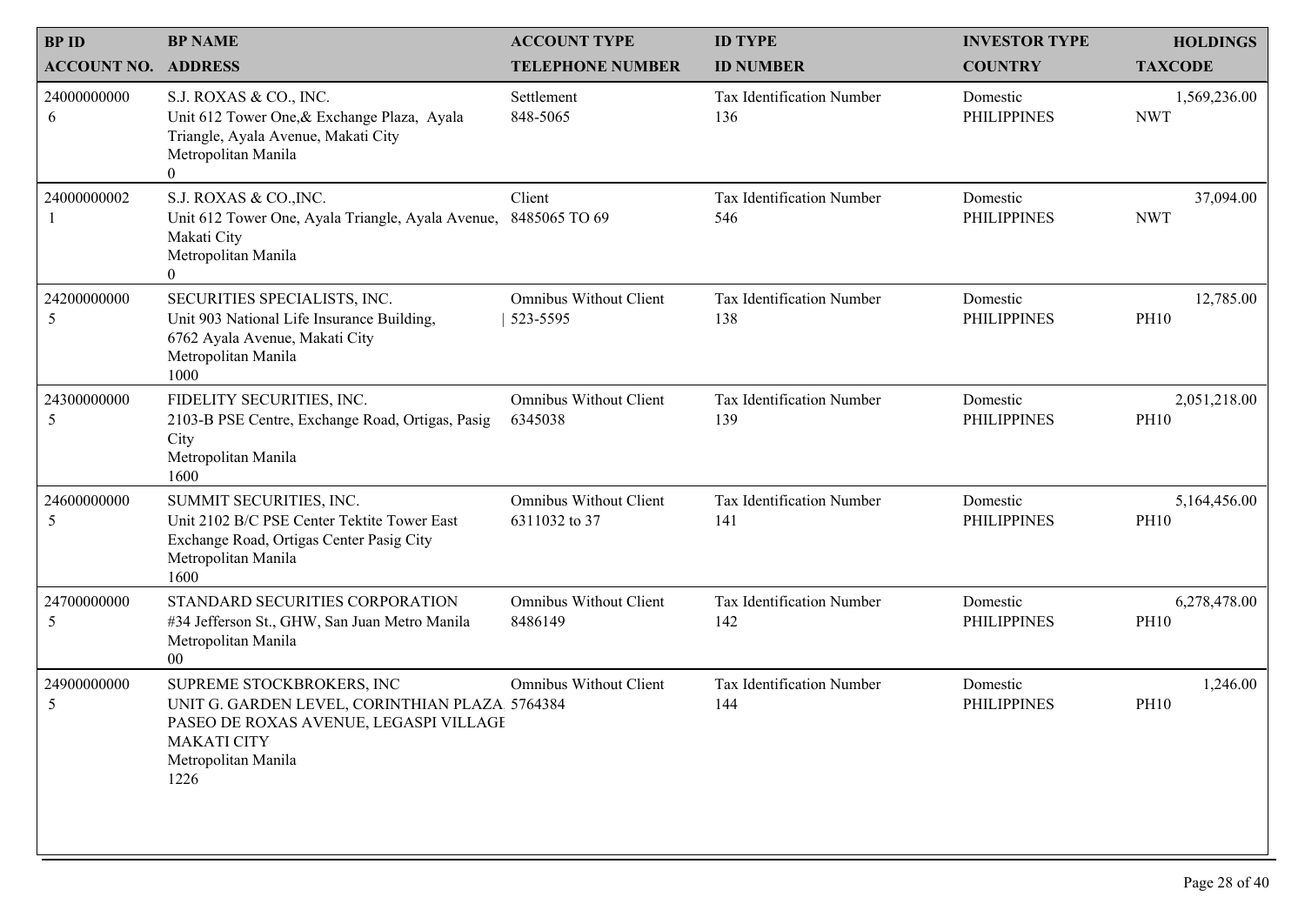| <b>BPID</b><br><b>ACCOUNT NO. ADDRESS</b> | <b>BP NAME</b>                                                                                                                                                                                       | <b>ACCOUNT TYPE</b><br><b>TELEPHONE NUMBER</b> | <b>ID TYPE</b><br><b>ID NUMBER</b> | <b>INVESTOR TYPE</b><br><b>COUNTRY</b> | <b>HOLDINGS</b><br><b>TAXCODE</b> |
|-------------------------------------------|------------------------------------------------------------------------------------------------------------------------------------------------------------------------------------------------------|------------------------------------------------|------------------------------------|----------------------------------------|-----------------------------------|
| 25100000000                               | TANSENGCO & CO., INC.<br>U-2308 World Trade Exchange Condominium 215 Ju  241-7155<br>Luna St., Binondo, Manila<br>Metropolitan Manila<br>1006                                                        | <b>Omnibus Without Client</b>                  | Tax Identification Number<br>146   | Foreign<br><b>PHILIPPINES</b>          | 910,120.00<br><b>RA10</b>         |
| 25100000000<br>5                          | TANSENGCO & CO., INC.<br>U-2308 World Trade Exchange Condominium 215 Ju  241-7155<br>Luna St., Binondo, Manila<br>Metropolitan Manila<br>1006                                                        | <b>Omnibus Without Client</b>                  | Tax Identification Number<br>146   | Domestic<br><b>PHILIPPINES</b>         | 2,812,958.00<br><b>PH10</b>       |
| 25200000000<br>5                          | THE FIRST RESOURCES MANAGEMENT &<br><b>SECURITIES CORP.</b><br>Rms. 801-802, PSE Tower 1 Ayala Ave., cor. Paseo d 8486311 to 18<br>Roxas, Ayala Triangle, Makati City<br>Metropolitan Manila<br>1200 | <b>Omnibus Without Client</b>                  | Tax Identification Number<br>147   | Domestic<br><b>PHILIPPINES</b>         | 1,829,351.00<br><b>PH10</b>       |
| 25200000000<br>6                          | THE FIRST RESOURCES MANAGEMENT &<br><b>SECURITIES CORP.</b><br>Rms. 801-802, PSE Tower 1 Ayala Ave., cor. Paseo d 8486311 to 18<br>Roxas, Ayala Triangle, Makati City<br>Metropolitan Manila<br>1200 | Settlement                                     | Tax Identification Number<br>147   | Domestic<br><b>PHILIPPINES</b>         | 15,500.00<br><b>NWT</b>           |
| 25300000000<br>5                          | TOWER SECURITIES, INC.<br>1802-C Tektite Tower I Exchange Road, Ortigas Cent 6354448<br>Pasig City<br>Metropolitan Manila<br>1600                                                                    | <b>Omnibus Without Client</b>                  | Tax Identification Number<br>148   | Domestic<br><b>PHILIPPINES</b>         | 123,831,496.00<br><b>PH10</b>     |
| 25300000000<br>7                          | TOWER SECURITIES, INC.<br>1802-C Tektite Tower I Exchange Road, Ortigas Cent 6354448<br>Pasig City<br>Metropolitan Manila<br>1600                                                                    | Own                                            | Tax Identification Number<br>148   | Domestic<br><b>PHILIPPINES</b>         | 2,161.00<br><b>NWT</b>            |
| 25400000000<br>5                          | TRANS-ASIA SECURITIES, INC.<br>Rm. 601-S, State Centre 333 Juan Luna St., Binondo, 242-28-23<br>Manila<br>Metropolitan Manila<br>1006                                                                | <b>Omnibus Without Client</b>                  | Tax Identification Number<br>149   | Domestic<br><b>PHILIPPINES</b>         | 76,797.00<br><b>PH10</b>          |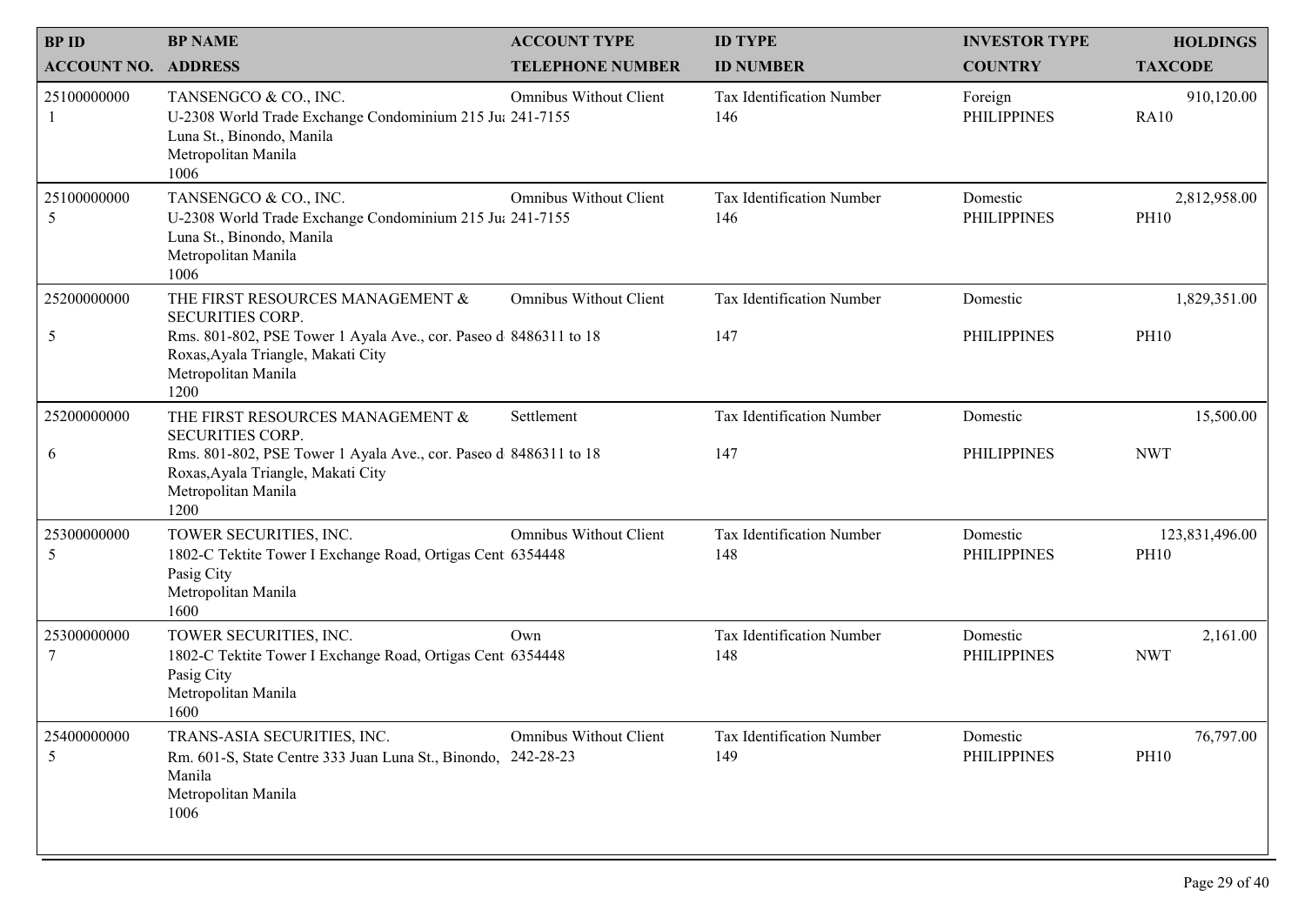| <b>BPID</b>                | <b>BP NAME</b>                                                                                                                                                     | <b>ACCOUNT TYPE</b>                       | <b>ID TYPE</b>                   | <b>INVESTOR TYPE</b>           | <b>HOLDINGS</b>             |
|----------------------------|--------------------------------------------------------------------------------------------------------------------------------------------------------------------|-------------------------------------------|----------------------------------|--------------------------------|-----------------------------|
| <b>ACCOUNT NO. ADDRESS</b> |                                                                                                                                                                    | <b>TELEPHONE NUMBER</b>                   | <b>ID NUMBER</b>                 | <b>COUNTRY</b>                 | <b>TAXCODE</b>              |
| 25600000000<br>5           | TRENDLINE SECURITIES CORPORATION<br>Rm. 503 Tytana Plaza Lorenzo Ruiz St., Binondo,<br>Manila<br>Metropolitan Manila<br>1006                                       | <b>Omnibus Without Client</b><br>241-0387 | Tax Identification Number<br>151 | Domestic<br><b>PHILIPPINES</b> | 221,402.00<br><b>PH10</b>   |
| 25700000000<br>5           | TRI-STATE SECURITIES, INC.<br>Unit 1007, 10/F Ayala Triangle Tower I, Ayala<br>Avenue, Makati City<br>Metropolitan Manila<br>1226                                  | <b>Omnibus Without Client</b><br>8485042  | Tax Identification Number<br>152 | Domestic<br><b>PHILIPPINES</b> | 2,025,623.00<br><b>PH10</b> |
| 25700000000<br>6           | TRI-STATE SECURITIES, INC.<br>Unit 1007, 10/F Ayala Triangle Tower I, Ayala<br>Avenue, Makati City<br>Metropolitan Manila<br>1226                                  | Settlement<br>8485042                     | Tax Identification Number<br>152 | Domestic<br><b>PHILIPPINES</b> | 300,280.00<br><b>NWT</b>    |
| 25900000000                | UCPB SECURITIES, INC.<br>Suite 1612, 16/F Ayala Tower I Exchange Plaza, Ayal 8485678<br>Ave. cor. Paseo de Roxas Makati City<br>Metropolitan Manila<br>1226        | <b>Omnibus Without Client</b>             | Tax Identification Number<br>154 | Foreign<br><b>PHILIPPINES</b>  | 45,402.00<br>FMX1           |
| 25900000000<br>5           | UCPB SECURITIES, INC.<br>Suite 1612, 16/F Ayala Tower I Exchange Plaza, Ayal 8485678<br>Ave. cor. Paseo de Roxas Makati City<br>Metropolitan Manila<br>1226        | <b>Omnibus Without Client</b>             | Tax Identification Number<br>154 | Domestic<br><b>PHILIPPINES</b> | 4,462,608.00<br><b>PH10</b> |
| 26100000004                | E.SECURITIES, INC. ITF VARIOUS CLIENTS<br>11/F Exportbank Plaza Chino Roces cor Sen. Gil J.<br>Puyat Ave, Makati City<br>Metropolitan Manila<br>1251               | Client                                    | Tax Identification Number<br>560 | Domestic<br><b>PHILIPPINES</b> | 59,915.00<br><b>PH10</b>    |
| 26300000000<br>6           | VENTURE SECURITIES, INC.<br>Unit 811 Tower One & Exchange Plaza Ayala Triangl 8486505<br>Ayala Ave. cor. Paseo de Roxas Makati City<br>Metropolitan Manila<br>1226 | Settlement                                | Tax Identification Number<br>158 | Domestic<br><b>PHILIPPINES</b> | 5,181,075.00<br><b>NWT</b>  |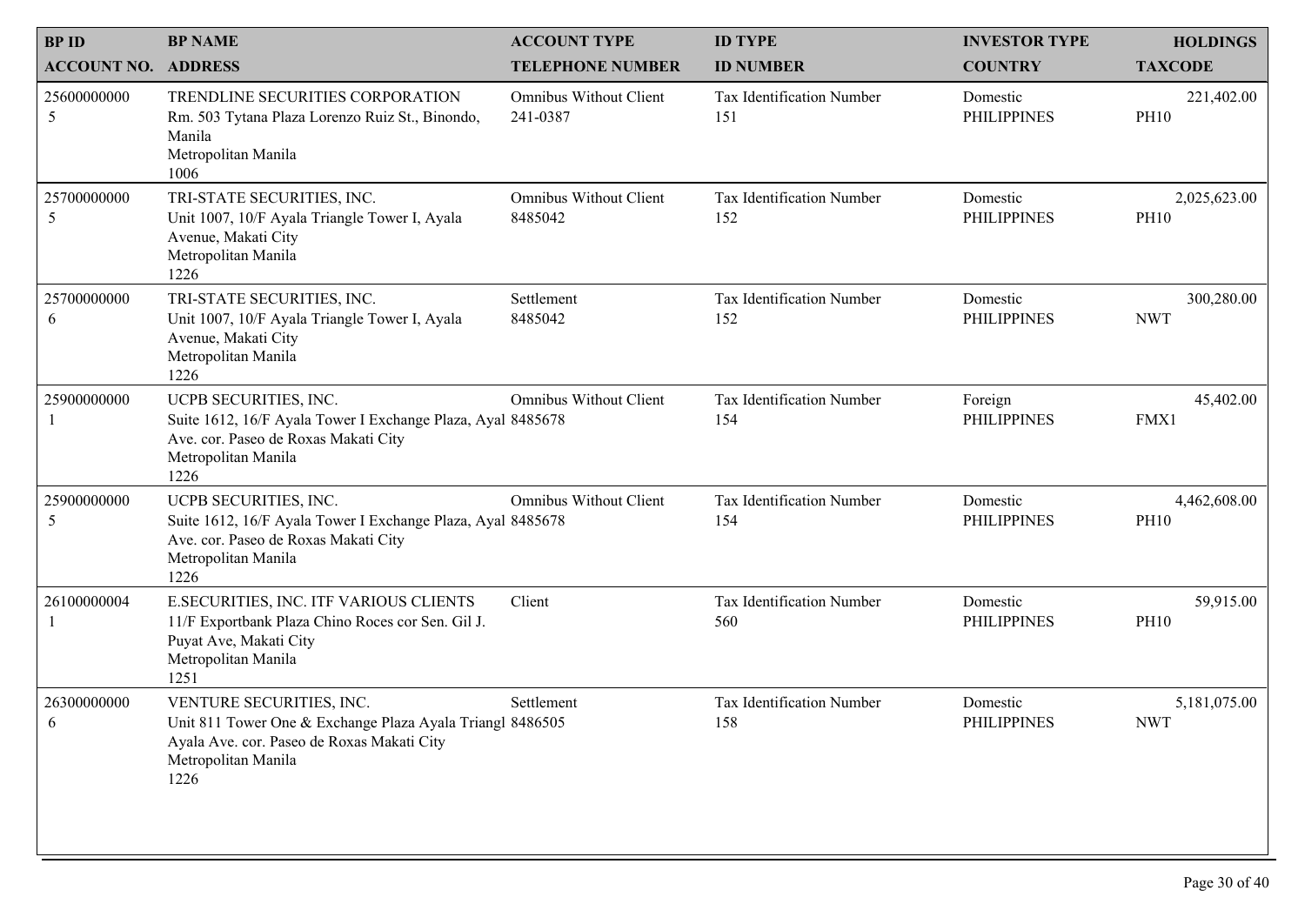| <b>BPID</b><br><b>ACCOUNT NO. ADDRESS</b> | <b>BP NAME</b>                                                                                                                                                                               | <b>ACCOUNT TYPE</b><br><b>TELEPHONE NUMBER</b> | <b>ID TYPE</b><br><b>ID NUMBER</b> | <b>INVESTOR TYPE</b><br><b>COUNTRY</b> | <b>HOLDINGS</b><br><b>TAXCODE</b> |
|-------------------------------------------|----------------------------------------------------------------------------------------------------------------------------------------------------------------------------------------------|------------------------------------------------|------------------------------------|----------------------------------------|-----------------------------------|
| 26300000004                               | PHILIPPINES FIRST INSURANCE CO., INC.<br>Unit 811 Tower One & Exchange Plaza Ayala Triangl 892-8888<br>Ayala Ave. cor. Paseo de Roxas Makati City<br>Metropolitan Manila<br>1226             | Client                                         | Tax Identification Number<br>533   | Domestic<br><b>PHILIPPINES</b>         | 6,486.00<br><b>NWT</b>            |
| 26600000000<br>5                          | VICSAL SECURITIES & STOCK BROKERAGE, IN Omnibus Without Client<br>658 C. Palanca St., Quiapo, Manila<br>Metropolitan Manila<br>1001                                                          | 7349771                                        | Tax Identification Number<br>161   | Domestic<br><b>PHILIPPINES</b>         | 3,021,199.00<br><b>PH10</b>       |
| 26600000000<br>6                          | VICSAL SECURITIES & STOCK BROKERAGE, IN Settlement<br>658 C. Palanca St., Quiapo, Manila<br>Metropolitan Manila<br>1001                                                                      | 7349771                                        | Tax Identification Number<br>161   | Domestic<br><b>PHILIPPINES</b>         | 151,833,000.00<br><b>NWT</b>      |
| 26700000000                               | FIRST METRO SECURITIES BROKERAGE CORP. Omnibus Without Client<br>Unit 1515, 15/F Ayala Tower One Ayala Triangle,<br>Ayala Ave. cor Paseo de Roxas Makati City<br>Metropolitan Manila<br>1226 | 759-4133/34                                    | Tax Identification Number<br>162   | Foreign<br><b>PHILIPPINES</b>          | 1,270,000.00<br>FMX1              |
| 26700000000<br>5                          | FIRST METRO SECURITIES BROKERAGE CORP. Omnibus Without Client<br>Unit 1515, 15/F Ayala Tower One Ayala Triangle,<br>Ayala Ave. cor Paseo de Roxas Makati City<br>Metropolitan Manila<br>1226 | 759-4133/34                                    | Tax Identification Number<br>162   | Domestic<br><b>PHILIPPINES</b>         | 2,054,231.00<br><b>PH10</b>       |
| 26700000000<br>6                          | FIRST METRO SECURITIES BROKERAGE CORP. Settlement<br>Unit 1515, 15/F Ayala Tower One Ayala Triangle,<br>Ayala Ave. cor Paseo de Roxas Makati City<br>Metropolitan Manila<br>1226             | 759-4133/34                                    | Tax Identification Number<br>162   | Domestic<br><b>PHILIPPINES</b>         | 40,858,278.00<br><b>NWT</b>       |
| 26900000000<br>5                          | WEALTH SECURITIES, INC.<br>2103 PSE Centre, Exchange Road Ortigas Centre, Pas 634-5038<br>City<br>Metropolitan Manila<br>1600                                                                | <b>Omnibus Without Client</b>                  | Tax Identification Number<br>164   | Domestic<br><b>PHILIPPINES</b>         | 81,249,600.00<br><b>PH10</b>      |
| 26900000000                               | WEALTH SECURITIES, INC.<br>2103 PSE Centre, Exchange Road Ortigas Centre, Pas 634-5038<br>City<br>Metropolitan Manila<br>1600                                                                | Own                                            | Tax Identification Number<br>164   | Domestic<br><b>PHILIPPINES</b>         | 1,336.00<br><b>NWT</b>            |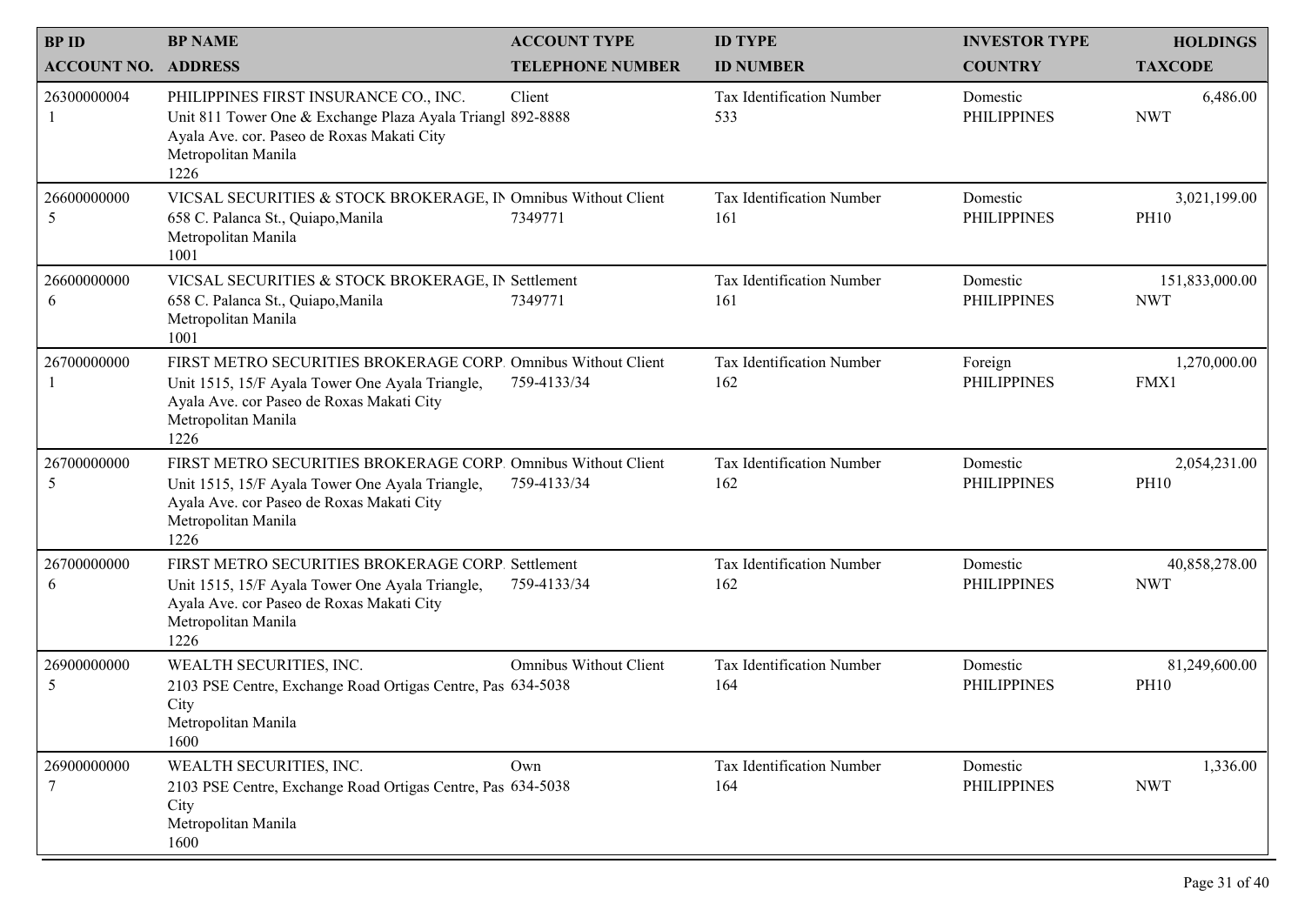| <b>BPID</b><br><b>ACCOUNT NO. ADDRESS</b> | <b>BP NAME</b>                                                                                                                                                 | <b>ACCOUNT TYPE</b><br><b>TELEPHONE NUMBER</b> | <b>ID TYPE</b><br><b>ID NUMBER</b> | <b>INVESTOR TYPE</b><br><b>COUNTRY</b> | <b>HOLDINGS</b><br><b>TAXCODE</b> |  |
|-------------------------------------------|----------------------------------------------------------------------------------------------------------------------------------------------------------------|------------------------------------------------|------------------------------------|----------------------------------------|-----------------------------------|--|
| 27000000000                               | WESTLINK GLOBAL EQUITIES, INC.<br>6/F Philippine Stock Exchange Plaza Ayala Avenue,<br>Makati City<br>Metropolitan Manila<br>1200                              | <b>Omnibus Without Client</b><br>848-6231      | Tax Identification Number<br>165   | Foreign<br><b>PHILIPPINES</b>          | 442,324.00<br>FMX1                |  |
| 27000000000<br>5                          | WESTLINK GLOBAL EQUITIES, INC.<br>6/F Philippine Stock Exchange Plaza Ayala Avenue,<br>Makati City<br>Metropolitan Manila<br>1200                              | <b>Omnibus Without Client</b><br>848-6231      | Tax Identification Number<br>165   | Domestic<br><b>PHILIPPINES</b>         | 4,710,106.00<br><b>PH10</b>       |  |
| 27200000000<br>5                          | BERNAD SECURITIES, INC.<br>3/F 1033 M.H. del Pilar St. Ermita, Manila<br>Metropolitan Manila<br>1000                                                           | <b>Omnibus Without Client</b><br>5245186       | Tax Identification Number<br>167   | Domestic<br><b>PHILIPPINES</b>         | 692,976.00<br><b>PH10</b>         |  |
| 27200000000<br>6                          | BERNAD SECURITIES, INC.<br>3/F 1033 M.H. del Pilar St. Ermita, Manila<br>Metropolitan Manila<br>1000                                                           | Settlement<br>5245186                          | Tax Identification Number<br>167   | Domestic<br><b>PHILIPPINES</b>         | 1,570,000.00<br><b>NWT</b>        |  |
| 27300000000<br>5                          | WONG SECURITIES CORPORATION<br>1402-B A. Mabini St., cor. Sta. Monica St., Ermita,<br>Manila<br>Metropolitan Manila<br>1000                                    | <b>Omnibus Without Client</b><br>5217794       | Tax Identification Number<br>168   | Domestic<br><b>PHILIPPINES</b>         | 140,804.00<br><b>PH10</b>         |  |
| 27500000000<br>$\sqrt{5}$                 | YAO & ZIALCITA, INC.<br>Yao & Zialcita, Inc., 5G Vernida I Condominium, 120 5274019 to 21<br>Amorsolo St., Legaspi Village, Makati City<br>Metropolitan Manila | Omnibus Without Client                         | Tax Identification Number<br>170   | Domestic<br><b>PHILIPPINES</b>         | 9,647,519.00<br><b>PH10</b>       |  |
| 27800000000                               | YU & COMPANY, INC.<br>Unit E 1606-B Tektite Tower 1 Exhange Road, Ortiga 634-6248<br>Center Pasig City<br>Metropolitan Manila<br>1600                          | <b>Omnibus Without Client</b>                  | Tax Identification Number<br>173   | Foreign<br><b>PHILIPPINES</b>          | 114,000.00<br>FMX1                |  |
| 27800000000<br>5                          | YU & COMPANY, INC.<br>Unit E 1606-B Tektite Tower 1 Exhange Road, Ortiga 634-6248<br>Center Pasig City<br>Metropolitan Manila<br>1600                          | Omnibus Without Client                         | Tax Identification Number<br>173   | Domestic<br><b>PHILIPPINES</b>         | 9,362,962.00<br><b>PH10</b>       |  |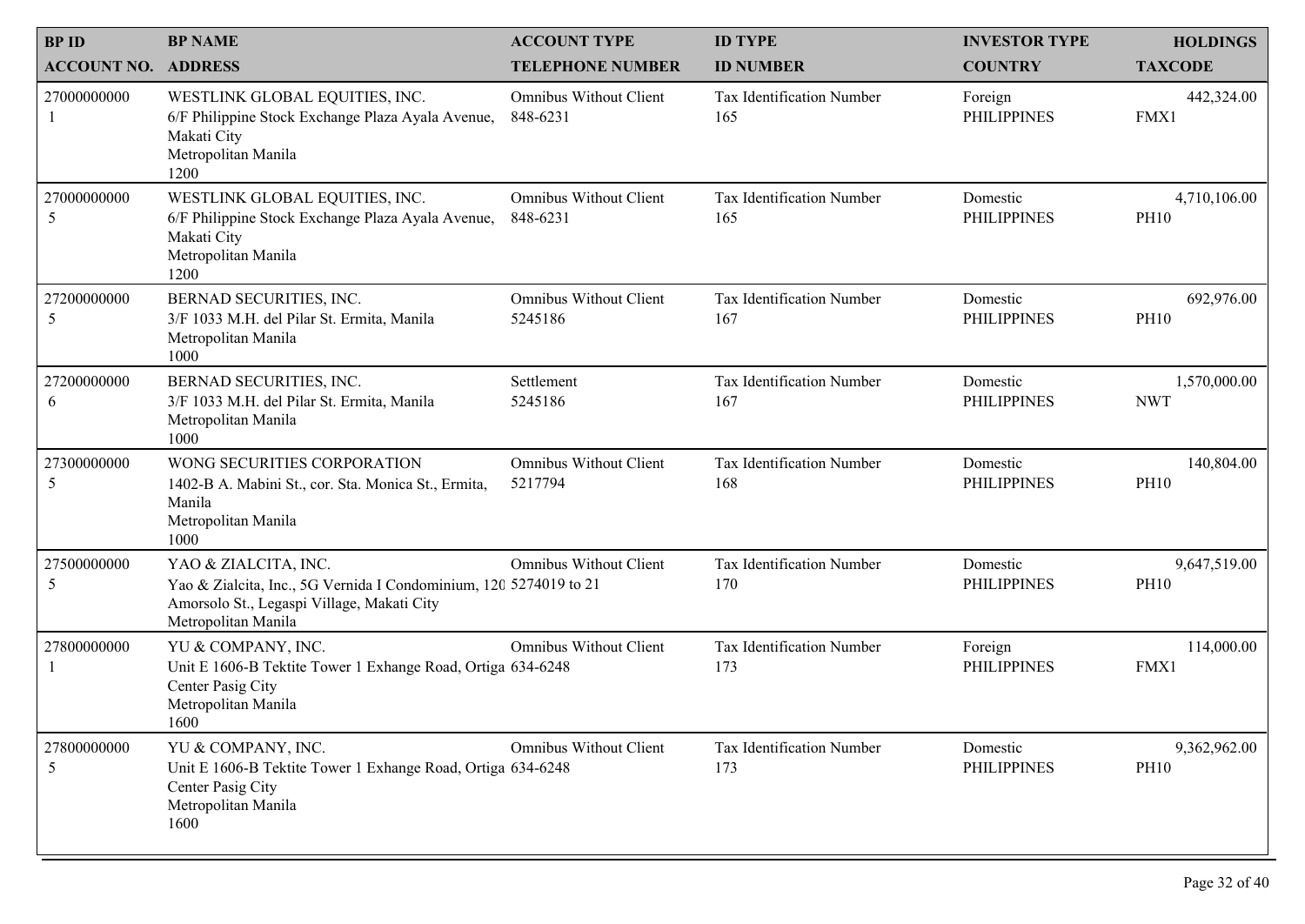| <b>BPID</b>                | <b>BP NAME</b>                                                                                                                          | <b>ACCOUNT TYPE</b>                        | <b>ID TYPE</b>                   | <b>INVESTOR TYPE</b>           | <b>HOLDINGS</b>              |
|----------------------------|-----------------------------------------------------------------------------------------------------------------------------------------|--------------------------------------------|----------------------------------|--------------------------------|------------------------------|
| <b>ACCOUNT NO. ADDRESS</b> |                                                                                                                                         | <b>TELEPHONE NUMBER</b>                    | <b>ID NUMBER</b>                 | <b>COUNTRY</b>                 | <b>TAXCODE</b>               |
| 27800000000<br>7           | YU & COMPANY, INC.<br>Unit E 1606-B Tektite Tower 1 Exhange Road, Ortiga 634-6248<br>Center Pasig City<br>Metropolitan Manila<br>1600   | Own                                        | Tax Identification Number<br>173 | Domestic<br><b>PHILIPPINES</b> | 14.00<br><b>NWT</b>          |
| 27900000000                | <b>BDO SECURITIES CORPORATION</b><br>27/F Tower I & Exchange Plaza Ayala Ave., Makati<br>City<br>Metropolitan Manila<br>1226            | <b>Omnibus Without Client</b><br>759-41-44 | Tax Identification Number<br>174 | Foreign<br><b>PHILIPPINES</b>  | 4,558,000.00<br>FMX1         |
| 27900000000<br>5           | <b>BDO SECURITIES CORPORATION</b><br>27/F Tower I & Exchange Plaza Ayala Ave., Makati<br>City<br>Metropolitan Manila<br>1226            | <b>Omnibus Without Client</b><br>759-41-44 | Tax Identification Number<br>174 | Domestic<br><b>PHILIPPINES</b> | 24,568,157.00<br><b>PH10</b> |
| 27900000000<br>6           | <b>BDO SECURITIES CORPORATION</b><br>27/F Tower I & Exchange Plaza Ayala Ave., Makati<br>City<br>Metropolitan Manila<br>1226            | Settlement<br>759-41-44                    | Tax Identification Number<br>174 | Domestic<br><b>PHILIPPINES</b> | 67,763.00<br><b>NWT</b>      |
| 27900000000<br>7           | <b>BDO SECURITIES CORPORATION</b><br>27/F Tower I & Exchange Plaza Ayala Ave., Makati<br>City<br>Metropolitan Manila<br>1226            | Own<br>759-41-44                           | Tax Identification Number<br>174 | Domestic<br><b>PHILIPPINES</b> | 17,000,000.00<br><b>NWT</b>  |
| 28200000000<br>6           | PCCI SECURITIES BROKERS CORP.<br>3/F PCCI Corporate Centre 118 Alfaro St, Salcedo<br>Village Makati City<br>Metropolitan Manila<br>1227 | Settlement<br>893-3920                     | Tax Identification Number<br>177 | Domestic<br><b>PHILIPPINES</b> | 10,776,517.00<br><b>NWT</b>  |
| 28200000000<br>14          | PCCI SECURITIES BROKERS CORP.<br>3/F PCCI Corporate Centre 118 Alfaro St, Salcedo<br>Village Makati City<br>Metropolitan Manila<br>1227 | Settlement<br>893-3920                     | Tax Identification Number<br>177 | Domestic<br><b>PHILIPPINES</b> | 35,366.00<br><b>PH10</b>     |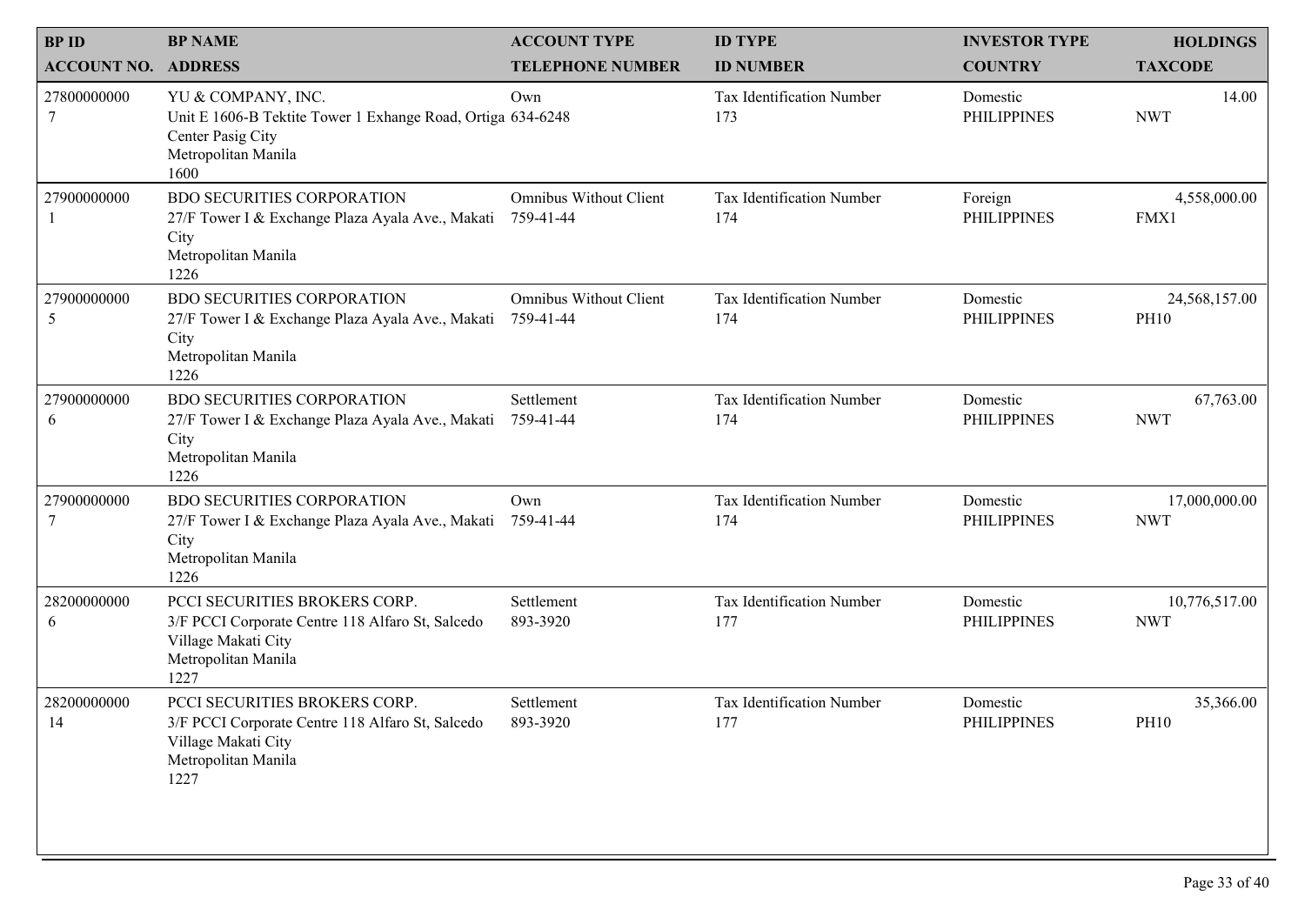| <b>BP NAME</b><br><b>ACCOUNT NO. ADDRESS</b>                                                                | <b>ACCOUNT TYPE</b><br><b>TELEPHONE NUMBER</b> | <b>ID TYPE</b><br><b>ID NUMBER</b>                                                                                                                                                                                                                                                                                                                                                     | <b>INVESTOR TYPE</b><br><b>COUNTRY</b> | <b>HOLDINGS</b><br><b>TAXCODE</b> |
|-------------------------------------------------------------------------------------------------------------|------------------------------------------------|----------------------------------------------------------------------------------------------------------------------------------------------------------------------------------------------------------------------------------------------------------------------------------------------------------------------------------------------------------------------------------------|----------------------------------------|-----------------------------------|
| EAGLE EQUITIES, INC.<br>179 Kaimito St. Valle Verde II, Pasig City<br>Metropolitan Manila<br>1600           | <b>Omnibus Without Client</b><br>6363637 to 39 | Tax Identification Number<br>178                                                                                                                                                                                                                                                                                                                                                       | Domestic<br><b>PHILIPPINES</b>         | 2,079,167.00<br><b>PH10</b>       |
| EAGLE EQUITIES, INC.<br>179 Kaimito St. Valle Verde II, Pasig City<br>Metropolitan Manila<br>1600           | Own<br>6363637 to 39                           | Tax Identification Number<br>178                                                                                                                                                                                                                                                                                                                                                       | Domestic<br><b>PHILIPPINES</b>         | 593.00<br><b>NWT</b>              |
| 4-B Vernida I Condominium, 120 Amorsolo St.,<br>Legaspi Village, Makati City<br>Metropolitan Manila<br>1229 | 8132839                                        | Tax Identification Number<br>179                                                                                                                                                                                                                                                                                                                                                       | Foreign<br><b>PHILIPPINES</b>          | 9,730.00<br>FMX1                  |
| 4-B Vernida I Condominium, 120 Amorsolo St.,<br>Legaspi Village, Makati City<br>Metropolitan Manila<br>1229 | 8132839                                        | Tax Identification Number<br>179                                                                                                                                                                                                                                                                                                                                                       | Domestic<br><b>PHILIPPINES</b>         | 4,973,698.00<br><b>PH10</b>       |
| SOLAR SECURITIES, INC.<br>Exchange Road, Ortigas Complex, Pasig City<br>Metropolitan Manila<br>1605         | <b>Omnibus Without Client</b>                  | Tax Identification Number<br>180                                                                                                                                                                                                                                                                                                                                                       | Domestic<br><b>PHILIPPINES</b>         | 23,090,441.00<br><b>PH10</b>      |
| SOLAR SECURITIES, INC.<br>Exchange Road, Ortigas Complex, Pasig City<br>Metropolitan Manila<br>1605         | Own                                            | Tax Identification Number<br>180                                                                                                                                                                                                                                                                                                                                                       | Domestic<br><b>PHILIPPINES</b>         | 808,000.00<br><b>NWT</b>          |
| G.D. TAN & COMPANY, INC.<br>Ortigas Center, Pasig City<br>Metropolitan Manila<br>1600                       | Omnibus Without Client                         | Tax Identification Number<br>181                                                                                                                                                                                                                                                                                                                                                       | Foreign<br><b>PHILIPPINES</b>          | 5,000.00<br>FMX1                  |
| G.D. TAN & COMPANY, INC.<br>Ortigas Center, Pasig City<br>Metropolitan Manila<br>1600                       | Omnibus Without Client                         | Tax Identification Number<br>181                                                                                                                                                                                                                                                                                                                                                       | Domestic<br><b>PHILIPPINES</b>         | 4,500,412.00<br><b>PH10</b>       |
|                                                                                                             |                                                | GOLDEN TOWER SECURITIES & HOLDINGS, IN Omnibus Without Client<br>GOLDEN TOWER SECURITIES & HOLDINGS, IN Omnibus Without Client<br>Unit 3002-A East Tower, Phil. Stock Exchange Centre 6366301<br>Unit 3002-A East Tower, Phil. Stock Exchange Centre 6366301<br>Unit 2203-A East Tower, PSE Center Exchange Road, 6339989<br>Unit 2203-A East Tower, PSE Center Exchange Road, 6339989 |                                        |                                   |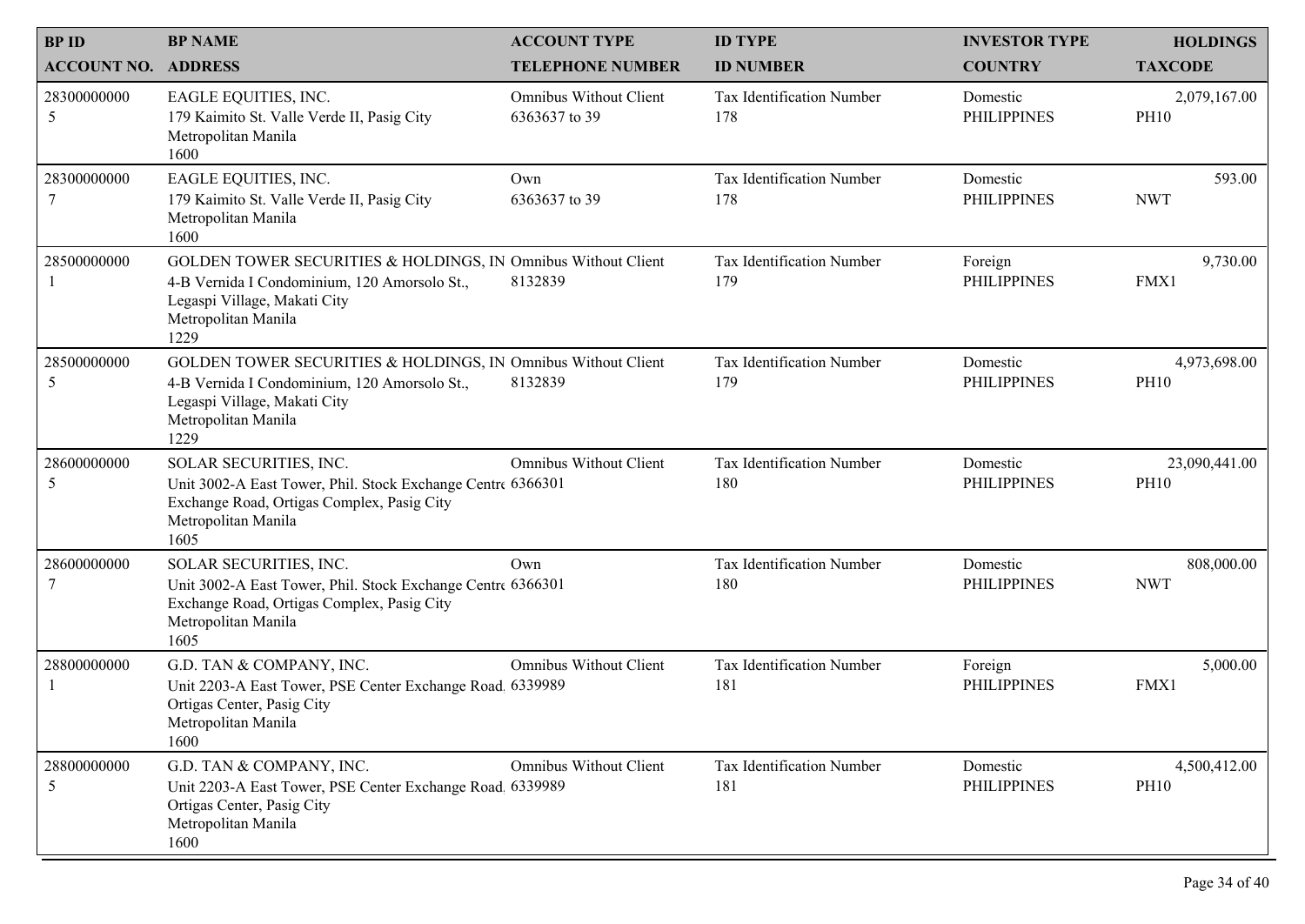| <b>BPID</b>                | <b>BP NAME</b>                                                                                                                                              | <b>ACCOUNT TYPE</b>                      | <b>ID TYPE</b>                          | <b>INVESTOR TYPE</b>           |                                   |
|----------------------------|-------------------------------------------------------------------------------------------------------------------------------------------------------------|------------------------------------------|-----------------------------------------|--------------------------------|-----------------------------------|
| <b>ACCOUNT NO. ADDRESS</b> |                                                                                                                                                             | <b>TELEPHONE NUMBER</b>                  | <b>ID NUMBER</b>                        | <b>COUNTRY</b>                 | <b>HOLDINGS</b><br><b>TAXCODE</b> |
| 28800000000<br>6           | G.D. TAN & COMPANY, INC.<br>Unit 2203-A East Tower, PSE Center Exchange Road, 6339989<br>Ortigas Center, Pasig City<br>Metropolitan Manila<br>1600          | Settlement                               | Tax Identification Number<br>181        | Domestic<br><b>PHILIPPINES</b> | 10,810.00<br><b>NWT</b>           |
| 28800000000<br>18          | G.D. TAN & COMPANY, INC.<br>Unit 2203-A East Tower, PSE Center Exchange Road. 6339989<br>Ortigas Center, Pasig City<br>Metropolitan Manila<br>1600          | Settlement                               | <b>Tax Identification Number</b><br>181 | Foreign<br><b>PHILIPPINES</b>  | 128,500.00<br><b>RA10</b>         |
| 32300000003                | PERLA COMPAÑA DE SEGUROS INC.<br>Trafalgar Plaza, Unit 17-D, 105 H.V. dela Costa St.,<br>Salcedo Vill., Makati City<br>Metropolitan Manila<br>1227          | Client<br>886-5637                       | Tax Identification Number<br>424        | Domestic<br><b>PHILIPPINES</b> | 318,240.00<br><b>NWT</b>          |
| 32300000005                | CLSA PHILIPPINES, INC.<br>Trafalgar Plaza, Unit 17-D, 105 H.V. dela Costa St.,<br>Salcedo Vill., Makati City<br>Metropolitan Manila<br>1227                 | Client<br>848-3772                       | Tax Identification Number<br>586        | Foreign<br><b>PHILIPPINES</b>  | 575,000.00<br><b>NH17</b>         |
| 32800000000<br>5           | DW CAPITAL INC.<br>UNIT 1610-1611 TOWER ONE & EXCHANGE<br>PLAZA, AYALA TRIANGLE, AYALA AVENUE,<br>MAKATI CITY 1226<br>Metropolitan Manila<br>$\overline{0}$ | <b>Omnibus Without Client</b><br>8369633 | Tax Identification Number<br>184        | Domestic<br><b>PHILIPPINES</b> | 1,895,432.00<br><b>PH10</b>       |
| 33300000000<br>14          | UBS SECURITIES PHILIPPINES, INC.<br>19/F Ayala Tower One, Ayala Ave., Makati City<br>Metropolitan Manila<br>1200                                            | Settlement<br>754-8813                   | Tax Identification Number<br>185        | Domestic<br><b>PHILIPPINES</b> | 2,162.00<br><b>PH10</b>           |
| 33800000000<br>8           | PHILIPPINE EQUITY PARTNERS, INC.<br>Unit 19C Citibank Tower Citibank Plaza 8741 Paseo c 8145788<br>Roxas Makati City<br>Metropolitan Manila<br>1226         | Settlement                               | Tax Identification Number<br>186        | Domestic<br><b>PHILIPPINES</b> | 3,086.00<br><b>NWT</b>            |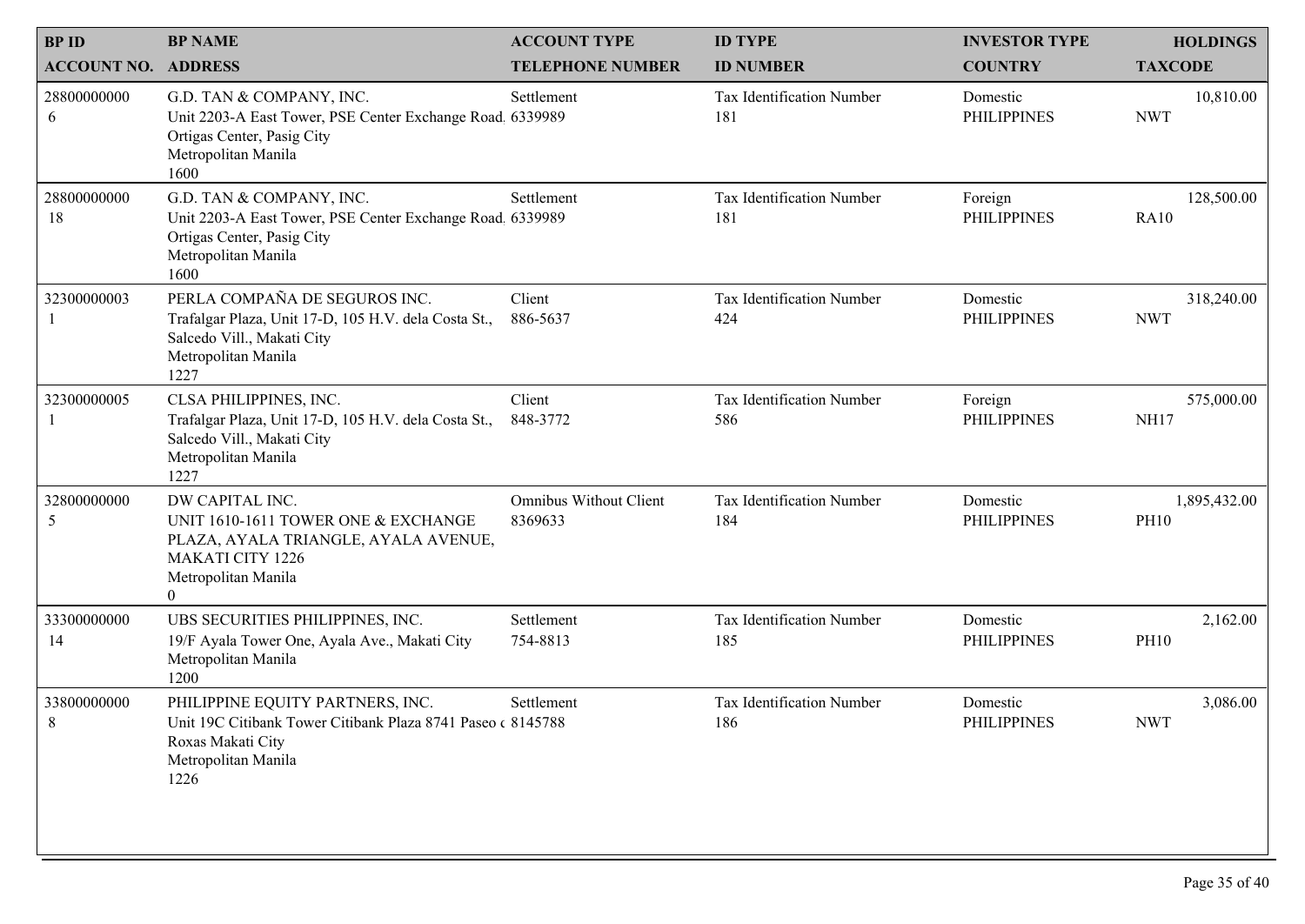| <b>BPID</b><br><b>ACCOUNT NO. ADDRESS</b> | <b>BP NAME</b>                                                                                                                                                  | <b>ACCOUNT TYPE</b><br><b>TELEPHONE NUMBER</b> | <b>ID TYPE</b><br><b>ID NUMBER</b>       | <b>INVESTOR TYPE</b><br><b>COUNTRY</b> | <b>HOLDINGS</b><br><b>TAXCODE</b> |
|-------------------------------------------|-----------------------------------------------------------------------------------------------------------------------------------------------------------------|------------------------------------------------|------------------------------------------|----------------------------------------|-----------------------------------|
| 34500000000<br>5                          | UNICAPITAL SECURITIES INC.<br>4F Majalco Bldg Benavidez cor Trasierra Sts Legaspi<br>Vill., Makati City<br>Metropolitan Manila<br>1200                          | Omnibus Without Client<br>750-2030             | Tax Identification Number<br>187         | Domestic<br><b>PHILIPPINES</b>         | 1,160,868.00<br><b>PH10</b>       |
| 34500000000<br>6                          | UNICAPITAL SECURITIES INC.<br>4F Majalco Bldg Benavidez cor Trasierra Sts Legaspi 750-2030<br>Vill., Makati City<br>Metropolitan Manila<br>1200                 | Settlement                                     | Tax Identification Number<br>187         | Domestic<br><b>PHILIPPINES</b>         | 108,514.00<br><b>NWT</b>          |
| 34500000003                               | UNICAPITAL SECURITIES INC.<br>4F Majalco Bldg Benavidez cor Trasierra Sts Legaspi 8122514<br>Vill., Makati City<br>Metropolitan Manila<br>1200                  | Client                                         | Tax Identification Number<br>418         | Domestic<br><b>PHILIPPINES</b>         | 421,590.00<br><b>NWT</b>          |
| 36800000000<br>5                          | SunSecurities, Inc.<br>2703 27th Floor One Corporate Center, J. Vargas Cor. 477-6001<br>Meralco Ave., Ortigas Center, Pasig City<br>Metropolitan Manila<br>1605 | <b>Omnibus Without Client</b>                  | Tax Identification Number<br>007-258-688 | Domestic<br><b>PHILIPPINES</b>         | 307,486.00<br><b>PH10</b>         |
| 38800000000<br>5                          | ARMSTRONG SECURITIES, INC.<br>Unit 2205-A, 22/F PSE Centre Exchange Road, Ortiga 6346337 to 39<br>Centre, Pasig City<br>Metropolitan Manila<br>1600             | <b>Omnibus Without Client</b>                  | Tax Identification Number<br>191         | Domestic<br><b>PHILIPPINES</b>         | 183,948.00<br><b>PH10</b>         |
| 38900000000                               | KING'S POWER SECURITIES, INC.<br>RM 1602 FEDERAL TOWER DASMARINAS ST.,<br><b>BINONDO, MANILA</b><br>Metropolitan Manila<br>$\overline{0}$                       | <b>Omnibus Without Client</b>                  | Tax Identification Number<br>192         | Foreign<br><b>PHILIPPINES</b>          | 19,500,000.00<br>FMX1             |
| 38900000000<br>5                          | KING'S POWER SECURITIES, INC.<br>RM 1602 FEDERAL TOWER DASMARINAS ST.,<br><b>BINONDO, MANILA</b><br>Metropolitan Manila<br>$\overline{0}$                       | <b>Omnibus Without Client</b>                  | Tax Identification Number<br>192         | Domestic<br><b>PHILIPPINES</b>         | 170,078,334.00<br><b>PH10</b>     |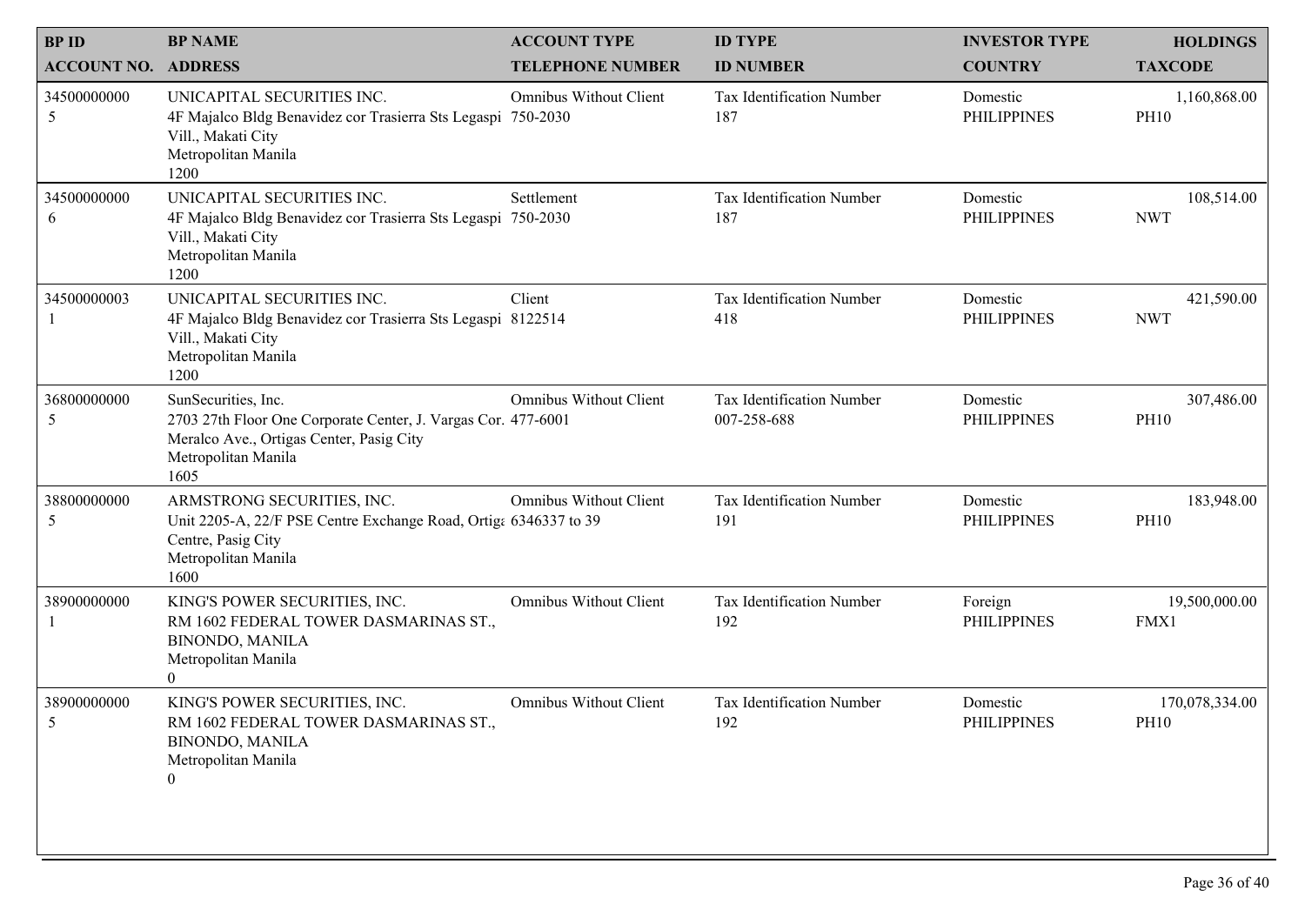| <b>BPID</b><br><b>ACCOUNT NO. ADDRESS</b> | <b>BP NAME</b>                                                                                                                                                 | <b>ACCOUNT TYPE</b><br><b>TELEPHONE NUMBER</b> | <b>ID TYPE</b><br><b>ID NUMBER</b>              | <b>INVESTOR TYPE</b><br><b>COUNTRY</b> | <b>HOLDINGS</b><br><b>TAXCODE</b> |  |
|-------------------------------------------|----------------------------------------------------------------------------------------------------------------------------------------------------------------|------------------------------------------------|-------------------------------------------------|----------------------------------------|-----------------------------------|--|
| 52800000000<br>5                          | STAR ALLIANCE SECURITIES CORP.<br>1201 ONE GLOBAL PLACE, 5TH AVE. COR. 25TH 478-0107<br>ST., BONIFACIO GLOBAL CITY, TAGUIG CITY<br>Metropolitan Manila<br>1634 | <b>Omnibus Without Client</b>                  | Tax Identification Number<br>008-323-446-000    | Domestic<br><b>PHILIPPINES</b>         | 84,531,000.00<br><b>PH10</b>      |  |
| 52800000000<br>7                          | STAR ALLIANCE SECURITIES CORP.<br>1201 ONE GLOBAL PLACE, 5TH AVE. COR. 25TH 478-0107<br>ST., BONIFACIO GLOBAL CITY, TAGUIG CITY<br>Metropolitan Manila<br>1634 | Own                                            | Tax Identification Number<br>008-323-446-000    | Domestic<br><b>PHILIPPINES</b>         | 12,000,000.00<br><b>NWT</b>       |  |
| CITI1000000                               | CITIBANK N.A.<br>11/F Citibank Tower Villar corner Valero Sts. Makati 8947841<br>City, MM<br>Metropolitan Manila<br>1200                                       | Own                                            | Tax Identification Number<br>946                | Foreign<br><b>PHILIPPINES</b>          | 122,667,761.00<br>FMX1            |  |
| CITI1000010                               | CITIBANK N.A.<br>11/F Citibank Tower Villar corner Valero Sts. Makati 8947841<br>City, MM<br>Metropolitan Manila<br>1200                                       | Client                                         | Tax Identification Number<br>1100               | Domestic<br><b>PHILIPPINES</b>         | 4,600.00<br><b>NWT</b>            |  |
| DEUB1000000                               | DEUTSCHE BANK MANILA-CLIENTS A/C<br>26/F Ayala Tower One Ayala Triangle, Makati City<br>Metropolitan Manila<br>1226                                            | Own<br>8946970                                 | Tax Identification Number<br>948                | Foreign<br><b>PHILIPPINES</b>          | 21,376,000.00<br>FMX1             |  |
| DEUB2000000                               | DEUTSCHE BANK MANILA-CLIENTS A/C<br>26/F ayala Tower One, Ayala Triangle, Makati City<br>Metropolitan Manila<br>1226                                           | Own<br>894-6970                                | Tax Identification Number<br>949                | Domestic<br><b>PHILIPPINES</b>         | 4,742,430.00<br><b>NWT</b>        |  |
| DEUB2000007                               | DEUTSCHE BANK AG MANILA BRANCH A/C<br><b>CLIENTS DEUB20</b><br>23F AYALA TOWER ONE AYALA AVE. MAKAT. 8946989<br><b>CITY</b><br>Metropolitan Manila             | Client                                         | Certificate Of Incorporation<br>000-449-586-000 | Domestic<br><b>PHILIPPINES</b>         | 8,488,648.00<br><b>PH10</b>       |  |
| EELH0000000                               | <b>EMPIRE EAST LAND HOLDINGS</b><br>21/F World Centre, 330 Sen. Gil Puyat Ave., Makati 867-8013<br>City<br>Metropolitan Manila                                 |                                                | Tax Identification Number<br>677                | Domestic<br><b>PHILIPPINES</b>         | 18.00<br><b>NWT</b>               |  |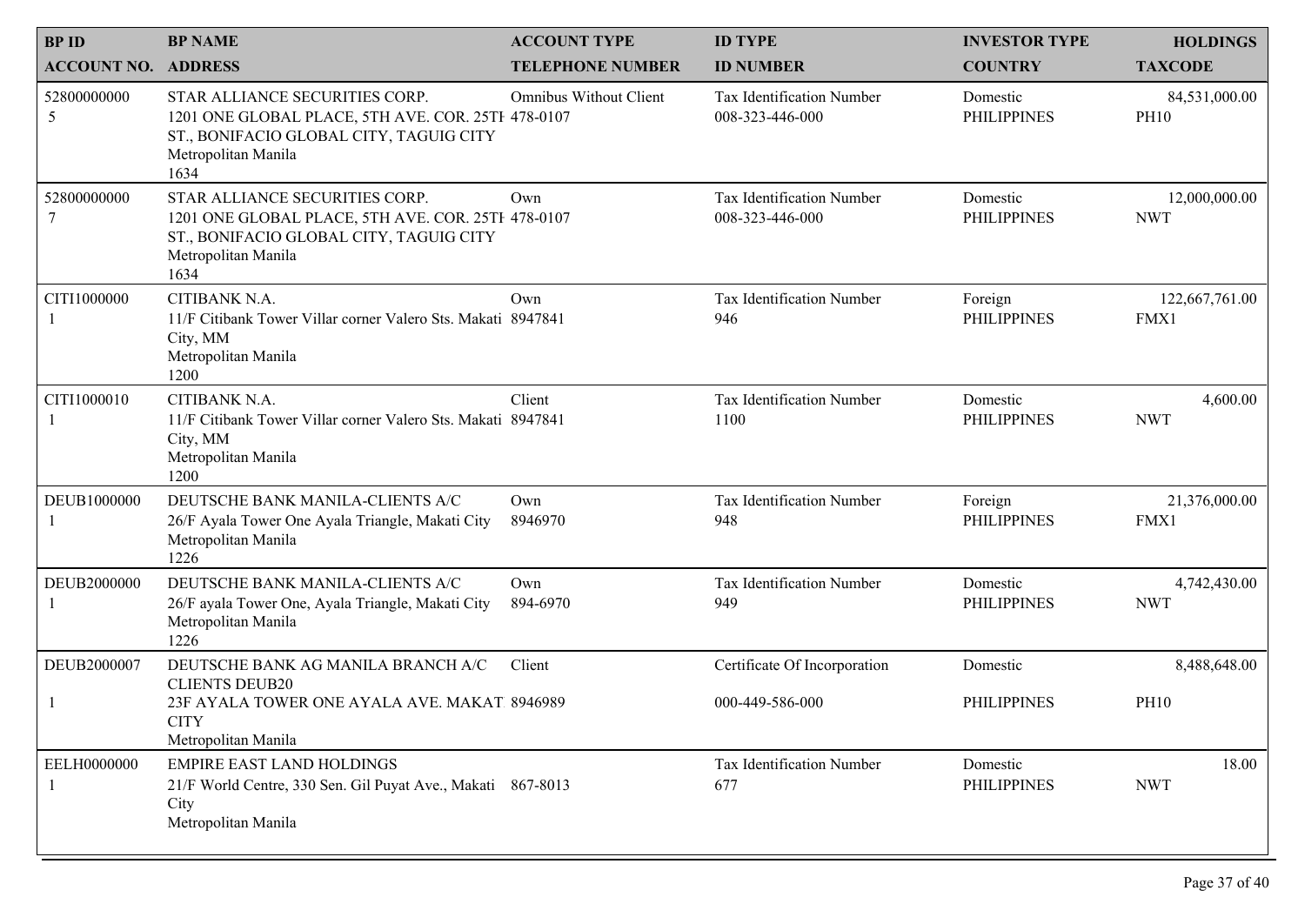| <b>BPID</b>                | <b>BP NAME</b>                                                                                                                                                                                                                           | <b>ACCOUNT TYPE</b>     | <b>ID TYPE</b>                           | <b>INVESTOR TYPE</b>           | <b>HOLDINGS</b>            |
|----------------------------|------------------------------------------------------------------------------------------------------------------------------------------------------------------------------------------------------------------------------------------|-------------------------|------------------------------------------|--------------------------------|----------------------------|
| <b>ACCOUNT NO. ADDRESS</b> |                                                                                                                                                                                                                                          | <b>TELEPHONE NUMBER</b> | <b>ID NUMBER</b>                         | <b>COUNTRY</b>                 | <b>TAXCODE</b>             |
| HSBC1000000                | THE HONGKONG AND SHANGHAI BANKING<br>CORP. LTD. - CLIENTS' ACCT.<br>HSBC Securities Services 12th Floor, The Enterprise 8145200<br>Center, Tower I 6766 Ayala Avenue corner Paseo de<br>Roxas Makati City<br>Metropolitan Manila<br>1200 | Own                     | Tax Identification Number<br>951         | Foreign<br><b>PHILIPPINES</b>  | 462,103,977.00<br>FMX1     |
| HSBC3000000                | THE HONGKONG & SHANGHAI BANKING COR Own<br>LTD. - OWN ACCOUNT<br>HSBC Securities Services 12th Floor, The Enterprise 636-7370<br>Center, Tower I 6766 Ayala Avenue corner Paseo de<br>Roxas Makati City<br>Metropolitan Manila<br>1200   |                         | Tax Identification Number<br>953         | Foreign<br><b>PHILIPPINES</b>  | 1.00<br><b>RA02</b>        |
| PABC1000000                | AB CAPITAL & INVESTMENT CORP. - TRUST & Own<br><b>INVESTMENT DIV.</b><br>G/F, Asianbank Centre Bldg., Sen. Gil Puyat Extensio 8930373<br>cor. Tordesillas St., Salcedo Village Makati City<br>Metropolitan Manila<br>$\theta$            |                         | Tax Identification Number<br>899         | Domestic<br><b>PHILIPPINES</b> | 1,608,521.00<br><b>NWT</b> |
| PNBC2000000                | PNB-TBG T-10820<br>3/F PNB Financial Center Roxas Blvd., Pasay City<br>Metropolitan Manila<br>1300                                                                                                                                       | Own<br>5263059          | Tax Identification Number<br>986         | Domestic<br><b>PHILIPPINES</b> | 92,966.00<br><b>NWT</b>    |
| RCBC1000000                | RCBC TRUST & INVESTMENT DIVISION<br>333 Sen. Gil J. Puyat Ave. Makati City<br>Metropolitan Manila<br>1200                                                                                                                                | Own<br>894-9017/18      | Tax Identification Number<br>987         | Domestic<br><b>PHILIPPINES</b> | 43,924.00<br><b>NWT</b>    |
| RCBC1000033                | RCBC TRUST & INVESTMENT DIVISION<br>333 Sen. Gil J. Puyat Ave. Makati City<br>Metropolitan Manila<br>1200                                                                                                                                | Client<br>894-9017      | Certificate Of Incorporation<br>987      | Domestic<br><b>PHILIPPINES</b> | 1,081.00<br><b>NWT</b>     |
| RCBC1000043                | RCBC TRUST & INVESTMENT DIVISION<br>333 Sen. Gil J. Puyat Ave. Makati City<br>Metropolitan Manila<br>1200                                                                                                                                | Client<br>894-9017      | Certificate Of Incorporation<br>$987---$ | Domestic<br><b>PHILIPPINES</b> | 2,162.00<br><b>NWT</b>     |